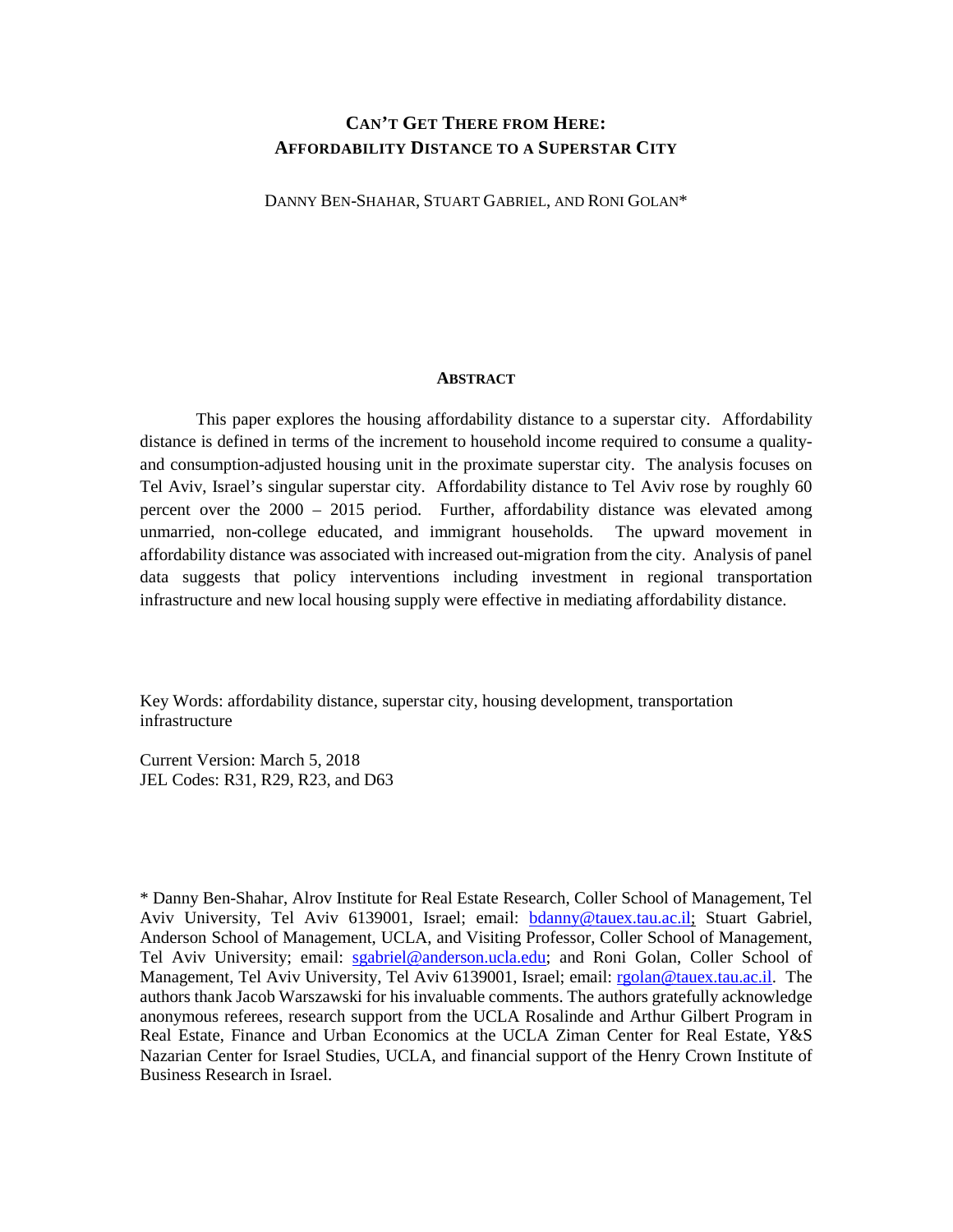#### **1. INTRODUCTION**

A defining characteristic of superstar cities is their elevated rates of house price growth (see Gyourko, Mayer, and Sinai [2013]). In order for growth in prices to persist, a sufficient share of population must hold preferences for superstar locations so as to generate excess demand for those locations in the context of constrained housing supply. Ongoing gains to local productivity or amenities similarly may generate elevated house price growth.

Under certain conditions, however, elevated rates of house price growth may sow the seeds of superstar city demise. House price run-ups, if not accompanied by productivity gains and related wage increases, may reduce nominal affordability so as to put those locations out-of-reach of ordinary households. The decline in nominal affordability may spur net migration of households and jobs in the context of ongoing equilibration across cities. Lack of affordable housing may adversely affect superstar output to the extent low- and high-wage households are complements in production. Regardless, superstar cities may require adequate affordable housing and access for necessary public (e.g., police, fire, teachers, and nurses) and other service workers. Over time, competitor locations may succeed in replicating superstar amenities and economic base so as to further arbitrage house price returns. In the wake of those developments, elected leaders in superstar cities may come under pressure to expand housing supply and access. Those efforts would seek to mediate erosion in housing affordability and local economic base. [1](#page-1-0)

In this paper, we study the housing affordability gap between superstar cities and surrounding localities. We put forward a new measure of Affordability Distance to the Superstar City (ADS), defined as the incremental income required for a household to consume a *standardized* housing unit in a proximate superstar city. Affordability distance is computed based on a new quality-and consumption-standardized measure of housing affordability that adjusts for normative variability in housing consumption across households and locations (see Ben-Shahar, Gabriel, and Golan [2017]). We document spatial variation and temporal dynamics in housing affordability distance, identify population characteristics associated with elevated affordability distance, and compute Gini coefficients associated with that measure. We then examine the consequences of affordability distance for superstar city migration flows. Finally, we evaluate the role of numerous policy interventions—including transportation infrastructure investment and superstar city new housing supply—in mediating affordability distance.

<span id="page-1-0"></span> $1$  Note that local perspectives and related local efforts to enhance housing supply and job access so as to reduce affordability burdens may differ from national perspectives which remain more agnostic about localized outcomes in the context of ongoing spatial equilibration in a system of cities.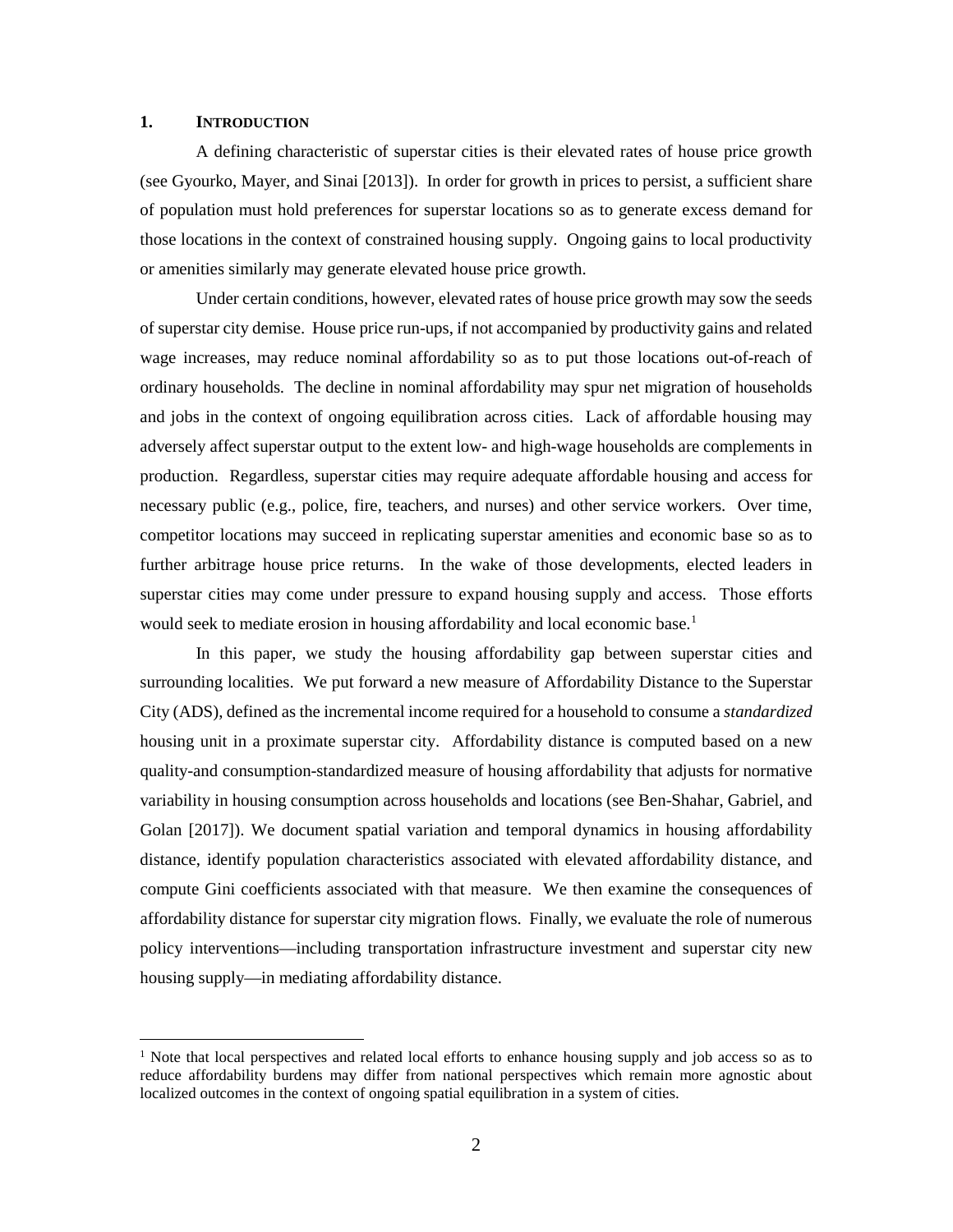The analysis employs individual-level household data from Israel to compute the affordability distance to Tel Aviv. Over the course of recent decades, Tel Aviv has witnessed persistently high rates of house price growth and emerged as Israel's singular superstar city. The Tel Aviv metro area is characterized by unique cultural and natural amenities and is home to Israel's burgeoning tech and innovation sector (e.g., Alfasi and Fenster [2005]).

In computation of affordability distance to the superstar city, we address potential bias inherent in traditional measures of housing affordability. Specifically, the most prevalent measure of affordability, the household housing price-to-income ratio (see, for example, Quigley and Raphael [2004] and Gan and Hill [2009]), may be less informative owing to systematic variation across households in preferences for and consumption of housing services. For example, a household may exhibit higher levels of affordability due to below-standard consumption of housing services. Alternatively, a household may display low levels of affordability owing to abovestandard consumption of housing (see Thalmann [1999]).

To address these concerns, we employ information from an extensive Israel micro-level dataset to match individual households to the mean housing consumption bundle of Tel Aviv households with similar demographic characteristics. Such matching allows for systematic variation in preferences and consumption of housing services across household demographic characteristics and over time. That approach recognizes that demographically-adjusted cohorts may consume systematically different combinations of housing and location-specific amenities in superstar and non-superstar locations. Using the hedonic approach, we estimate the price of those normative consumption bundles in the superstar city. Given information on normative consumption bundles, the estimated quality-adjusted pricing thereof in Tel Aviv, the estimated price of the housing consumed in the origin locality, and household net income, we compute the household quality- and consumption-adjusted housing affordability distance (ADS) to the superstar city. [2](#page-2-0)

We estimate an ever-widening gap in quality-adjusted house price index levels between Tel Aviv and other areas of Israel over the 2000-2015 period. Further, results show that the affordability distance to Tel Aviv increased by roughly 60 percent over that same timeframe and was especially high among those living in the Israel's peripheral Negev and Galilee regions. Computation of a Gini coefficients on ADS for Israel further indicates elevated levels of

<span id="page-2-0"></span> $2$  The ADS measure follows Ben-Shahar, Gabriel, and Golan (2017) who introduce a consumption-adjusted housing affordability measure that corrects for the potential bias in the prevalent price-to-income ratio. They show that the new measure gives rise to elevated Gini measures of housing affordability inequality and find that trending up in house prices and income is associated with more pressing consumption-adjusted affordability challenges among those already in housing distress.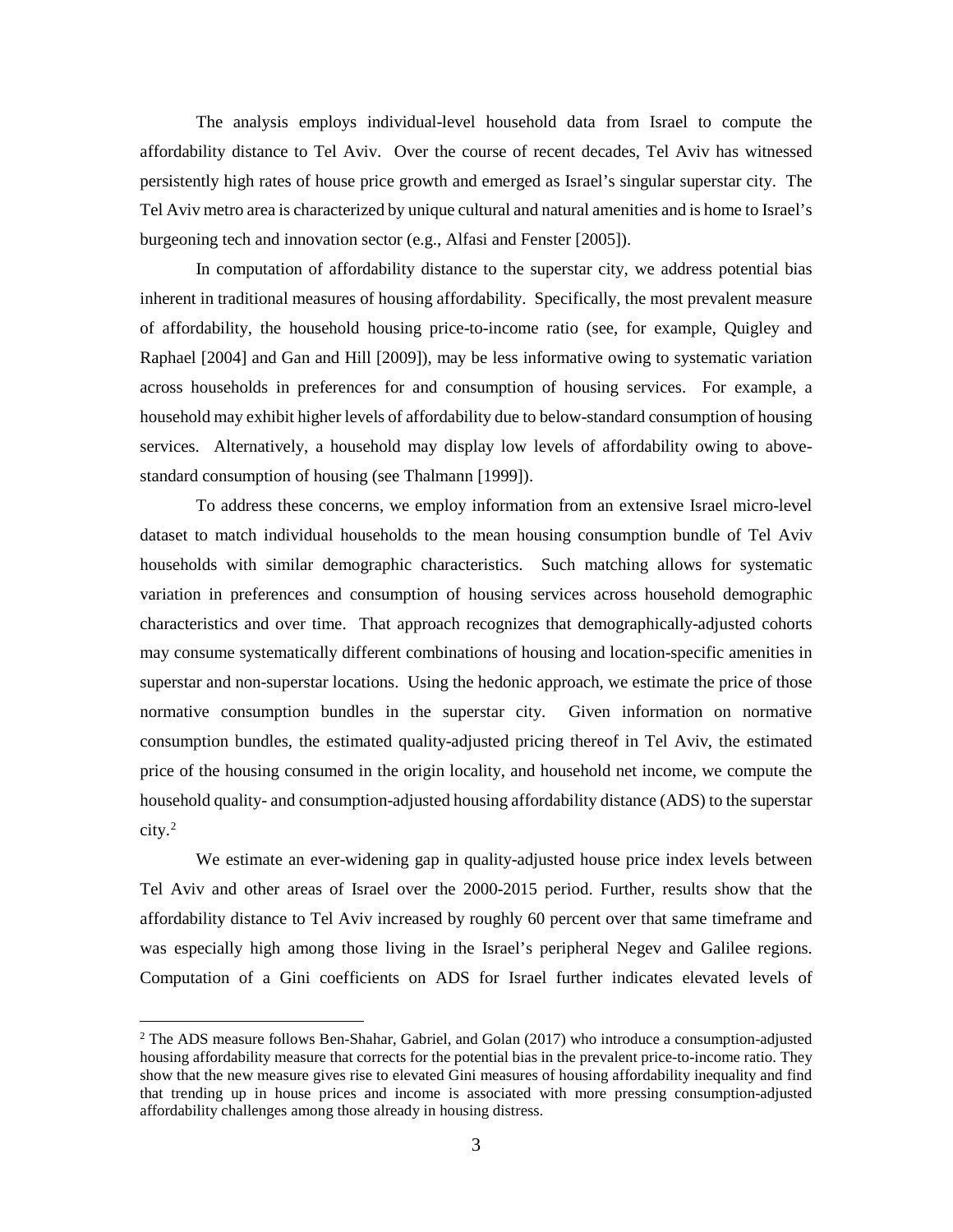affordability distance inequality. We then employ panel data to assess the association between affordability distance and superstar city population flows. Upon accounting for the potential endogeneity, our results confirm that increases in affordability distance to Tel Aviv are associated with increased out-migration from the city. We find that a 10-month net-income increment in affordability distance results in a 6 percent increase in out-migration from Tel Aviv.

As suggested above, leaders in superstar cities may seek to mediate affordability distance because of adverse distributional and job access concerns and to prevent erosion in local economic base. We evaluate policy interventions including both regional transportation infrastructure investment and increments to superstar city housing supply. Findings confirm the efficacy of these drivers in reducing the affordability distance to Tel Aviv. Construction of 100 new housing units in Tel Aviv is associated with a 0.7 percent decrease in the ADS whereas a 1 percentage point of GDP increment in government spending on transportation infrastructure is associated with a 35 percent decrease in ADS. Overall, findings provide new insights as to the role of housing affordability distance in arbitrage of superstar cities. Research findings suggest the efficacy of policy mechanisms including transportation infrastructure investment and housing construction in mediating problems of elevated affordability distance.

The paper is organized as follows. Section 2 introduces and provides methodological foundation for a measure of affordability distance to a superstar city (ADS). Section 3 describes the data and sample, including variable definitions and related summary statistics. In section 4, we compute affordability distance to Tel Aviv. In so doing, we describe housing consumption variability across space and effects of physical distance. Further, we compute the ADS Gini Coefficient as well as assess the association between affordability distance and population characteristics. In Section 5, we evaluate the relation between affordability distance and outmigration from the superstar city and assess the role of policy levers, including new construction and transportation infrastructure investment, in mediating increases in affordability distance to Tel Aviv. Section 6 concludes and discusses implications for policy.

## **2. THE AFFORDABILITY DISTANCE TO A SUPERSTAR CITY MEASURE**

In this paper, we propose a new measure of affordability access to a superstar city. The measure, termed the Affordability Distance to a Superstar City (ADS), computes the incremental months of net income required for a household living outside the superstar city to purchase a quality- and consumption-adjusted housing unit in the proximate superstar city.

We compute the ADS measure as follows: Firstly, we stratify the sample of households by year and basic demographic characteristics to generate mutually exclusive clusters of households,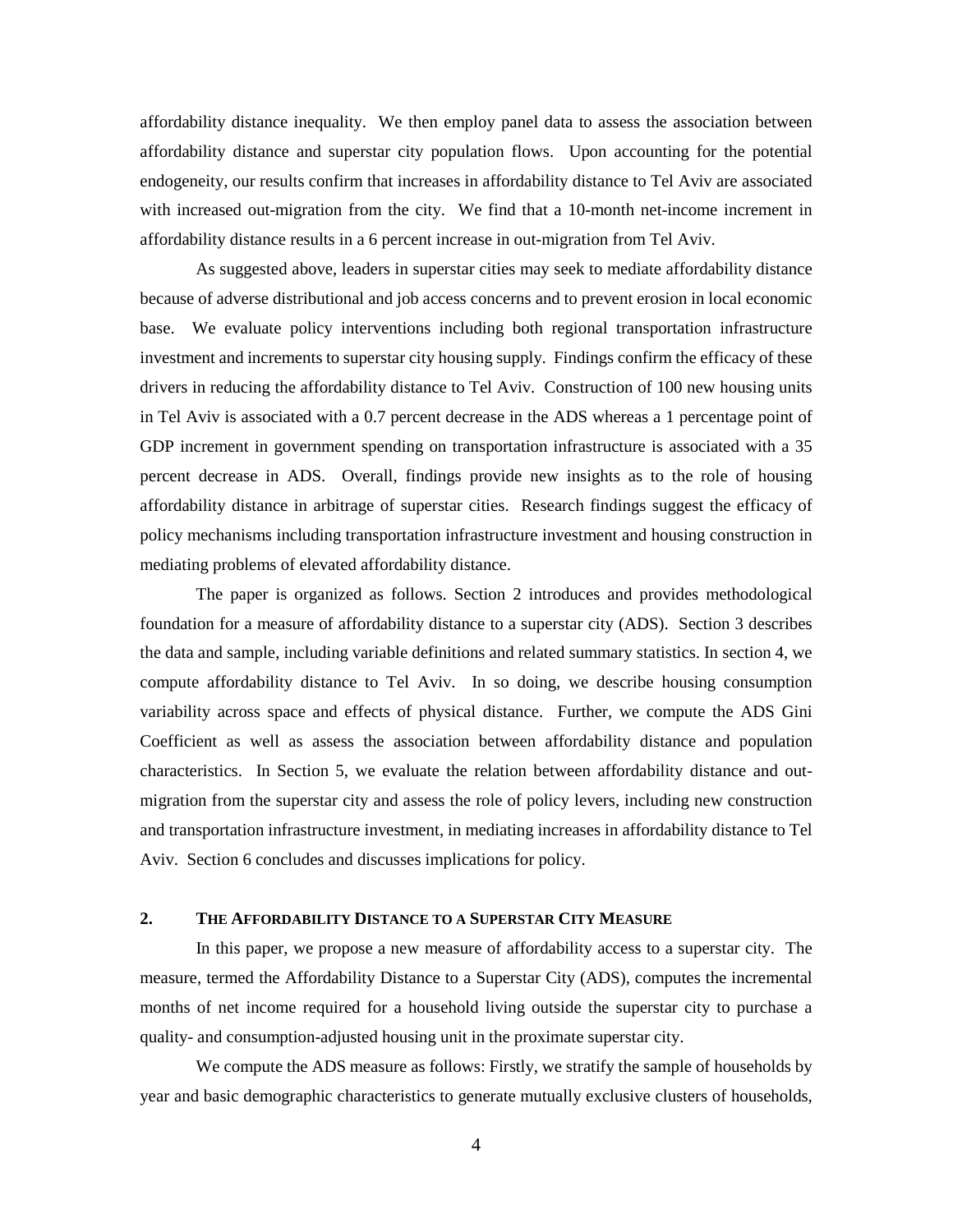each denoted by *A, C,* and *Y* (henceforth *ACY*), where *A* is the number of adults in a household,  $A=(1,2,\ldots,5)$  and over); *C* is the number of children in a household,  $C=(1,2,\ldots,8)$  and over); and *Y* is the year in which the household is observed,  $Y=(1998,1999,...,2015)$ . For example, household *i*,  $i \in (A = 2, C = 3, Y = 2010)$  describes a household that belongs to a cluster whose characteristics include two adults with three children, observed in 2010.<sup>[3](#page-4-0)</sup>

Next, for each cluster, we use those households who live in the superstar city to compute the *standardized* housing consumption of that cluster in that city. We refer to the "superstar group" of each cluster as  $ACY^s$ . The standardized housing consumption of each superstar group,  $NR_{ACY}^s$ , is then the average room consumption:

$$
NR_{ACY}^S = \sum_i NR_{i \in ACY}^S / N_{ACY}^S,\tag{1}
$$

where the index *i* represents households,  $NR_{i \in ACY}^S$  is the room consumption of household *i* in cluster *ACY* and city *S* (superstar city) and  $N_{ACY}^S$  is the number of households in *ACY* and city *S*.<sup>[4](#page-4-1)</sup>

Thirdly, based on all housing transactions in the housing market, we estimate for each city a hedonic price equation of the form

$$
\ln(P_{j\in l}) = \gamma_{1,l} + \gamma_{2,l} NR_{j\in l} + \gamma_{3,l} NR_{j\in l} \times Floor_{j\in l} + \vec{\gamma}_{4,l} CHARACTERISTICS_{j\in l} + \vec{\gamma}_{5,l} TFE_{j\in l} + \varepsilon_{1,j\in l} \text{ for all } l,
$$
\n
$$
(2)
$$

where the indices *j* and *l* represent housing transactions and cities, respectively; *P* denotes the transaction price; *NR* is the number of rooms in the unit; *Floor* is the floor on which the unit is located in the building (interacted with *NR*); and *CHARACTERISTICS* is a vector of other housing unit characteristics, including, *Age*, the age of the structure in which the unit is located; *DumNew*, a dummy variable that equals one for units whose age is up to 1 year and zero otherwise; and *Floor*. Also, *TFE* is a vector of time (year) fixed-effects, ln(·) is the log operator,  $\gamma_1 - \gamma_3$  are estimated parameters,  $\vec{\gamma}_4$  and  $\vec{\gamma}_5$  are vectors of estimated parameters, and  $\varepsilon_1$  is a random disturbance term.

<span id="page-4-0"></span> $3$  Household clustering by number of adults and number of children is consistent with, among others, previous studies on the correlation between household housing consumption and both the number of adults and number of children. See, for example, Mayo (1981), Bratt *et al.* (2006), Li (2014), Awan *et al.* (1982), Goodman (1990), Swan (1995), and Reed (2002).

<span id="page-4-1"></span><sup>4</sup> In terms of total housing consumption, our data only specifies the number of rooms (including a living room and bedrooms; excluding bathrooms) consumed by each household. It should be noted, however, that in the Israeli context, as more than 90 percent of the residential market consists of condominium apartments (most of which are 2-5 room units), there is limited variability among residential units in terms of room types. Most 1-3-room (4-5-room) units include 1 bathroom (2 bathrooms).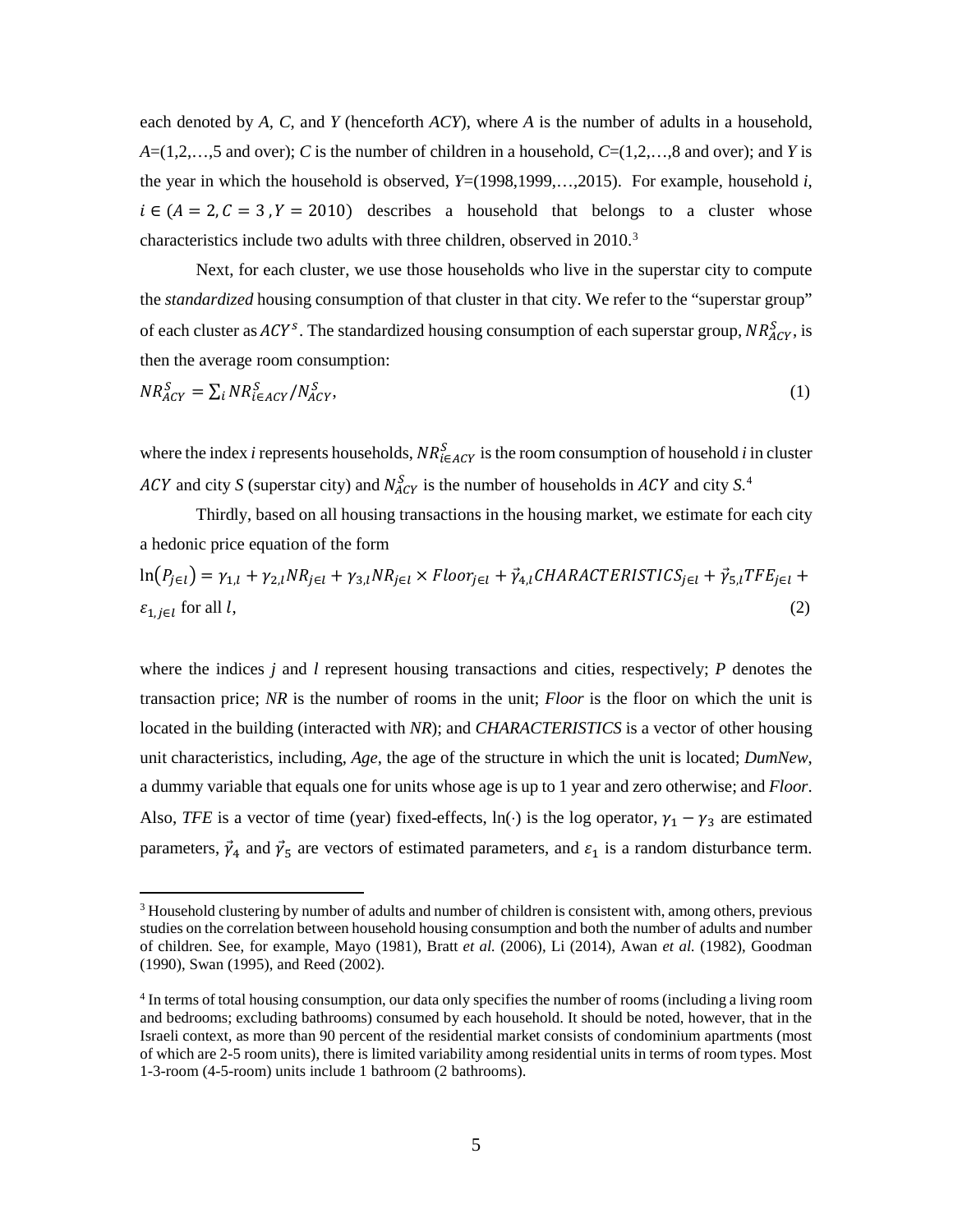Equation (2) is separately estimated for every city *l* in the sample (one of which is the superstar city) using a linear spline for the *NR*, *AGE*, and *FLOOR* variables. [5](#page-5-0)

Following the estimation of equation (2), we compute

$$
\hat{P}_{i\in ACT}^l = EXP\left[\hat{\gamma}_{1,l} + \hat{\gamma}_{2,l} NR_{i\in ACT}^l + \hat{\gamma}_{3,l} NR_{i\in ACT}^l \times Floor_{i\in ACT}^l + \hat{\gamma}_{4,l} CHARACTERISTICS_{i\in ACT}^l + \hat{\gamma}_{5,l} TFE_{i\in ACT}^l + \hat{\sigma}_l^2/2\right] \text{for all } i \in ACT and l
$$
\n(3)

and

$$
\hat{P}_{ACY}^{S} = EXP\left[\hat{\gamma}_{1,S} + \hat{\gamma}_{2,S} N R_{ACY}^{S} + \hat{\gamma}_{3,l} N R_{ACY}^{S} \times Floor_{ACY}^{S} + \hat{\vec{\gamma}}_{4,S} CHARACTERISTICS_{ACY}^{S} + \hat{\vec{\gamma}}_{5,S} TFE_{Y}^{S} + \hat{\sigma}_{l}^{2}/2\right] \text{ for all } ACY \in S,
$$
\n(4)

where *i*, *l*, and *S* represent households, cities (other than the superstar city), and the superstar city, respectively;  $NR_{i \in ACY}^l$ ,  $Floor_{i \in ACY}^l$ , and  $CHARACTERISTICS_{i \in ACY}^l$  on the right-hand side of (3) are the actual number of rooms consumed, floor location, and other asset characteristics, respectively, of the housing unit occupied by household *i*,  $i \in ACY$  in *l*;<sup>[6](#page-5-1)</sup>  $NR_{ACY}^S$ ,  $Floor_{ACY}^S$ , and  $CHARACTERISTICS<sub>ACY</sub><sup>S</sup>$  on the right-hand side of (4) are the standardized number of rooms consumed of the superstar group  $ACY<sup>s</sup>$  (from equation [1]), and floor location as well as a vector of other asset characteristics at their average value across the superstar group  $ACY^s$ , respectively;  $TFE_Y^S$  is a vector of time fixed-effects that apply to the superstar group  $ACY^S$  (that is, for each AC cluster in the superstar city, we produce a series of  $\hat{P}_{ACY}^S$ , one for every *Y*);  $\hat{\sigma}_l^2$  is estimated variance of  $\varepsilon_{1,i\in l}$  from (2)—the required adjustment in the price projection in (3) and (4) that follows from the logarithmic functional form in (2); and  $\hat{\gamma}_1 - \hat{\gamma}_3$  and  $\hat{\vec{\gamma}}_4 - \hat{\vec{\gamma}}_5$  are estimated coefficients and vector of coefficients, respectively, that follow from equation (2). That is, based on the estimated coefficients from equation (2) we compute  $\hat{P}_{i \in ACY}^{l}$  in (3), the projected price associated with the household *i*'s *actual* housing consumption in city *l*, and  $\hat{P}_{ACY}^S$  in equation (4), the projected price

<span id="page-5-0"></span> <sup>5</sup> In the linear spline regression, we restrict the knots at every room level of the *NR* variable, at every fivefloor interval (up to 20 floors) of the *Floor* variable, and at structure age 2, 10, 30, and 70 of the *Age* variable.

<span id="page-5-1"></span><sup>&</sup>lt;sup>6</sup> Note that, while we observe  $NR_{i \in ACY}$  in every *l*, we do not directly observe CHARACTERISTICS<sub>i $\in ACY$ </sub> in *l* in equation (3). Hence, in our empirical implementation below we proxy  $\mathcal{C}HARACTERISTICS_{i \in \mathcal{A}\mathcal{C}Y}$  in *l* by a vector of asset characteristic at their average value in *l*.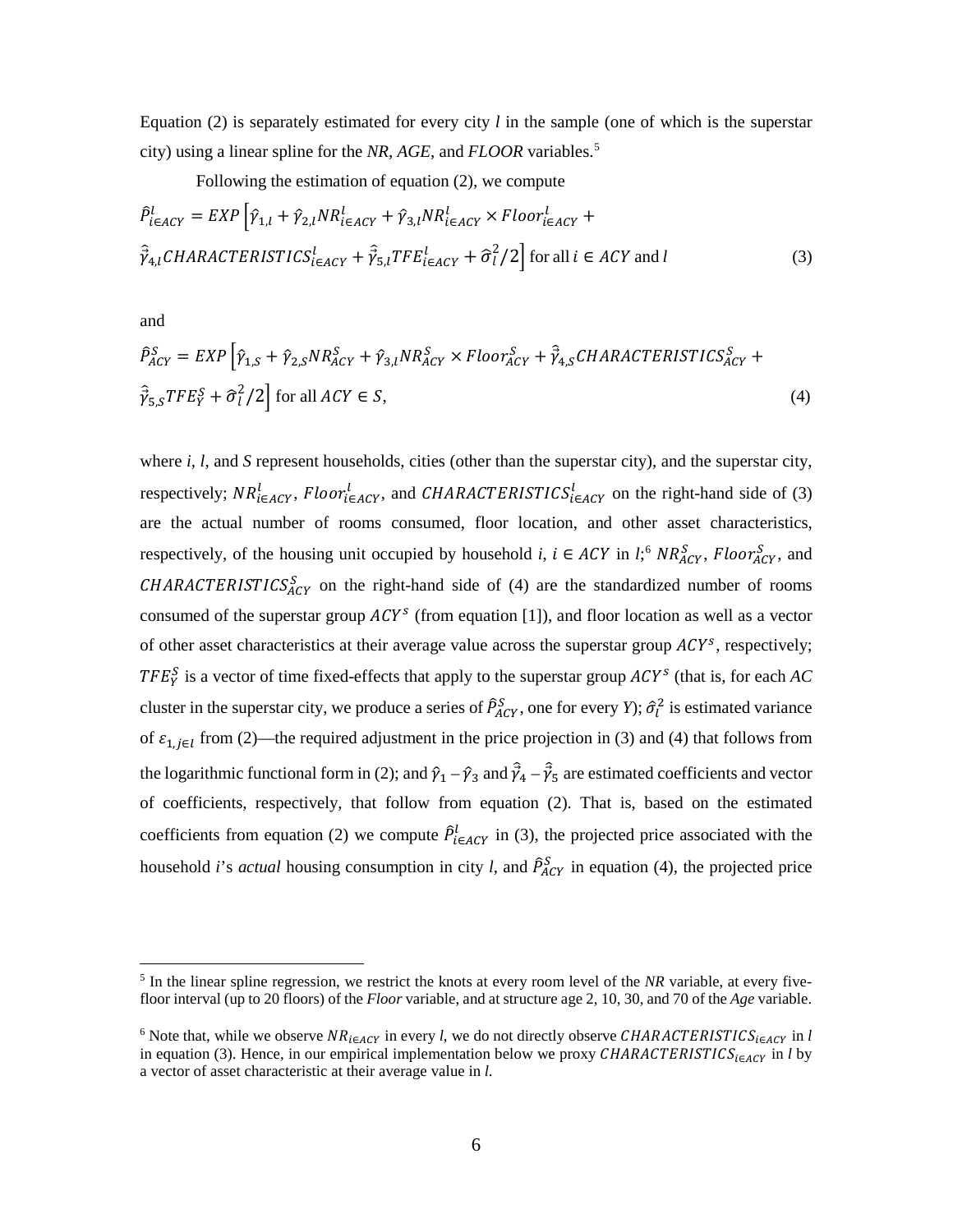for household *i*'s consumption-adjusted housing bundle (by household cluster, *ACY*) in the superstar city.<sup>[7](#page-6-0)</sup>

Finally, given a household net (after tax) monthly income, *Income*, we compute:

$$
ADSi\in ACTl = max[( $\hat{P}_{ACY}^S - \hat{P}_{i\in ACT}^l$ )/*Income<sub>i\in ACT</sub>*, 1],\n
$$
(5)
$$
$$

which we refer to as the Affordability Distance to the Superstar City (ADS) of household *i* in cluster *ACY* and city *l*. In other words,  $ADS_{i \in ACT}^l$  computes the incremental months of net income required by a household living in city *l* (outside the superstar city) to purchase a standardized home in the adjacent superstar city appropriate to its demographic norm.<sup>[8,](#page-6-1)[9](#page-6-2)</sup>

## **3. THE SAMPLE**

We compute the ADS measure for Tel Aviv, Israel's singular superstar city. The analysis is undertaken using a sample of microdata for more than 235,000 Israeli households. The data include household socio-economic, demographic, locational, and dwelling unit characteristics as provided by the 1998-2011 Combined Household Income and Expenditure Surveys and the 2012- 2015 Household Expenditure Surveys conducted by the Israel Central Bureau of Statistics. The annual samples include about 8,000–15,000 observations and are representative of all households in Israel (see Israel Central Bureau of Statistics, 1998–2015). Table 1 shows the annual number of

<span id="page-6-0"></span> <sup>7</sup> Note that while we compute the price of the consumption-adjusted bundle by averaging individual room consumption across ACY in the superstar city, one could alternatively average the price of each individual housing consumption bundle in the superstar city. Under Jensen's Inequality, these two approaches are not identical. Importantly, however, our estimation below are robust to this alternative (the average difference in the value of  $\hat{P}_{ACY}^S$  under the two approaches is 2.9%).

<span id="page-6-1"></span><sup>8</sup> We use max(∙ ,1) on the right-hand side of (3) so as to allow us to apply a logarithmic estimation of *ADS* in what follows [recall that  $log(1)=0$ ]. Also, while data on mortgage loan-to-value could be incorporated in the computation of  $ADS_{i \in ACY}^l$ , we do not observe information on household mortgage loan. Note, however, that in what follows, we compute aggregate figures of *ADS* across all  $i \in ACY$  and *l* and thus, as long as there is no particular pattern in the relationship between *ACY* and LTV, overlooking LTV does not affect the relative outcomes among clusters. Moreover, note that this potential shortcoming applies to other traditional housing affordability measures (e.g., price-to-income ratio).

<span id="page-6-2"></span><sup>9</sup> In an attempt to produce a standardized housing affordability measure along the lines of our suggested procedure, one could have alternatively proposed an estimation equation of the type  $NR_{it} = \beta_1 + \beta_2 \times A_{it} +$  $\beta_3 \times C_{it} + \beta_4 \times l_{it} + \varepsilon_{it}$ , where *i* and *t* refer to households and time periods (years), respectively;  $\beta_1 - \beta_4$ are estimated parameters;  $\varepsilon$  is a disturbance term; and all other variables are as described above. Note, however, that this equation potentially suffers from endogeneity, as the causality between a household's choice of *C* and *l* and the choice of *NR* may be bi-directional. Our clustering procedure avoids this potential endogeneity problem in estimation.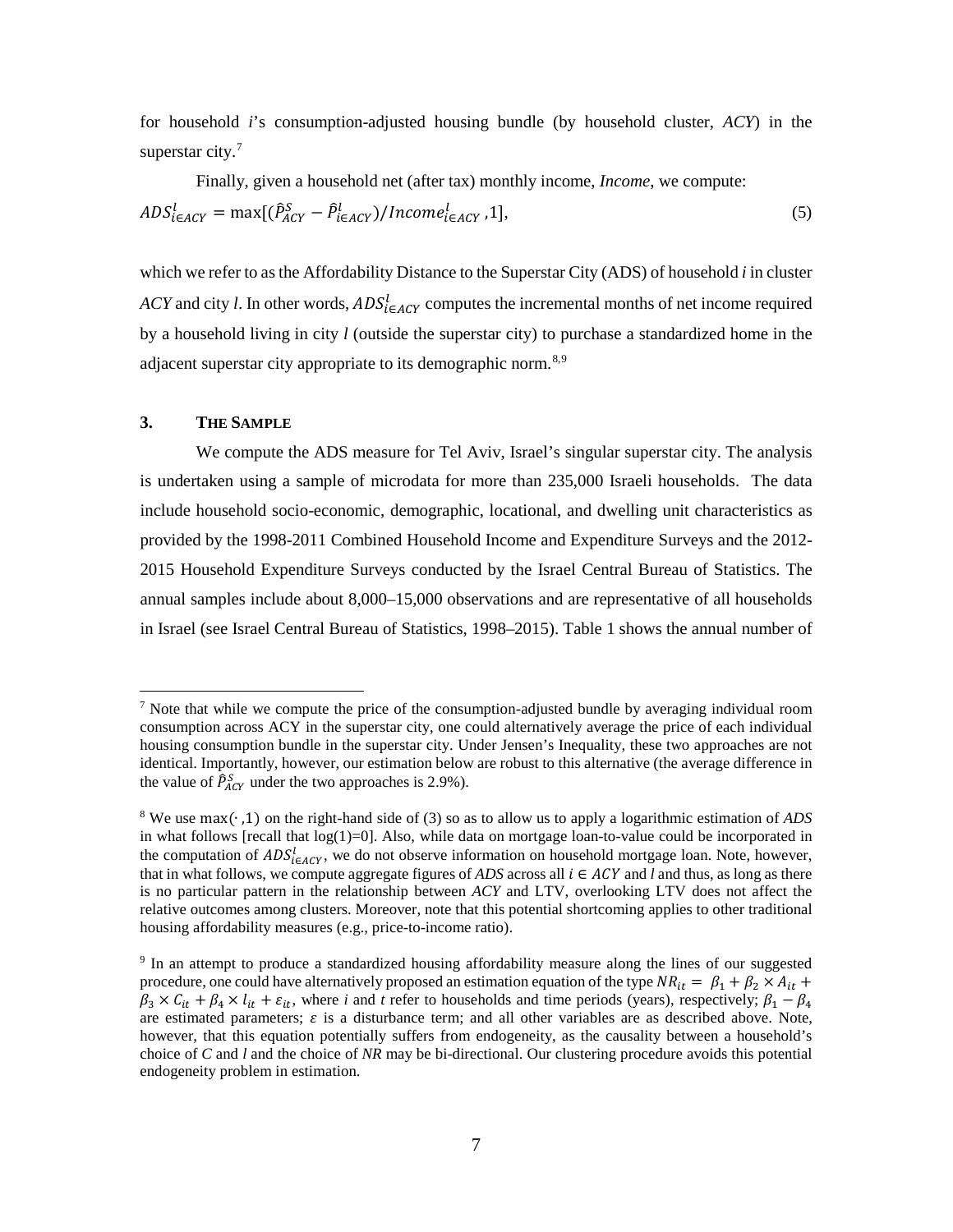cross-sectional observations for the 1998–2015 period. Table 2 provides a description and summary statistics of household socio-economic, demographic, locational, and dwelling unit characteristics.

As indicated in Table 2, the typical household in our sample is a homeowner (63 percent) and consists of 1.8 adults and 0.4 children. On average, sampled household heads are 54.6 years old with about 13 years of education. Female-headed households constitute 46 percent of the sample; the majority of sampled households are married (53 percent) whereas 16 percent are single, 11 percent are divorced, and 17 percent are widowed.<sup>[10](#page-7-0)</sup> Israel is a country of immigrants. Household heads by country/continent of origin include Israel (43 percent), Europe or America (19 percent), Asia or Africa (17 percent), and former USSR (21 percent). Finally, the average score on an index of household location among central coastal and hinterland areas is 4.47, where the index ranges from 1 (most peripheral location) to 5 (most central).<sup>[11](#page-7-1)</sup>

Our study employs the universe of all housing transactions in Israeli cities that participate in the Household Income and Expenditure Survey over the 1998–2015 period. Altogether, the Israel Tax Authority recorded over 450,000 transactions in 21 cities.<sup>[12](#page-7-2)</sup> We use this dataset to estimate the house value for each household in the Household Income and Expenditure Surveys. As described above, based on all housing transaction observations, we estimate the hedonic price equation in (2) by which, for each household in the Income and Expenditure surveys, we estimate a house price  $\hat{P}_i$  based on attributes of its housing unit (see equation [3]). For each sampled household, we also use this data to estimate the price of the standardized housing consumption bundle of the respective demographic cluster at the superstar city  $\hat{P}_{ACY}^S$  (see equation [4]). Table 3 provides a description and summary statistics of dwelling unit characteristics in the housing transaction dataset. As indicated in Table 3, the typical dwelling unit is a 3.5-room condominium apartment located on the second or third floor of a 24-year-old structure. The average unit price is

<span id="page-7-0"></span><sup>&</sup>lt;sup>10</sup> Household head is generally identified as the person who is the main income provider in the household. See Israel Central Bureau of Statistics (2013) for further details.

<span id="page-7-1"></span><sup>&</sup>lt;sup>11</sup> The periphery index calculated by the Israel Central Bureau of Statistics is based on a combination of two equally weighted components: an accessibility index (a population-weighted average of distances between a given municipality and all other municipalities in Israel) and a measure of proximity to the Tel Aviv district (see Central Bureau of Statistics, 2008).

<span id="page-7-2"></span> $12$  The Income and Expenditure Survey does not indicate the type of dwelling unit (whether it is a condominium, detached unit, etc.) in which the household resides. However, as more than 90% of the housing inventory in Israel is condominiums (see Israel Central Bureau of Statistics, 2015), we assume that housing units in the survey are condominiums and thus restrict the transaction dataset (from which a price is matched to the household dwelling in the survey) to include condominium transactions only (we omit about 8.5% noncondominium observations, leaving over 450,000 condominium transaction observations).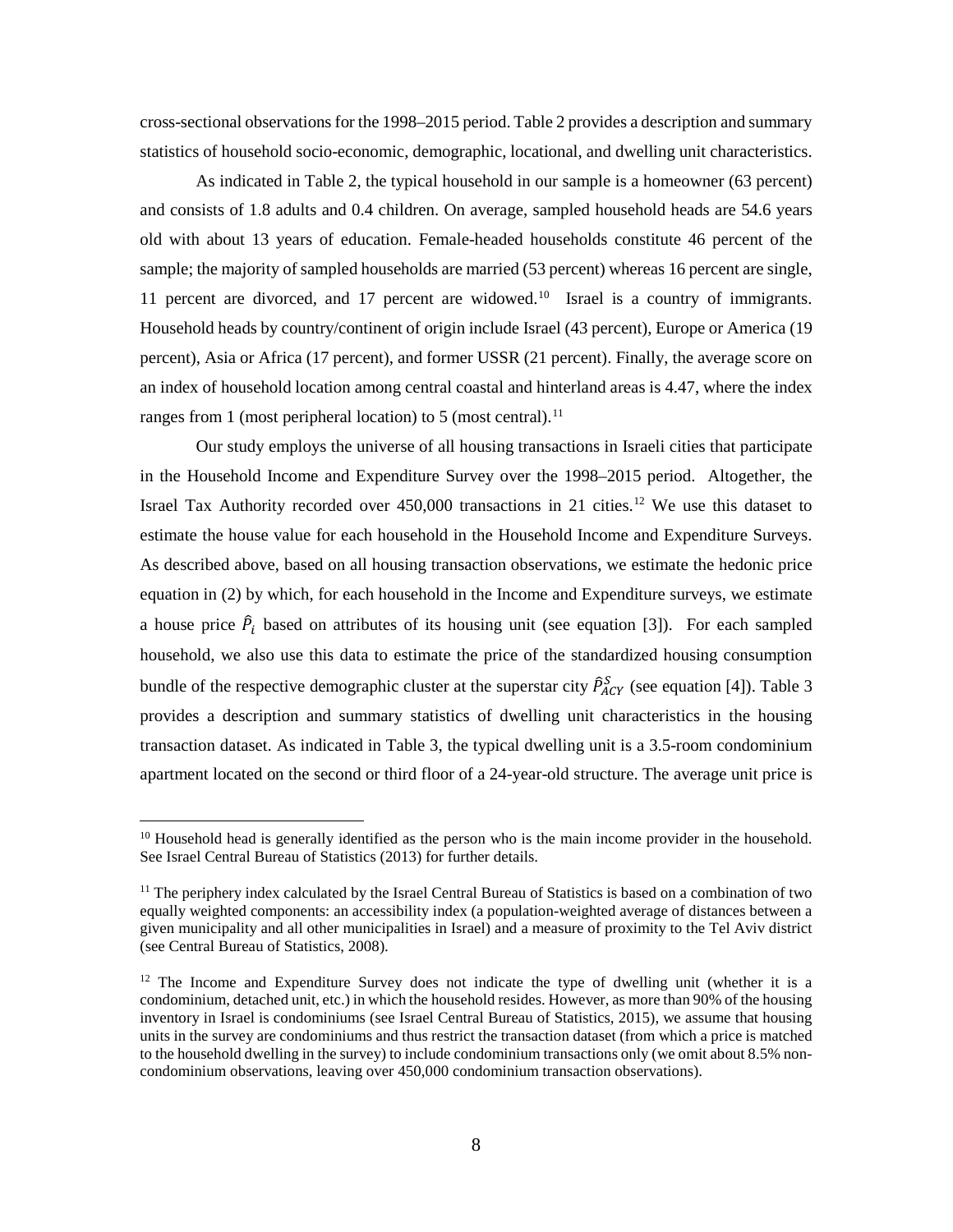about 230,500 dollars, with a standard deviation of about 136,500 dollars (all new Israeli shekel (NIS) figures are translated to US dollars, where 1 US dollar is equal to 4 NIS) [13](#page-8-0)

Finally, recall that in the derivation of the ADS measure (section 2), we stratify the sample so as to generate mutually exclusive clusters of households denoted by *ACY*. For a cluster to be included in the estimation, we require at least 10 observations per year and per city over all years. As our ADS measure further relies on the housing consumption in Tel Aviv, we require no less than 500 observations in Tel Aviv for a household cluster (adults and children) to be included in the sample. Table 4 shows the matrix of clusters according to the number of children (*C*) and the number of adults (*A*) and the share of each cluster in the sample. As shown in the table, we observe a sufficient number of households (by number of children and adults) for 6 different clusters. Clusters with 2 adults represent the largest share (60 percent of total households in the sample), whereas clusters comprised of 1 and 3 adults comprise 31 percent and 9 percent of the sample, respectively. Also, 79 percent of households are classified in clusters with no children, followed by clusters with 2 children (9 percent) and a single child (8 percent).

#### **4. CASE STUDY: THE AFFORDABILITY DISTANCE TO TEL AVIV**

The focus of our ADS analysis is Tel Aviv. Tel Aviv is located on the Mediterranean coast and is primary among a set of proximate municipalities that house roughly one-half of Israel's population. Tel Aviv's population of about 450,000 persons comprises approximately 5 percent of Israel's population.<sup>[14](#page-8-1)</sup> As regards age structure, Tel Aviv's population is tilted to middle-aged and older age cohorts.<sup>15</sup> Further, a Tel Aviv household is typically smaller than the national average, with 2.3 persons compared with 3.3.<sup>[16](#page-8-3)</sup> While household income in Tel Aviv is slightly higher than the national average, that same metric is a full 40 percent higher than the national when computed by "standardized person", which weighs most heavily the first person in the household and

<span id="page-8-0"></span><sup>&</sup>lt;sup>13</sup> The number of observations per city ranges from 7,125 to 56,934. Also, the average  $R^2$  of the 21 estimations of equation (2) is equal to 0.82, with a maximum of 0.87 and a minimum of 0.70. Finally, note that out of the total of 76 cities in Israel, we include the 21 cities represented in the clusters generated in section 2 above.

<span id="page-8-1"></span><sup>&</sup>lt;sup>14</sup> The City of Tel Aviv grew at a damped average annual growth rate of 0.2 percent from 386,000 in 1961 to about 426,000 in 2014. In contrast, Israel's population grew at an annual rate of 2.4 percent to about 8.2 million in 2014.

<span id="page-8-2"></span><sup>&</sup>lt;sup>15</sup> As of 2014, Tel Aviv was underrepresented among all age cohorts under 24 years of age and overrepresented in the 25-44 and 65+ age groups.

<span id="page-8-3"></span><sup>&</sup>lt;sup>16</sup> Over 40 percent (Less than 20%) of the households in the city (country) are classified as "non-family" households; whereas about 30% (60%) are family households with children.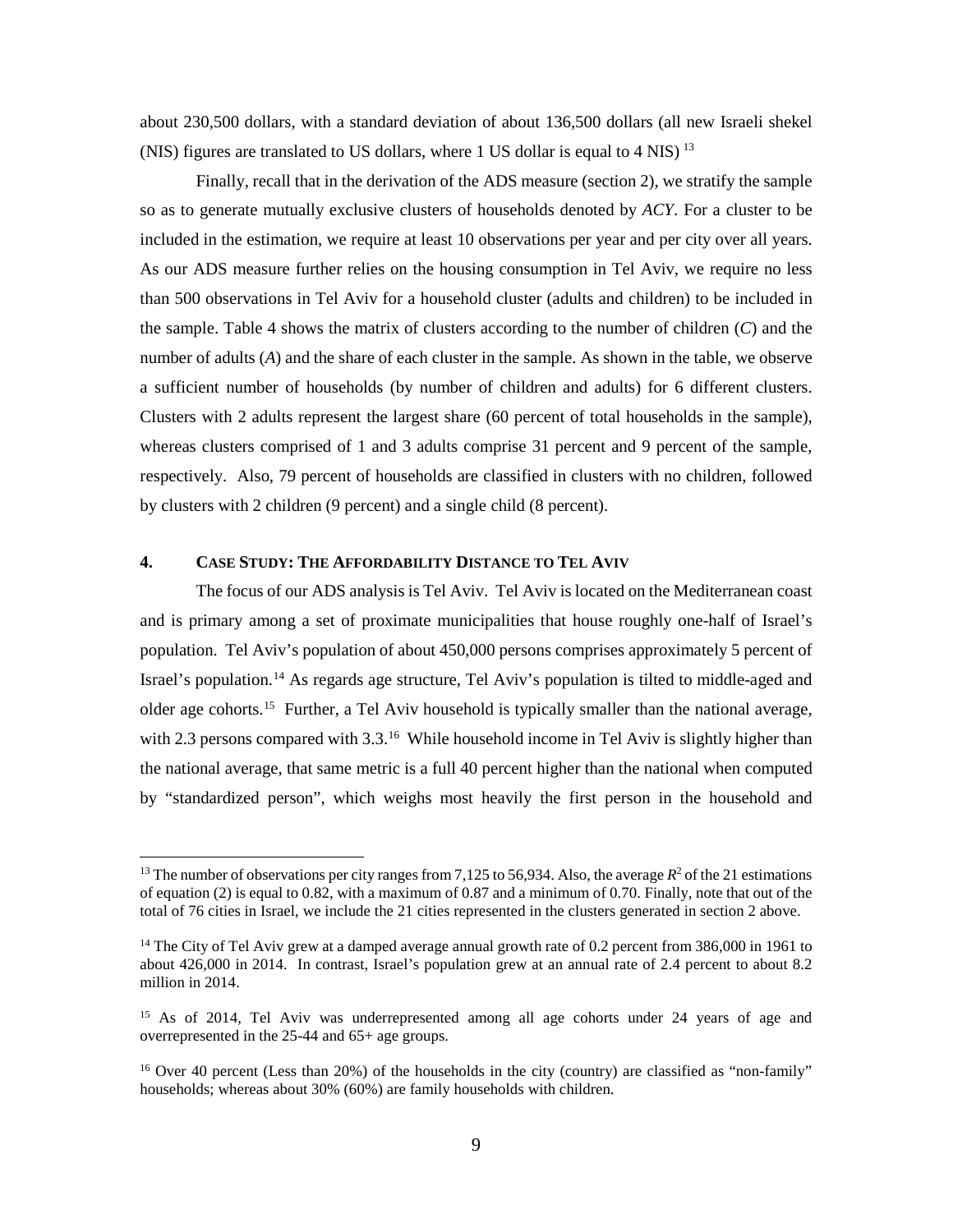gradually less each additional person. The share of households below the poverty line in Tel Aviv is less than half the national average at about 8.6 percent whereas the share of self-employed in Tel Aviv is 18 percent (a full 7 percentage points higher than the national share). About 16 percent of employees in Tel Aviv earn more than twice the national average wage compared with about 10 percent for the nation as a whole.<sup>[17](#page-9-0)</sup> While Tel Aviv comprises 5 percent of the national population, it accounts for over 11 percent of the jobs in Israel, more than twice its share of population. Tel Aviv is home to about one-third of Israel's jobs in financial and insurance; about one-quarter of the national share of jobs in professional, scientific, and technical activities; and about one-fifth of the national jobs in information and communication, entertainment and recreation activities. In sum, Tel Aviv is a vibrant, dominant, and high-income Israeli city characterized by a strong amenity base and a highly-skilled creative class of workers.

#### **4.1** *House Price Returns, Housing Affordability, and Housing Affordability Distance*

Figure 1 plots both nominal quality-adjusted housing price indices(HPIs) and related house price returns for Tel Aviv versus all other cities in Israel over the 1998-2015 period. The qualityadjusted HPIs are estimated using data from the Israel Tax Authority on the universe of all housing transactions in Israel. As is evident, house price movements across locations were similar through 2004 at which point a sharp upswing in the Tel Aviv series commenced. Among other cities in Israel, the upward movement in house prices commenced roughly three years later. Indeed, the figure reveals an elevated rate of house price increase in Tel Aviv over the roughly 2005-2009 period. While house price growth rates among Tel Aviv and other Israeli localities largely converged post-2009, the figure reveals an ever-widening gap in house price index levels between Tel Aviv and other areas. Over the 2005-2015 period, Tel Aviv house values appreciated by 160 percent compared to about 100 percent elsewhere. Figure 2 further shows the dynamic of house prices in different geographic divisions of Israel relative to house prices in Tel Aviv over the past three decades. Results indicate substantial acceleration in quality-adjusted house price returns in Tel Aviv relative to other parts of Israel over much of the 2000s. While Tel Aviv returns reverted to the national mean return by 2011 (as shown in Figure 1), house price index levels for the superstar city remained substantially elevated.

As noted above, the ADS measure addresses potential bias inherent in the housing priceto-income affordability measure as derives from systematic variation across households in

 $\overline{a}$ 

<span id="page-9-0"></span><sup>&</sup>lt;sup>17</sup> Tel Aviv Statistical Abstract, 2016. Unless specified otherwise, values are for 2015.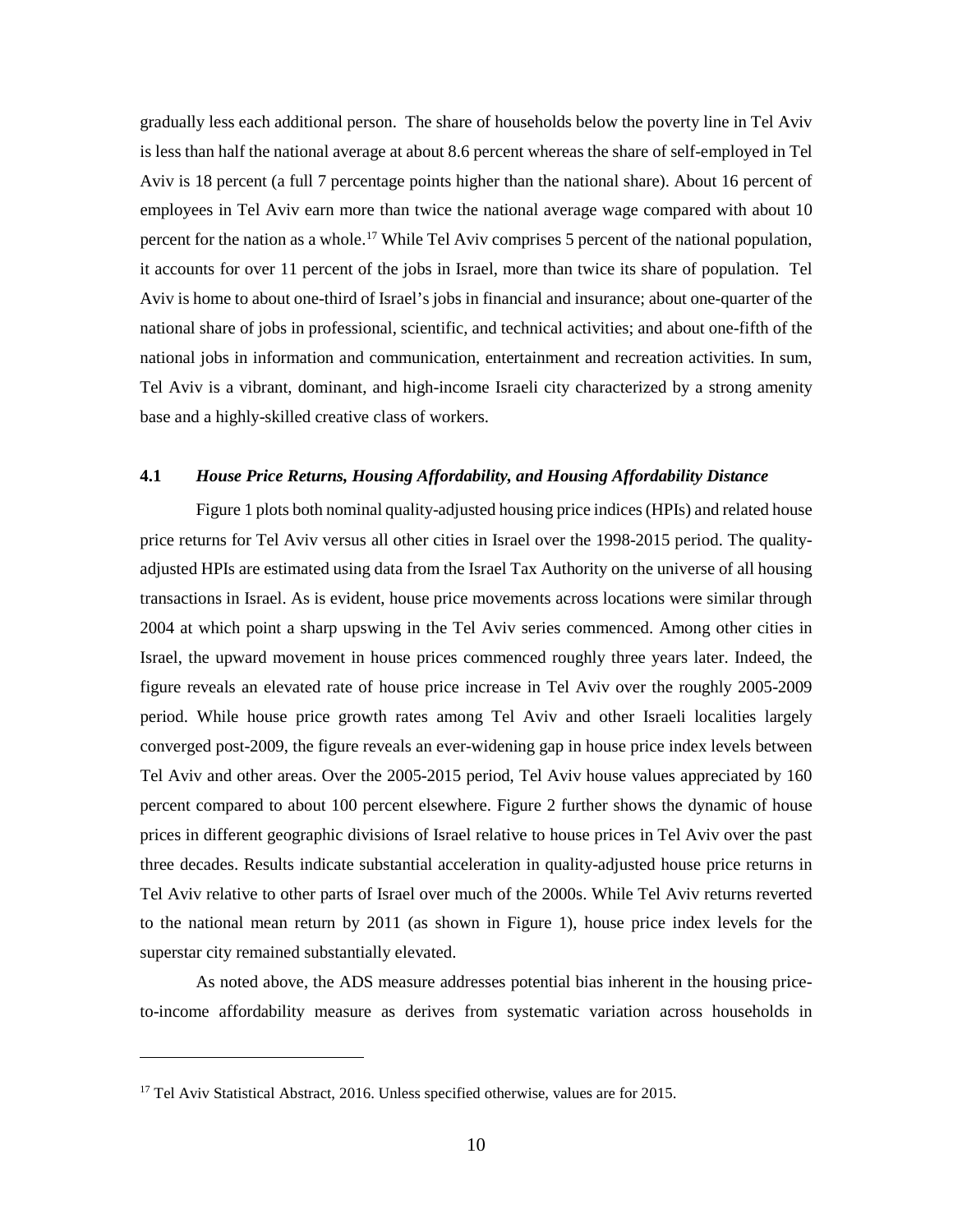preferences for and consumption of housing services. In Israel, the primary metric of housing consumption is total number of rooms in the dwelling unit. Figure 3 plots average number of rooms, NR, consumed by households residing in and outside of Tel Aviv over the 1998–2015 period. As indicated in the chart, housing consumption has gradually increased in the periphery from about 3.1 to over 3.5 rooms per household over the period of analysis while over the same period, consumption in Tel Aviv increased from about 2.8 to below 3.1 rooms per household.

Figure 4 plots the annual average values of the Affordability Distance to the Superstar City (ADS) for Tel Aviv over the 1998-2015 period. The ADS values are presented as both a simple average across all sampled households (and locations) and controlling for household characteristics. An ADS value of about 80 in 1998 (controlling for household characteristics) represents the number of months, on average, of incremental household income required to purchase a quality- and consumption-standardized housing unit in Tel Aviv. As is evident, on net, the affordability distance to Tel Aviv ranges from about 60 to over 100 months of net income over the sample period, suggesting a marked difference in nominal housing affordability in Tel Aviv relative to the broader set of locations beyond the superstar city. The trending up in the affordability distance over the 2007-2015 period roughly coincided with the rate of growth in Tel Aviv house prices (see Figure 1).<sup>18</sup> Further, Figure 5 shows the average ADS for selected adult-children clusters: couples with zero, one, and two children. While the plots show some variance across demographic cohorts over the examined period, they indicate an upward trend in ADS from a level of roughly 50-60 months in 2000 to about 65-85 months in 2015.<sup>[19](#page-10-1)</sup> Moreover, as seen in Figure 6, the run-up in affordability distance to Tel Aviv was most pronounced among cities in Israel's Negev and Galilee periphery as the average peripheral household required an additional 9-14 years of after-tax income to afford a demographically-standardized unit in Tel Aviv over the sample period. As such, results suggest substantial increments in housing affordability barriers to Tel Aviv among peripheral households. As discussed above, we anticipate that barriers associated with affordability distance served to damp household mobility as well as prompt policy actions designed to address state and local efficiency and distributional concerns. Note further that Figure 6 shows affordability distance to Tel Aviv changed less on net over the 1998 – 2015 period among households located in Tel Aviv-proximate areas of central Israel. Those results suggest some

<span id="page-10-0"></span><sup>&</sup>lt;sup>18</sup> Note that the upward trending ADS over the 2007-2015 period occurred despite the increased gap in demographically-adjusted housing consumption between the periphery and Tel Aviv.

<span id="page-10-1"></span> $19$  The largest increment in average ADS is experienced among households consisting of one adult with no children (not plotted in Figure 5 and is available upon request).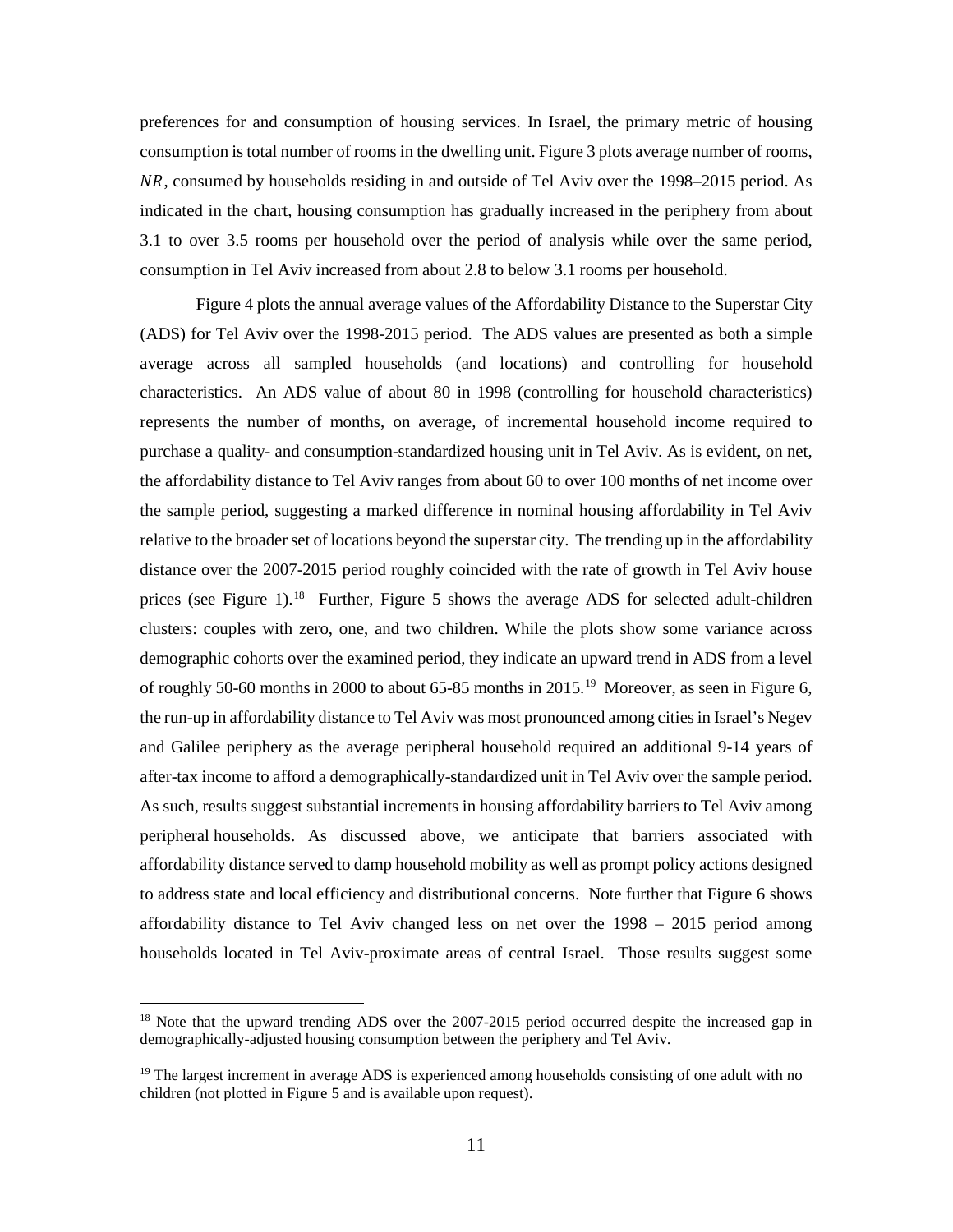equilibration in housing market dynamics among Tel Aviv and adjacent suburbs over the sample period.

#### **4.2** *Physical Distance and Affordability Distance*

We further evaluate the association between physical and affordable distance to Tel Aviv. Figure 7 displays the 2015 median house price per square-meter as a function of the geographic distance to Tel Aviv (a zero-kilometer distance represents the City of Tel Aviv itself). As expected, prices generally decline with physical distance from Tel Aviv. The median price per square-meter does turn up some in Jerusalem at a distance of about 50 kms from Tel Aviv. That notwithstanding, the median price per square meter in Jerusalem remains far below that of Tel Aviv.<sup>[20](#page-11-0)</sup> The figure further indicates a Tel Aviv-to-other city price ratio in the range of 2–4 at distances of 20km and beyond. We also regress the ADS measure on the geographic distance to Tel Aviv as measured in kilometers. Figure 8 plots the affordability distance slope with respect to physical distance by year for the 1998-2015 period for two different model specifications. The solid line derives from a city/year balanced panel of all cities continuously represented in our sample. In each year, we run a separate cross-sectional (cross-city) regression of average ADS of households in city *l* on distance in kilometers to Tel Aviv. The solid line plots the estimated coefficient on distance for each survey year. As changes in the characteristics of sampled city households may introduce bias into this model, we estimate a second pooled model using micro data, whereby we interact each household's distance to Tel Aviv with a categorical term for each survey year, controlling for household composition. The scattered line is the estimated coefficient of the year-specific distance term in that second model. Results of the aggregate city-level cross-sectional model suggest that each kilometer increment in geographical distance to Tel Aviv translates into an average  $1.2 - 2.2$ months of additional income required by the household to purchase a consumption-adjusted home in Tel Aviv. The controlled micro-level estimation suggests that  $0.5 - 1.4$  additional months of income are required. Both analyses indicate similar trends in the effects of physical distance on affordability distance. Most strikingly, while an incremental kilometer of physical distance was associated with 0.6 additional months of net income in 2000, roughly 1.4 additional months of net income are required per kilometer by 2015.

<span id="page-11-0"></span><sup>&</sup>lt;sup>20</sup> Jerusalem is the capital of Israel and its largest city, with about 865,000 residents (about twice of Tel Aviv) as of 2015. Tel Aviv, however, is de-facto the economic capital of the country, as reflected by the statistics presented above.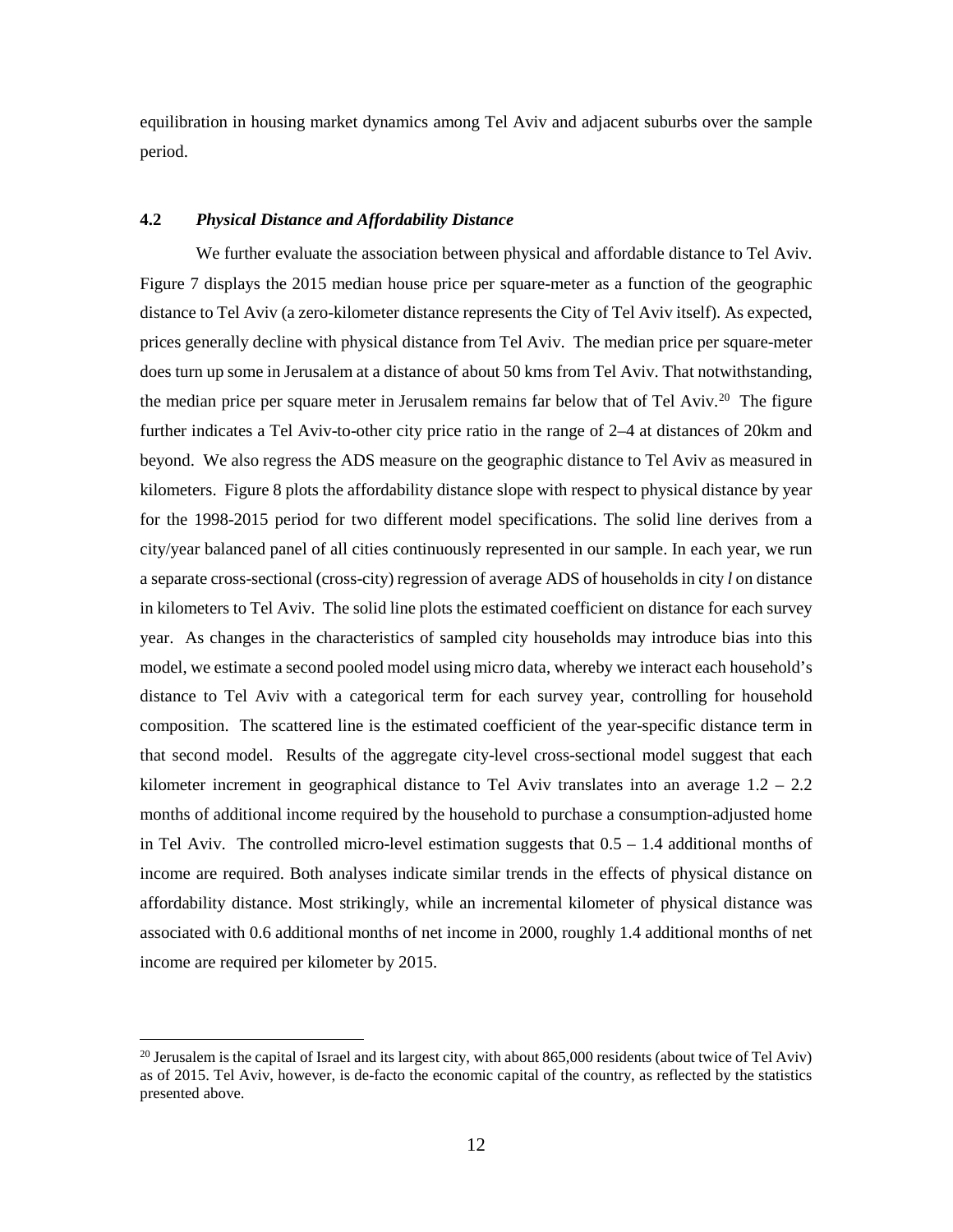#### **4.3** *Inequality in Housing Affordability*

We also examine inequality in housing affordability distance among sampled households. Figure 9 depicts the ratios  $NR_{AGY}^S/NR_{i\in AGY}^I$  and  $\hat{P}_{AGY}^S/\hat{P}_{i\in AGY}^I$  by income deciles for 2015. Among lower-income deciles,  $NR_{ACY}^S/NR_{i\in ACY}^I$  is greater than 1, implying that despite the fact that those households live in relatively inexpensive housing units in the periphery, their consumption of housing is below that of corresponding (demographically-matched) households in Tel Aviv. In contrast,  $NR_{ACY}^S/NR_{i\in ACY}^I$  is less than 1 for the higher-income deciles, indicating damped housing consumption among the wealthy in Tel Aviv relative to peripheral areas. Also,  $\hat{P}_{ACY}^S / \hat{P}_{i \in ACY}^L$  is greater than 1 (and substantially greater than  $NR_{ACY}^S/NR_{i\in ACY}^I$ ) for all income deciles, reflecting the much higher housing prices in Tel Aviv as compared to the periphery.

Figure 10 shows the average ADS by income deciles in 2015. The decline of ADS with income, particularly for the lower income deciles, indicates a considerable inequality among households measured by ADS. Below we follow recent studies by Ben-Shahar and Warszawski (2016) and Ben-Shahar, Gabriel, and Golan (2017), who extend the Gini measure to capture housing affordability inequality. Recall that the Gini coefficient is commonly used to measure income inequality and has been extended to estimate inequality in multiple other economic dimensions.<sup>[21](#page-12-0)</sup> As the Gini is designed for desirable goods, while housing affordability measures affordability distress, we calculate housing affordability inequality by applying the Gini on the inverse value of housing affordability. We thus per equation (5) assign each household a  $1/ADS_{i\in ACT}^l$  value [i.e., *Income* $_{i\in ACT}^l / (\hat{P}_{ACT}^S - \hat{P}_{i\in ACT}^l)$ ] and compute the Gini coefficient for every year in the sample. For comparison, we also compute income-to-housing price (i.e., 1/price-toincome) and income Gini indices. Figure 11 plots the annual Gini coefficients for the affordability distance measure, the traditional housing affordability measure (1/price-to-income), and household income for the 1998-2015 period. As indicated, at about 0.35, the Gini coefficient associated with traditional housing affordability is of roughly the same magnitude as that of income inequality. Inequality in affordability distance to Tel Aviv, however, is substantially higher at about 0.8. Further, while the Gini on income inequality trends down slightly over the period of analysis, such

<span id="page-12-0"></span><sup>&</sup>lt;sup>21</sup> For income, the Gini measure accumulates, for each income level, the difference between the share of total income earned by individuals at this income level or below it and the share of those individuals in the population. For a population with non-negative income values, it ranges from 0, which implies perfect equality, to 1, which implies that all the populations' income is earned by a fraction of the population (among the many applications see, for example, Alderson and Nielsen, 2002; Leigh, 2007; and Frank, 2009). Also, see extension of the Gini coefficient approach for measuring, for example, inequality in education and human capital inequality (Földvári and Leeuwen, 2011), fossil resource consumption (Papathanasopoulou and Jackson, 2009), ecological entitlements (Ruitebeek, 1996), and child achievements (Sastry and Pebley, 2010).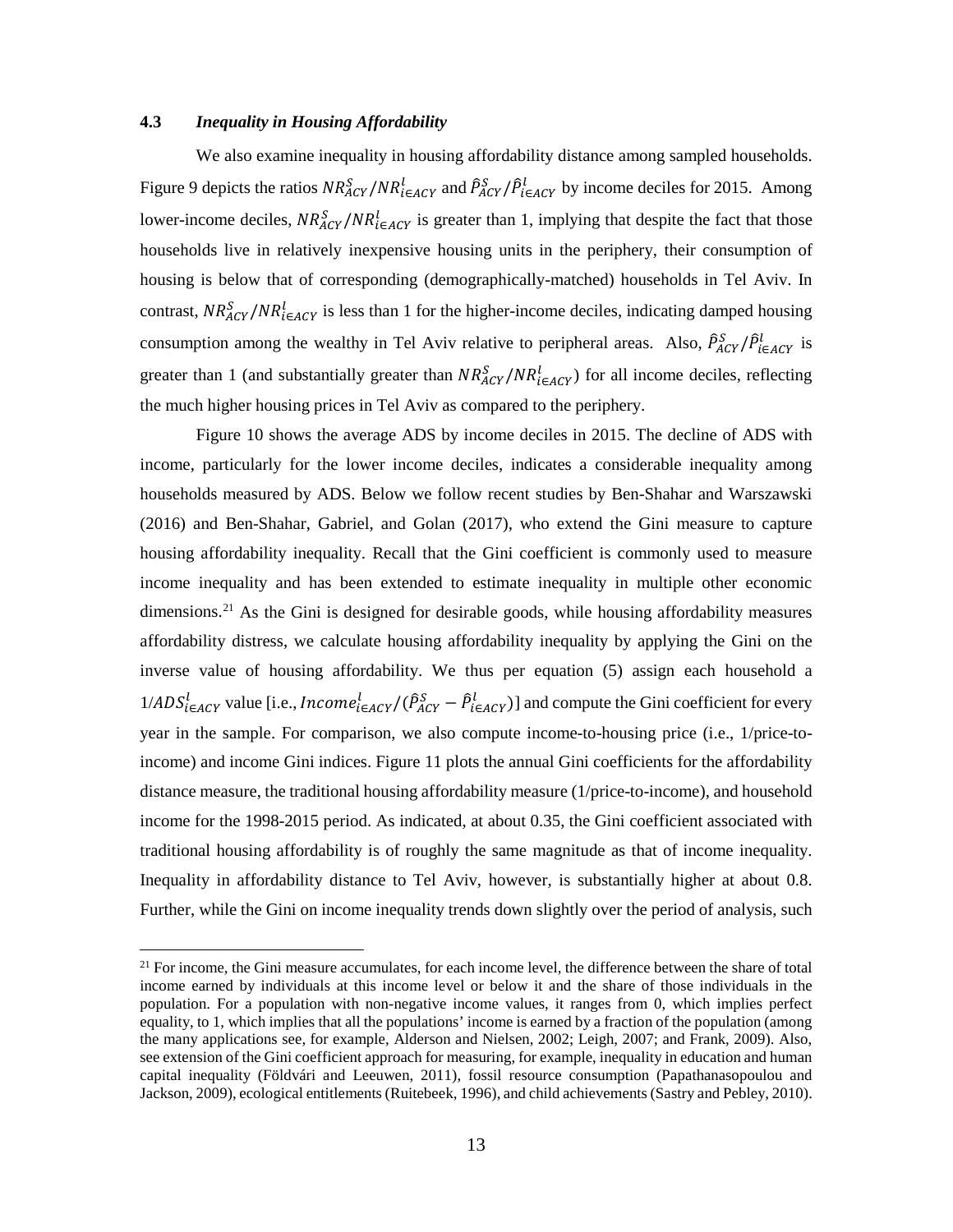a trend is not evidenced in the housing measures. In sum, while results suggest sizable income and housing affordability inequality in Israel, distributional concerns are substantially heightened as regards affordability distance to Tel Aviv. Indeed, the latter metric suggests elevated inequality in popular access and affordability distance to Tel Aviv.

## **4.4** *Household Characteristics and Housing Affordability Distance*

Finally, we evaluate the association between household characteristics and housing affordability distance.

Consider the following equation

$$
\ln(ADS_{i\in ACY}^l) = \theta_1 + \vec{\theta}_2 HHCharacteristics_{i\in ACY}^l + \vec{\theta}_3 LFE_l + \vec{\theta}_4 TFE + \varepsilon_{2i},\tag{6}
$$

where  $ADS<sup>l</sup><sub>i \in ACY</sub>$  is, once again, the ADS measure for household *i* in city *l*. Also, *HHCharacteristicsi* is a vector of householder characteristics including his/her age, gender, nationality, ethnic origin, and education (see, once again, variable description in Table 2); *TFE* is a vector of time (year) fixed-effects,  $\theta_1$  and  $\theta_2 - \theta_4$  are estimated coefficient and vector of coefficients, respectively,  $\varepsilon_2$  is a random disturbance term, and all other variables are as described above.

Table 5 present results of estimation of equation (6) for the ADS measure. Results indicate the associations between household characteristics and affordability distance. Specifically, every additional year of education is associated with a 8.7 percent decrease in ADS (significant at the 1% level); compared to married households, single divorced, and widowed household-heads are associated with 48, 25, and 11 percent increase in ADS, respectively (significant at the 1% level); female-headed households are marginally significantly associated with 2 percent increase in ADS; and, finally, compared to Israeli born household-heads whose father's origin is Israel, Israeli born household-heads whose father's origin is Asia or Africa, Europe or America, and former USSR are associated with 12, 44, and 42 percent decrease in ADS, respectively (significant at the 1% level), while household-heads born in Asia or Africa, Europe or America, and former USSR are associated with 10 and 13 percent decrease and 49 percent increase in ADS, respectively (significant at the 1% level). In sum, as would be expected, results suggest lower affordability distance to Tel Aviv among more highly educated, married, and non-immigrant populations.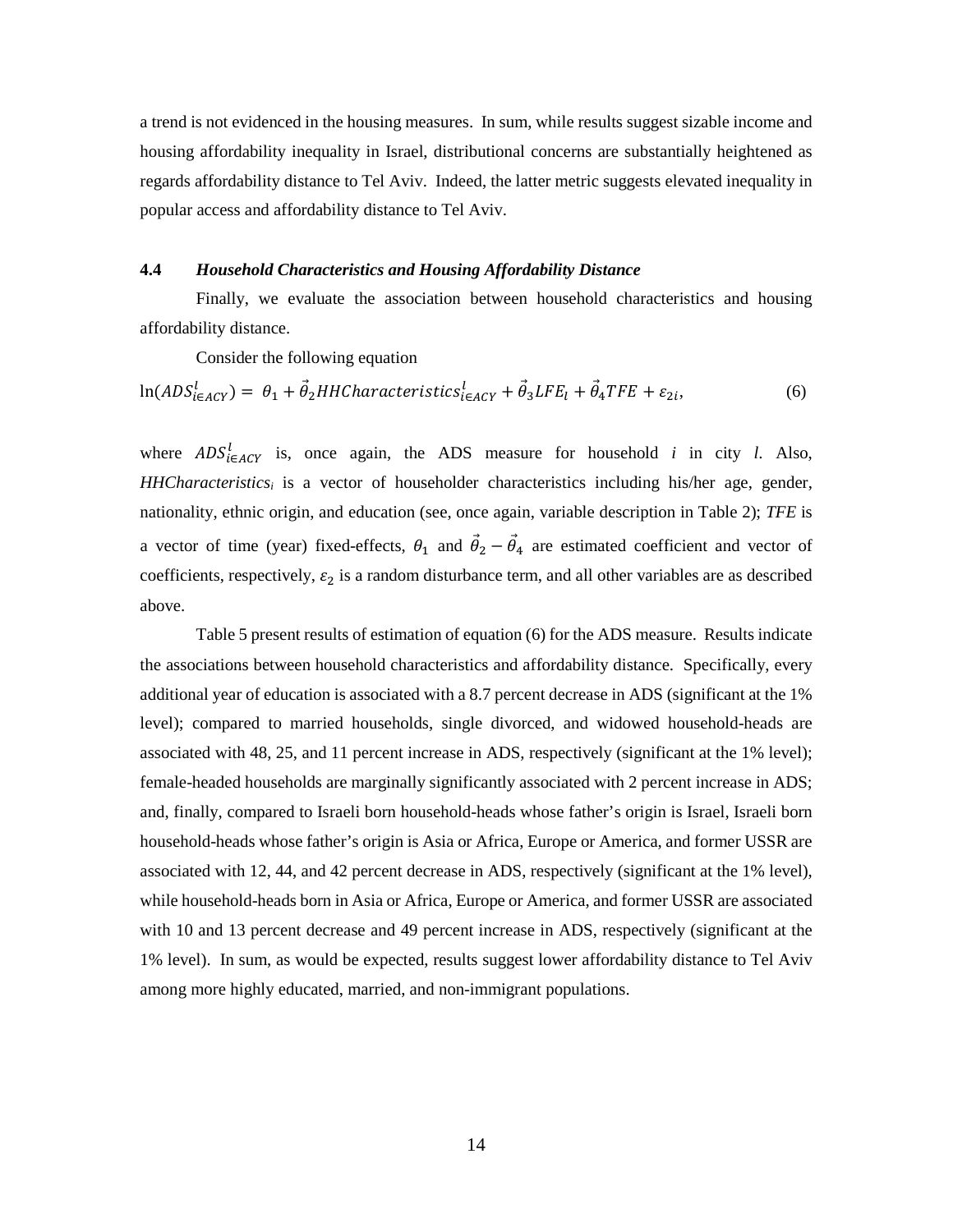## **5. ON THE ASSOCIATION BETWEEN AFFORDABILITY DISTANCE, MIGRATION, AND GOVERNMENT POLICY**

In this section, we evaluate the role of affordability distance as a driver of inter-urban population flows. Further, per discussion above we evaluate the efficacy of government policy interventions seeking to mediate the affordability distance between Tel Aviv and surrounding areas.

## **5.1** *ADS and Migration*

Consider the following estimated model:

$$
\ln(ADS_{i\in ACY}^{S\to l}) = \delta_{0,l} + \vec{\delta}_{1,l} HHCharacteristics_{i\in ACY}^S + \vec{\delta}_{2,l} Policy_Y + \varepsilon_{3,i\in ACY}^{S\to l}
$$
 for all l (7)

and

$$
OutMig_{l,Y} = \beta_0 + \beta_1 \overline{\widehat{ADS}}_Y^{S \to l} + \beta_2 Trend_Y + \overrightarrow{\beta}_3 LFE_l + \varepsilon_{4,l,Y},
$$
\n(8)

where equation (8) estimates out-migration from the superstar city (Tel Aviv) and equation (7) is an auxiliary equation whose objective is to address the possible endogeneity between out-migration and ADS as further explained below. Also, *i*, *l*, and *Y* represent households, cities (other than Tel Aviv), and time periods (years), respectively;  $ADS_{\epsilon AGY}^{S \to l}$ , the dependent variable in (7), is household *i*'s vector of affordability distance measures *from* the superstar city (Tel Aviv) *to* a non-superstar city *l* (i.e., a series of *l* measures for each *i* in *S*—one for each city *l*). That is, along the lines of the derivation of  $ADS_{i \in ACY}^l$  in equations (1)-(5), we have  $ADS_{i \in ACY}^{S \to l} = \max[(\hat{P}_{i \in ACY}^S - \hat{P}_{ACY}^l)/$ *ncome*<sup>S</sup><sub>iEACY</sub>, 1, where  $\hat{P}_{i\in ACY}^S$  is a hedonic price that is matched to household *i*'s actual housing consumption in the superstar city (*S*);  $\hat{P}_{ACY}^{l}$  is a hedonic price of the standardized (demographicallyand time-matched) housing unit in city *l*; and *Income*<sup>*S*</sup><sub>*i*∈*AcY*</sub> is the net income of household *i* in *S* (see detailed derivation of  $ADS_{i \in ACT}^{S \to l}$  in the appendix). The independent variables in (7) include \_ℎ ∈ , a vector of household characteristics, including *Age, Status* dummies, *Female, Education, and Continent dummies (see Table 2); Policy<sub>Y</sub>, a vector of policy related time* series variables, including  $TransInv_{Y-3}$ , 3-year lagged government spending on transportation infrastructure (measured in percentage of GDP);  $StartsTA_{Y-2}$ , 2-year lagged housing unit construction starts in Tel Aviv (in thousands of units);  $Starts20km_{Y-2}$ , 2-year lagged housing unit construction starts up to 20 kilometers away from Tel Aviv (in thousands of units); and  $MortRate<sub>y</sub>$ , average mortgage rate. Also, *LFE* is a vector of location (city *l*) fixed-effects, ln(·) is a log operator,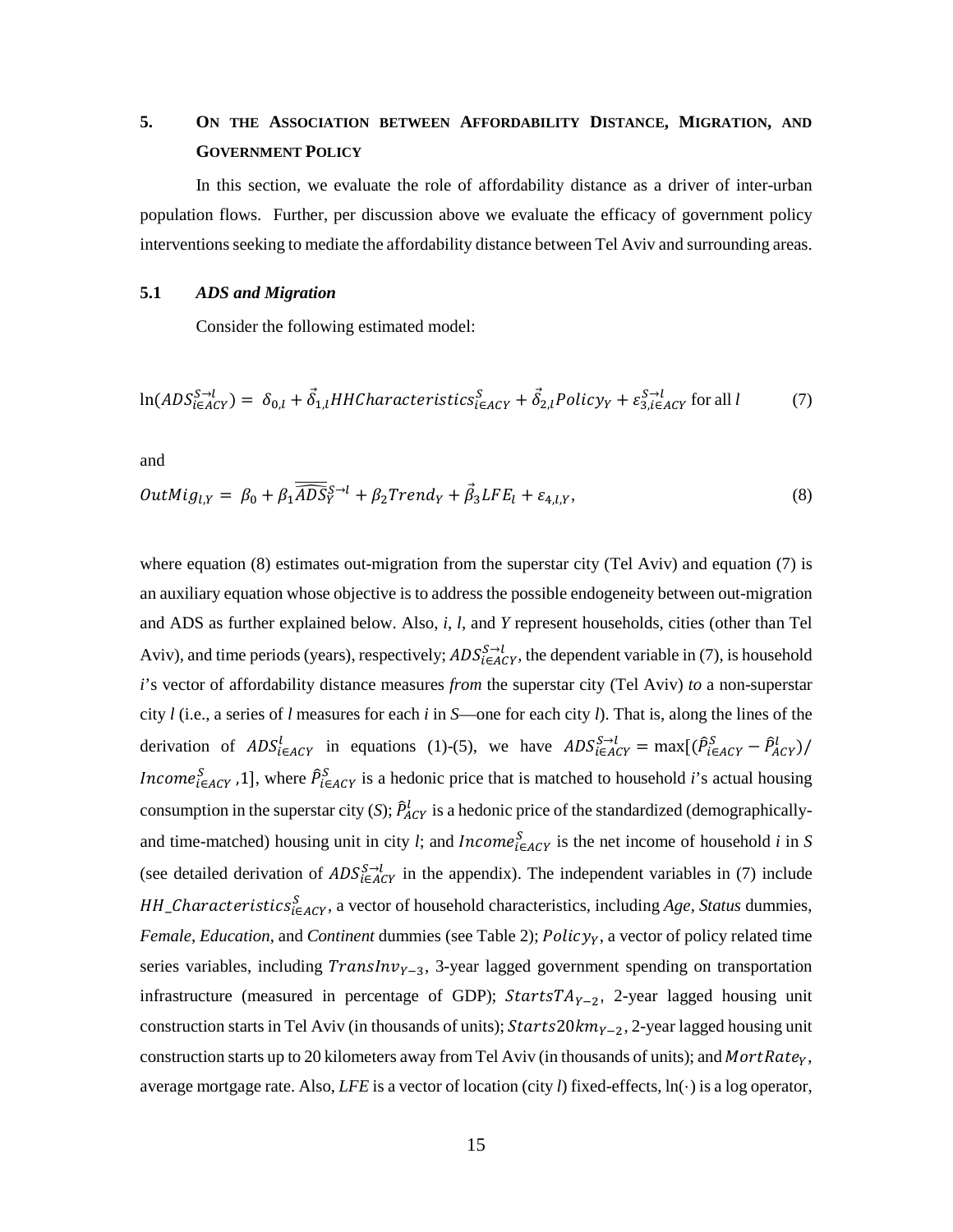$\delta_0$  and  $\delta_1 - \delta_3$  are estimated parameters and vectors of parameters, respectively, and  $\varepsilon_3$  is a random disturbance term (see list of variables, description, and related summary statistics in Table 6).

The dependent variable in (8) is  $OutMig_{LY}$ , the total number of households who migrate from the superstar city (Tel Aviv) to city *l* at year *Y* and the independent variables in (8) include  $\widehat{ADS}_{Y}^{S \to l}$ , the average projected value of  $ADS_{i \in ACT}^{S \to l}$  that follows from the estimation of equation (7) across all  $i \in ACY^S$  for all *l*; and  $Trend_Y$ , a time-trend variable. Also,  $\beta_0 - \beta_2$ , and  $\beta_3$  are estimated parameter and vectors of parameters, respectively, and  $\varepsilon_4$  is a random disturbance terms. All other variables and notations are as described above.<sup>[22](#page-15-0)</sup>

In equation (8), we estimate the association between out-migration from the superstar city (Tel Aviv) and housing affordability distance, measured as the gain (in months of net income) that householdsliving in the superstar city generate by migrating to a quality- and consumption-adjusted housing unit in any city *l* (other than the superstar city). Hence, equation (8) is estimated as a panel of cities *l* over the period 1998-2014. However, due to potential endogeneity between out-migration from the superstar city ( $OutMig$ ) and ADS, we use (7) as an auxiliary equation, where the average of the projection of  $ADS_{i \in ACT}^{S \to l}$  (average over all *i* in *S* at time *Y*) from (7) is computed for all *l*, generating  $\overline{\widehat{ADS}}_Y^{S\to l}$  to be substituted on the right-hand side of (8).<sup>[23](#page-15-1)</sup> Note that under this formulation, equations (7) and (8) are estimated as a 2SLS type model where (8) is estimated in a (city-*l*) panel structure.

Column 1 in Table 7 present the results of the city-panel estimation of equation (8). As could be seen, these results suggest a positive association between  $\overline{\widehat{ADS}}_Y^{S\to l}$  and out-migration from Tel Aviv. In particular, the results imply that an increase in  $\overline{\widehat{ADS}}_{Y}^{S\rightarrow l}$  by 10 months (of net income) is associated with increased household out-migration from the superstar city by about 6 percent (of the average out-migration level; significant at the 5% level).<sup>[24](#page-15-2)</sup> Column 2 in Table 7 examines the robustness of the results to a population normalized, rather than nominal measurement of outmigration. Specifically, we replace the dependent variable in (8) with  $OutMig_{l,Y}/CityPop_{l,Y}$ , total

<span id="page-15-0"></span><sup>&</sup>lt;sup>22</sup> Data on the *OutMig* variable is available to us from the Israel Central Bureau of Statistics for the period 1998-2014.

<span id="page-15-1"></span><sup>&</sup>lt;sup>23</sup> See summary statistics of  $\overline{\widehat{ADS}}_Y^{S\rightarrow l}$  in Table 6.

<span id="page-15-2"></span><sup>&</sup>lt;sup>24</sup> As noted, the average of  $OutMig_{l,Y}$  is about 11.3 per city/year; hence the coefficient of 0.067 on the  $\overline{ADS}_{Y}^{S\to l}$ variable is translated to about 6 percent increase in the average out-migration that is associated with every 10 months increase in  $\widehat{ADS}^{S \rightarrow l}_{Y}$ .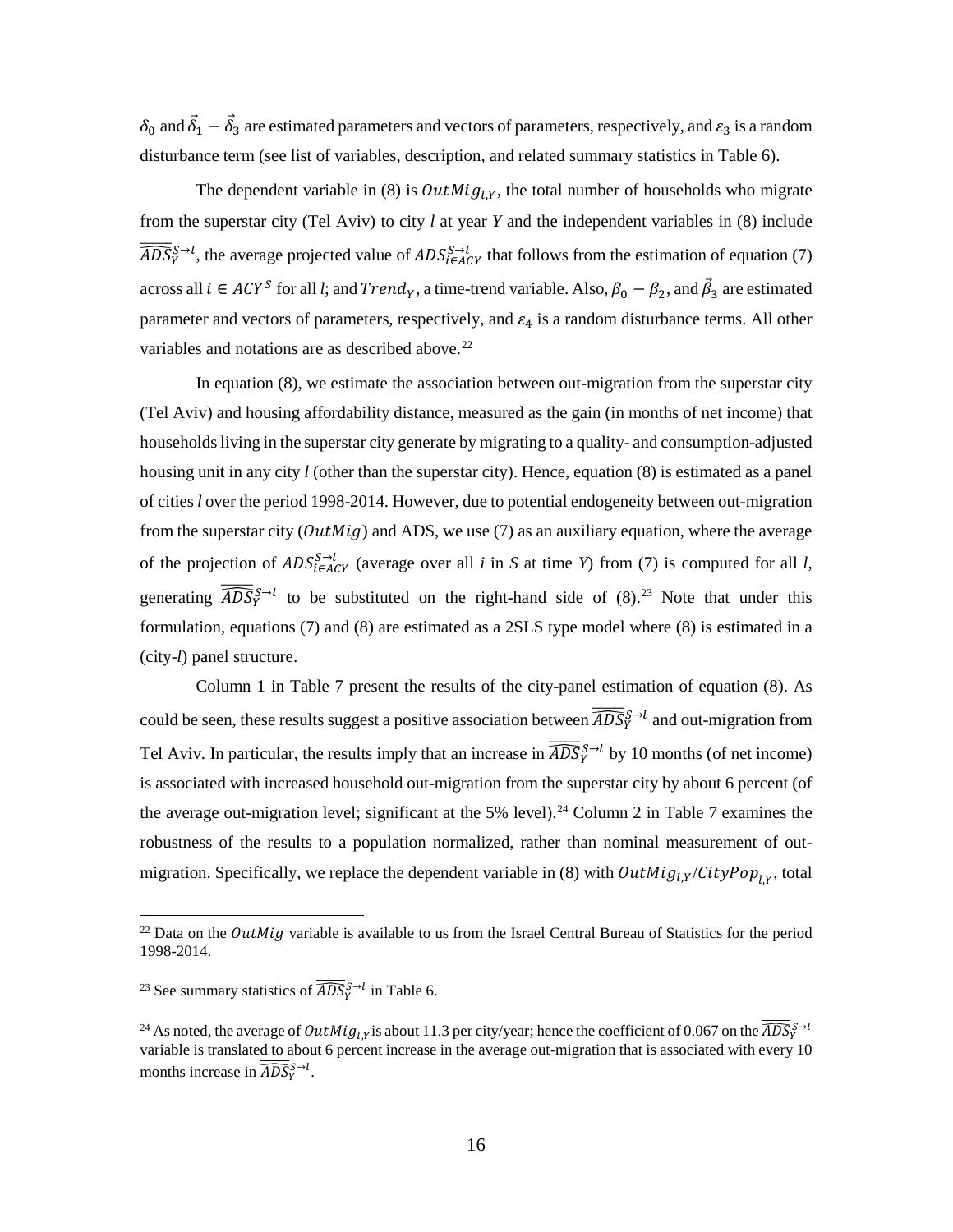out-migration from *S* to *l* in year *Y* divided by the population of *l* in year *Y.* As can be seen, the results are robust to this specification; 10 additional months of  $\overline{\widehat{ADS}}_{\nu}^{S \to l}$  are associated with about 7 percent increase (of the average standardized out-migration level; significant at the 1% level) in out-migration from the superstar city.<sup>25</sup> Overall, findings indicate the salience of affordability distance to Tel Aviv inter-city population flows.

## **5.2** *Government Policy and ADS*

Consider the following estimated equation:

 $\ln(ADS_{\epsilon AGY}^l) = \alpha_0 + \vec{\alpha}_1 HH\_CHARACTERISTICS_{\epsilon AGY}^l + \vec{\alpha}_2 POLICY_Y + \vec{\alpha}_3 LFE_l + \epsilon_{5, \epsilon AGY}^l$ (9)

where the indices  $i$  and  $l$  in (9) are once again households and cities (other than Tel Aviv), respectively, and *Y* is the time (year) when the household is observed. The dependent variable,  $ADS<sub>i\in ACY</sub>$ , is the individual household affordability distance to Tel Aviv measure from equation (5). Also,  $\alpha_0$  and  $\vec{a}_1 - \vec{a}_3$  are estimated parameters and vectors of parameters, respectively;  $\varepsilon_5$  is a random disturbance term; and all other variables are as discussed above.

The formulation of equation (9) allows us to estimate the association between ADS and government policy measures to increase job access to and affordability of housing in Tel Aviv. Per above, those interventions included programs to increase Tel Aviv housing supply as well as government investment in inter-city transportation networks including development of highways and fixed rail. Column 1 in Table 8 presents the estimation results for the full sample. Results with regards to policy measures suggest that construction of 100 housing units in Tel Aviv is associated with a 0.7% percent decrease in the *ADS* (significant at 1% level). Results further show that government spending on transportation infrastructure is associated with a decrease in the *ADS*. Specifically, every 1 percentage point of GDP invested in transportation infrastructure is associated with about a 35 percent decrease in *ADS* (significant at 1% level).<sup>[26](#page-16-1)</sup>

Column 2 (3) in Table 8 presents the estimation results for the sub-sample of households who reside up to (in excess of) 20 kilometers from Tel Aviv. These results shed light on the

<span id="page-16-0"></span><sup>&</sup>lt;sup>25</sup> The average of  $OutMig_{l,Y}/CityPop_{l,Y}$  is about 0.1 per city/year; hence the coefficient of 0.00077 on the  $\widehat{ADS}_{l,Y}^S$  variable is translated to about 7 percent increase in the average  $OutMig_{l,Y}/CityPop_{l,Y}$  that is associated with every 10 months increase in  $\widehat{ADS}_{l}^S$ ,

<span id="page-16-1"></span><sup>26</sup> Among other controls, the mortgage interest rate is negatively associated with *ADS*, where each percentage point increase in mortgage rate is associated with about 6% decrease in *ADS* (significant at 1% level).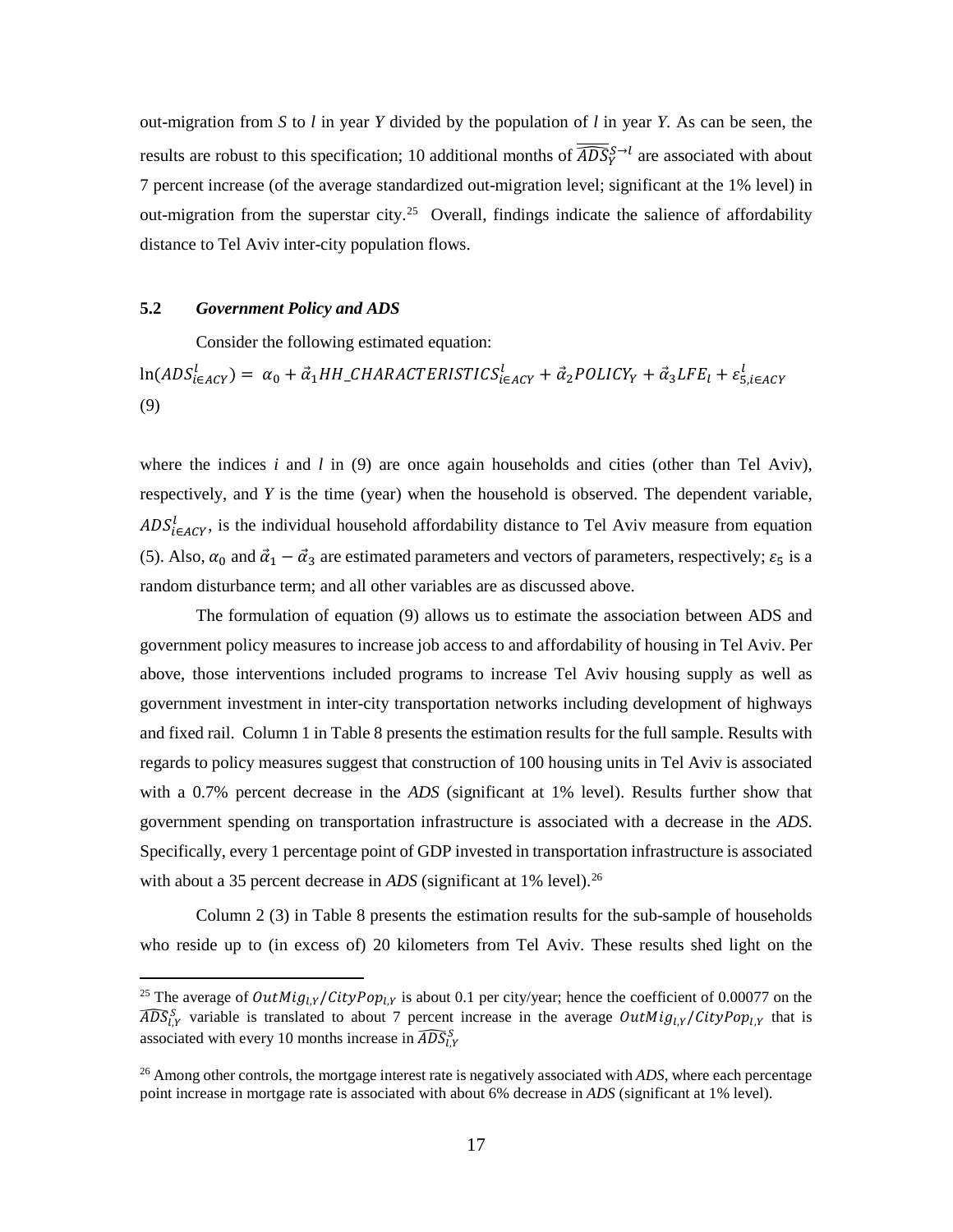association between government transportation infrastructure investment and the *ADS* for cities immediately proximate to (distant from) Tel Aviv. Specifically, every additional 1 percentage point of GDP invested in transportation infrastructure is associated with a decrease of about 19 and 48 percent in the *ADS* measure in cities adjacent to Tel Aviv and peripheral cities, respectively (significant at 1% level). Indeed, transportation infrastructure investment facilitates commutes and enhances the substitutability of housing in outlying areas to that of Tel Aviv. In so doing, such investment serves to arbitrage differentials in house prices and employment opportunity between Tel Aviv and peripheral areas so as to reduce the ADS. Finally, results suggest a diminishing association between new housing construction in Tel Aviv and ADS for households living farther away from Tel Aviv.

## **6. SUMMARY AND CONCLUSIONS**

This study introduces a measure of affordability distance to a superstar city. Affordability distance is defined in terms of incremental household income required to consume a quality- and consumption-adjusted housing unit in the proximate superstar city. Concerns regarding affordability declines and related access to superstar cities have become both widespread and acute over the course of recent years. Under certain circumstances, elevated affordability distance may damp net migration to superstar locations as well as spur government interventions seeking to address related distributional and efficiency concerns.

The analysis focuses on Tel Aviv, a city known for its unique amenities, constrained land supply, tech agglomeration, and elevated house price growth. Affordability distance to Tel Aviv rose by roughly 60 percent over the 2000 – 2015 period. The run-up in affordability distance to Tel Aviv was most pronounced among cities in Israel's Negev and Galilee periphery as the average household in those areas required an additional 9-14 years of after-tax income to afford a demographically-standardized unit in Tel Aviv. Affordability distance was particularly elevated among non-married, lower educational attainment, and immigrant households.

Estimation findings provide new insight as to the consequences of elevated affordability distance to Tel Aviv. As anticipated, the upward movement in affordability distance was associated with increased migration from the city. Analysis of panel data suggests that interventions including regional transportation infrastructure investment and increments to local housing supply may be effective in mediating affordability distance.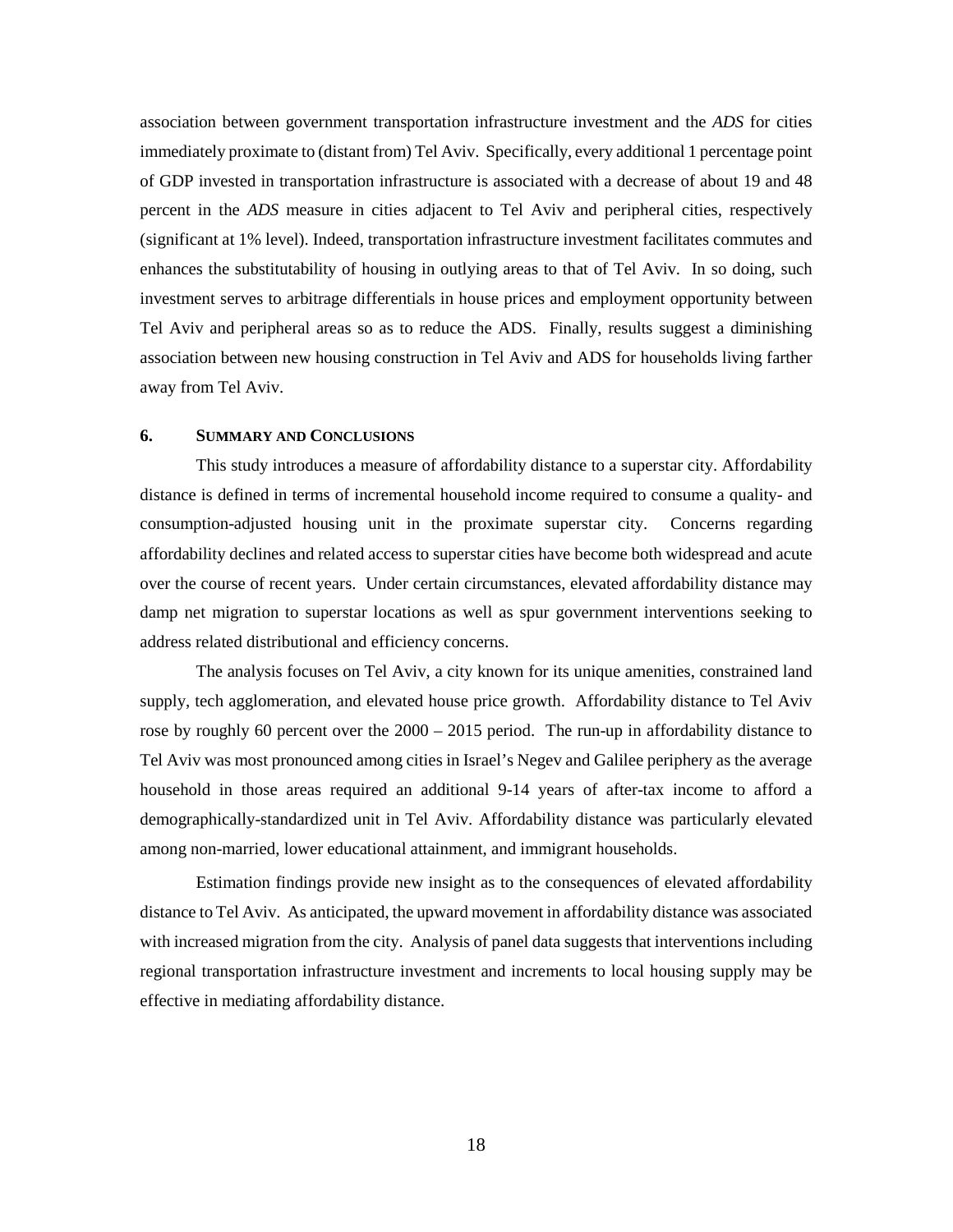#### **References**

Alfasi, N., and T. Fenster (2005). A tale of two cities: Jerusalem and Tel Aviv in an age of globalization. Cities, 22(5):351-363.

Alderson, A. S., and Nielsen, F. (2002). Globalization and the great U-turn: Income inequality trends in 16 OECD countries. *American Journal of Sociology*, 107(5), 1244–1299.

Awan, K., Odling-Smee, J.C. and Whitehead, C. (1982). Household attributes and the demand for private rental housing, *Economica*, 49(194):183–200.

Belsky, E., Goodman, J. and Drew, R. (2005). *Measuring the nation's rental housing affordability problems*, Cambridge, MA: Joint Center for Housing Research, Harvard University.

Ben-Shahar, D., S. Gabriel, and R. Golan, (2017). Housing affordability and inequality: A consumption-adjusted approach. Working paper.

Ben-Shahar, D. and Warszawski, J. (2016). Inequality in housing affordability: measurement and estimation. *Urban Studies*, 53(6):1178-1202.

Birch, E. L. (Ed.). (1985). The unsheltered woman: women and housing in the 80s. *Center for Urban Policy Research.*

Bogdon, Amy S. and Can, Ayse (1997). Indicators of local housing affordability: comparative and spatial approaches, *Real Estate Economics*, 25(1):43–80.

Bratt, Rachel G., Stone, Michael E. and Hartman, Chester (2006). A right for housing: foundation for a new social agenda, *Temple University Press*.

Brounen, D., Neuteboom, P. and van Dijkhuizen, A. (2006). House prices and affordability: a first and second look across countries, *De Nederlandsche Bank Working Paper #83.*

Cancian, M., and Reed, D. (1998). Assessing the effects of wives' earnings on family income inequality. *Review of Economics and Statistics*, 80(1), 73–79.

Charlier, E., Melenberg, B., & van Soest, A. (2001). An analysis of housing expenditure using semiparametric models and panel data. *Journal of Econometrics*, 101(1), 71–107.

Chen, Jie, Hao, Qianjin and Stephens, Mark (2010), Assessing housing affordability in post-reform China: a case study of Shanghai, *Housing Studies*, 25(6):877–901.

Engelhardt, G. V., & Poterba, J. M. (1991). House prices and demographic change: Canadian evidence. *Regional Science and Urban Economics*, 21(4), 539–546.

Földvári, P., and van Leeuwen, B. (2011). Should less inequality in education lead to a more equal income distribution? *Education Economics*, 19(5), 537–554.

Fortin, M., & Leclerc, A. (2000). Demographic changes and real housing prices in Canada. Canada Mortgage and Housing Corporation.

Frank, M. W. (2009). Inequality and growth in the United States: Evidence from a new state-level panel of income inequality measures. *Economic Inquiry*, 47(1), 55–68.

Fraser, Ian (1998). *Hegel and Marx and the concept of need*, Edinburgh University Press.

Gan, Quan and Hill, Robert J. (2009). Measuring housing affordability: looking beyond the median, *[Journal of Housing Economics](http://www.sciencedirect.com/science/journal/10511377)*, 18(2):115–125.

Goodman, Allen C. (1990). Demographics of individual housing demand, *Regional Science and Urban Economics*, 20(83–102).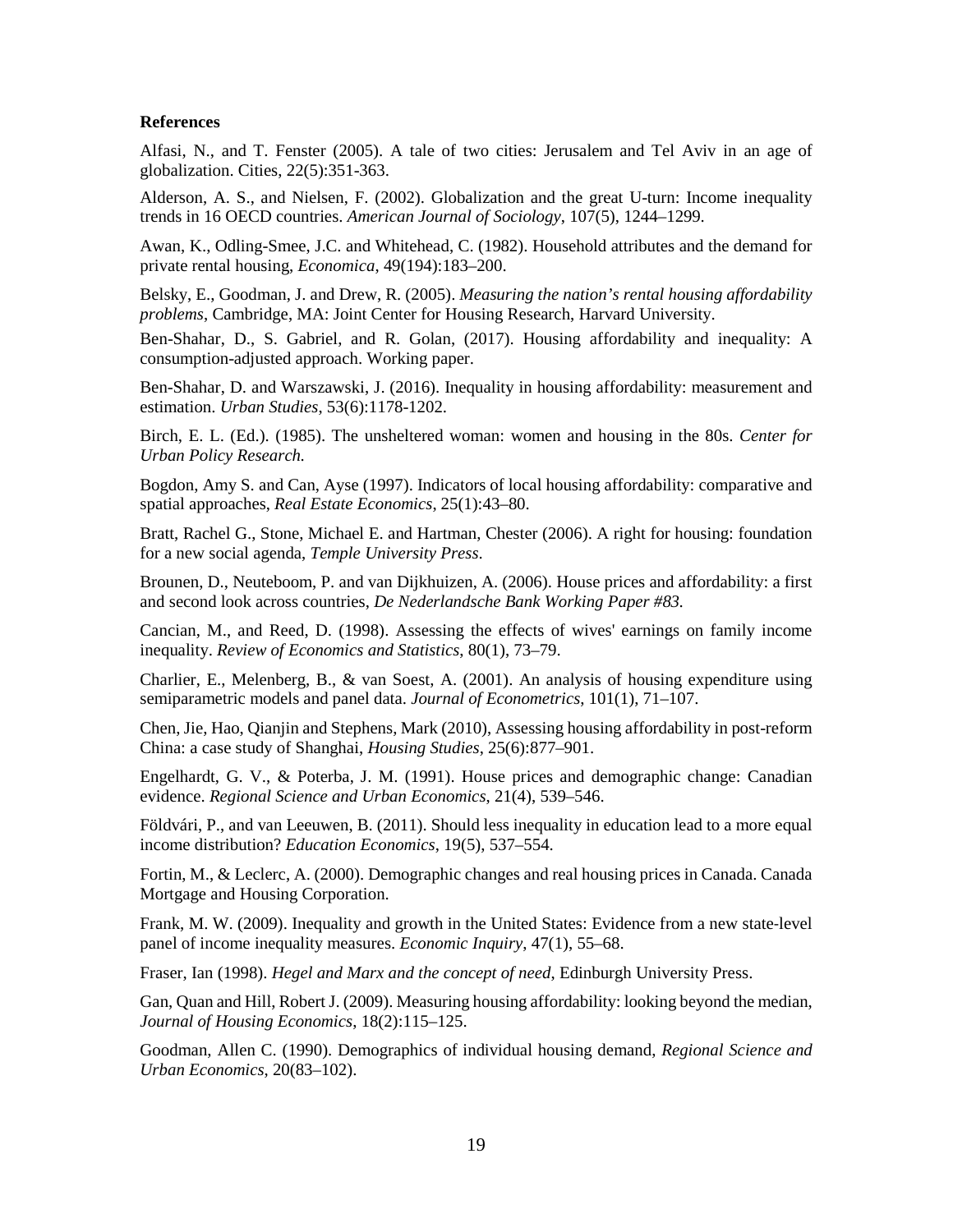Green, R., & Hendershott, P. H. (1996). Age, housing demand, and real house prices. *Regional Science and Urban Economics*, 26(5), 465–480.

Gyourko, Joseph and Linneman, Peter (1993). The affordability of the American dream: an examination of the last 30 years, *Journal of Housing Research* 4(1).

Gyourko, J. and Tracy, J (1999). A look at real housing prices and incomes: some implications for housing affordability and quality, *Federal Reserve Bank of New York Economic Policy Review*, 5:63–77.

Haffner, M., & Heylen, K. (2011). User costs and housing expenses. Towards a more comprehensive approach to affordability. *Housing Studies*, 26(04), 593–614.

Hendershott, Patric H. (1980). Real user costs and the demand for single–family housing, *Brookings Papers Econ. Activity*, 2:401–44.

Hirayama, Y. (2010). Housing pathway divergence in Japan's insecure economy. *Housing Studies*, 25(6), 777–797.

Hulchanski, J. D. (1995). The concept of housing affordability: six contemporary uses of the housing expenditure-to-income ratio, *Housing Studies* 10(4):471–491.

Israel Central Bureau of Statistics (1998–2013). *Statistical Abstract of Israel*, publication number 42-64, Jerusalem, Israel

Israel Central Bureau of Statistics (1991–2013). *Household Expenditure and Income Surveys*. Jerusalem, Israel.

Israel Central Bureau of Statistics (2013a). *Income Survey 2011*, publication number 1524, Jerusalem, Israel.

Israel Central Bureau of Statistics (2013b). Characterization and Classification of Geographical Units by the Socio-Economic level of the Population 2008*. Publication number 1530*, Jerusalem, Israel.

Israel Central Bureau of Statistics (2008). Peripherality index of local authorities 2004—new development. *Press Release*, Jerusalem, Israel.

Jones, Lawrence (1989). Current wealth and tenure choice, *Journal of the American Real Estate and Urban Economics Association*, 17:7–40.

Kim, K. H., & Cho, M. (2010). Structural changes, housing price dynamics and housing affordability in Korea. *Housing Studies*, 25(6), 839–856.

Kutty, N. K. (2005). A new measure of housing affordability: estimates and analytical results. *Housing policy debate*, 16(1), 113–142.

Laux, S. C., and Cook, C. C. (1994). Female-headed households in nonmetropolitan areas: Housing and demographic characteristics. *Journal of Family and Economic Issues* 15.4: 301–316.

Leigh, A. (2007). How closely do top income shares track other measures of inequality? *Economic Journal*, 117, F589–F603.

Lerman, Donald L. and Reeder, William J. (1987). The affordability of adequate housing, *Real Estate Economics*, 15(4):389–404.

Li, Henry (2014). The effects of demographics on the real estate market in the United States and China. *Honors College Theses*. Paper 137.

Lin, Y. J., Chang, C. O., & Chen, C. L. (2014). Why homebuyers have a high housing affordability problem: Quantile regression analysis. *Habitat International*, 43, 41–47.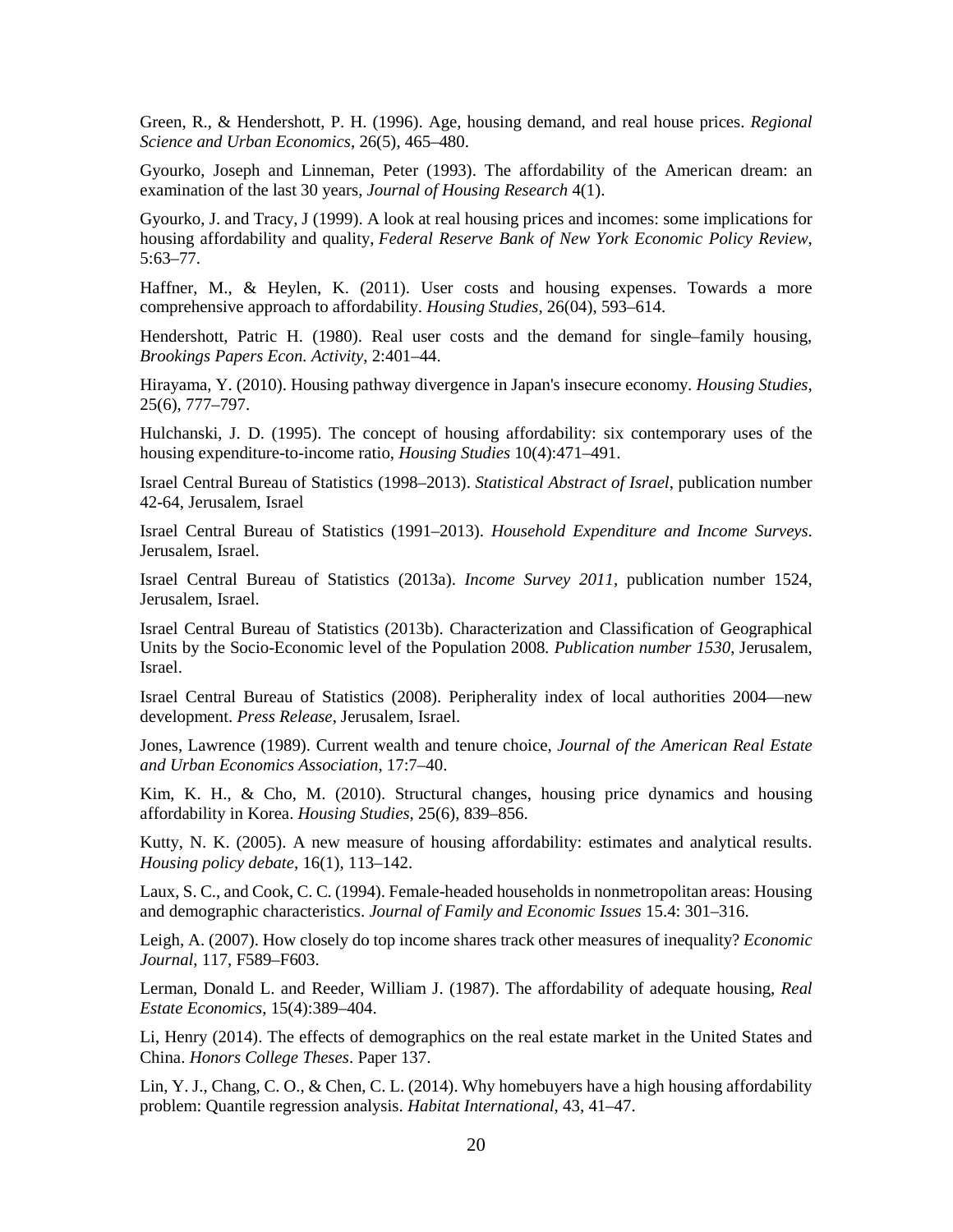Malpezzi, S. (1999). A simple error correction model of house prices, *Journal of Housing Economics*, 8:27–62.

Mankiw, N. G., & Weil, D. N. (1989). The baby boom, the baby bust, and the housing market. *Regional science and urban economics*, 19(2), 235–258.

Mayer, Christopher J. and Engelhardt, Gary V. (1996). Gifts, down payments, and housing affordability, *Journal of Housing Research* 7(1):59–77.

Mayo, Stephen K. (1981), Theory and estimation in the economics of housing demand, *Journal of Urban Economics*, 10:95–116.

Miron, J. R (1985). Housing affordability and willingness to pay, report submitted to the Canada Mortgage Corporation.

Myers, D., & Vidaurri, L. (1996). Real demographics of housing demand in the United States. *The Lusk Review for Real Estate Development and Urban Transformation*, 2(1), 55–61.

Norris, Michelle and Shiels, Patrick (2007). Housing affordability in the Republic of Ireland: is planning part of the problem or part of the solution?, *Housing Studies*, 22(1):45– 62.

Ohtake, F., & Shintani, M. (1996). The effect of demographics on the Japanese housing market. *Regional Science and Urban Economics*, 26(2), 189–201.

Ong, S. E. (2000). Housing affordability and upward mobility from public to private housing in Singapore, *International Real Estate Review*, 3(1):49–64.

Papathanasopoulou, E., and Jackson, T. (2009). Measuring fossil resource inequality—A case study for the UK between 1968 and 2000. *Ecological Economics,* 68(4), 1213–1225.

Pitkin, J. R., & Myers, D. (1994). The specification of demographic effects on housing demand: avoiding the age-cohort fallacy. *Journal of Housing Economics*, 3(3), 240–250.

Quigley, John M. and Raphael, S. (2004). Is housing unaffordable? Why isn't it more affordable?, *Journal of Economic Perspectives*, 18(1):129–152.

Reed, R. (2002). The importance of demography in the analysis of residential housing markets, AsRES/AREUEA Joint International Conference.

Robert, Peter (1997). Social determination of living conditions in post-communist societies, *Czech Sociological Review*, 5(2):197–216.

Robinson, Mark, Scobie, Grant M. and Hallinan, Brian (2006), Affordability of housing: concepts, measurement and evidence, New Zealand Treasury Working Paper 06/03.

Saegert, Susan and Clark, Helene (2006). *Opening doors: what right to housing means for woman, in a right for housing*, Philadelphia: Temple University Press.

Sastry, N., and Pebley, R. (2010) Family and neighborhood sources of socioeconomic inequality in children's achievement. *Demography*, 47(3), 777–800.

Seek, N.H. (1983). Adjusting housing consumption: improve or move, *Urban Studies*, 20:455–469.

Skaburskis, A. (1997). Gender differences in housing demand. *Urban Studies*, 34(2), 275–320.

Skaburskis, A. (2004). Decomposing Canada's growing housing affordability problem: do city differences matter?, *Urban Studies*, 41(1), 117–149.

Smets, Peer (1999). Housing finance trapped in a dilemma of perceptions: affordability criteria for the urban poor in India questioned*, Housing Studies*, 14(6):821–838.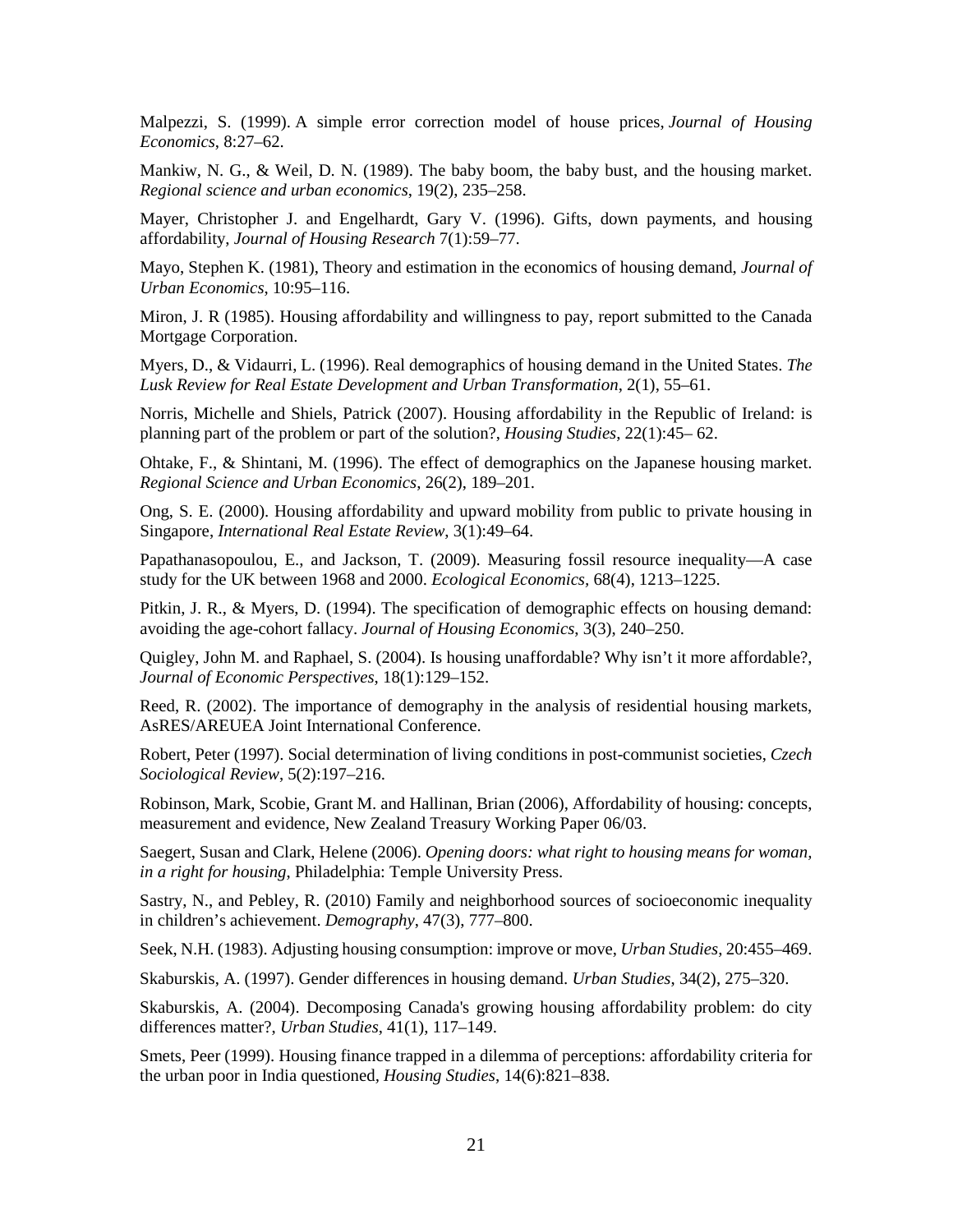Stone, Michael E. (2006). What is housing affordability? The case for the residual income approach, *Housing Policy Debate* 17(1), 151–184.

Swan, C. (1995). Demography and the demand for housing: a reinterpretation of the Mankiw-Weil demand variable. *Regional Science and Urban Economics*, 25(1), 41–58.

Thalmann, P. (1999). Identifying households which need housing assistance, *Urban Studies*, 36(11):1933–1947.

Weicher, John (1977). The affordability of new homes, *American Real Estate and Urban Economics Association*, 7:40–51.

Whitehead, C. (1991). From need to affordability, *Urban Studies*, 28(6):871–887.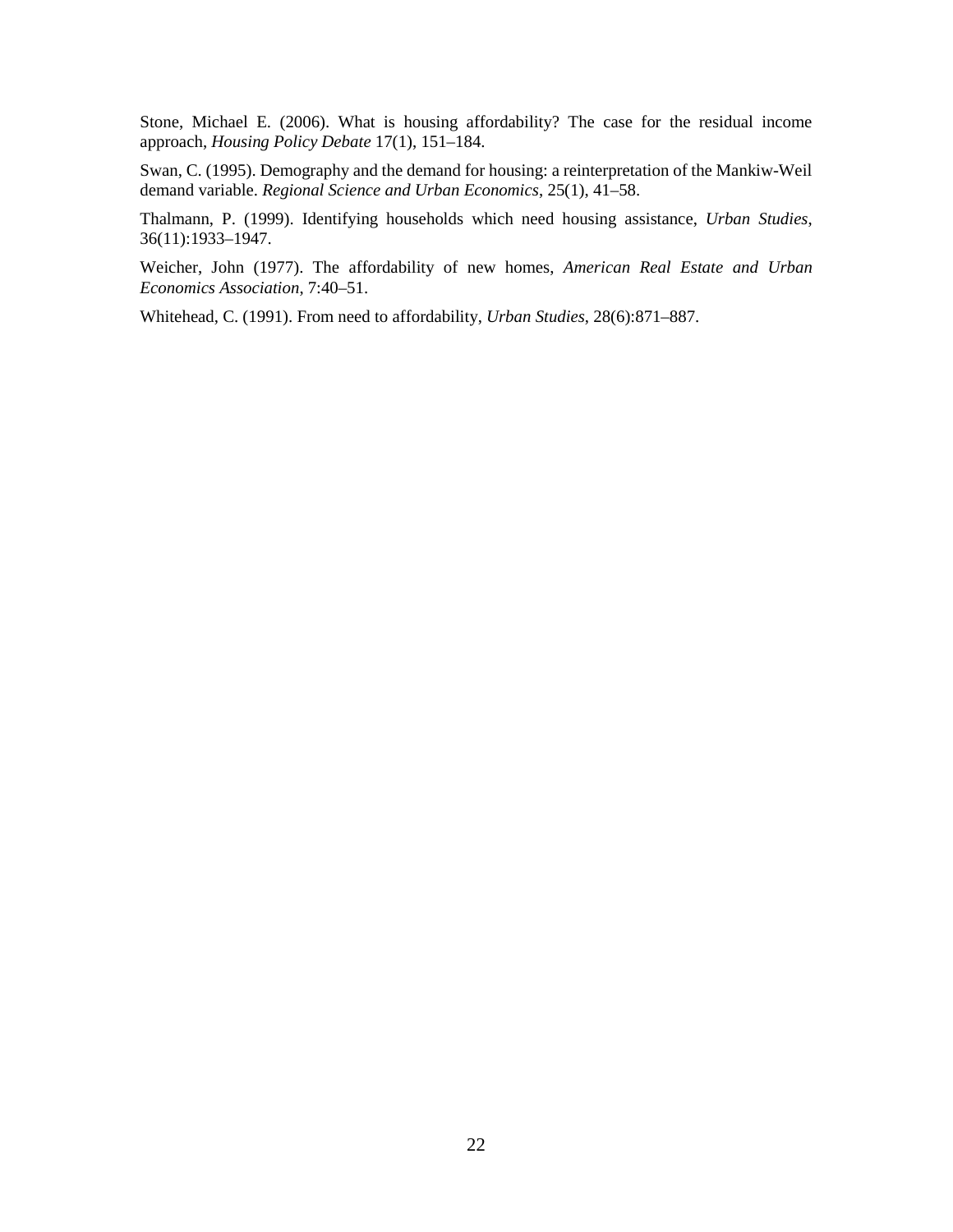| Year  | Source                             | Number of Observations (households in<br>survey) |              |  |
|-------|------------------------------------|--------------------------------------------------|--------------|--|
|       |                                    | Raw sample                                       | Clean Sample |  |
| 1998  |                                    | 13,499                                           | 5,149        |  |
| 1999  |                                    | 13,515                                           | 5,050        |  |
| 2000  |                                    | 13,485                                           | 5,070        |  |
| 2001  |                                    | 13,689                                           | 5,058        |  |
| 2002  |                                    | 14,201                                           | 5,198        |  |
| 2003  | Household                          | 14,418                                           | 5,113        |  |
| 2004  | Income and<br>Expenditure          | 14,636                                           | 5,248        |  |
| 2005  |                                    | 14,545                                           | 5,218        |  |
| 2006  | Survey                             | 14,582                                           | 5,391        |  |
| 2007  |                                    | 14,147                                           | 5,130        |  |
| 2008  |                                    | 14,167                                           | 5,094        |  |
| 2009  |                                    | 15,114                                           | 5,560        |  |
| 2010  |                                    | 15,171                                           | 5,435        |  |
| 2011  |                                    | 14,996                                           | 5,359        |  |
| 2012  |                                    | 8,742                                            | 3,050        |  |
| 2013  | Household<br>Expenditure<br>Survey | 9,507                                            | 3,306        |  |
| 2014  |                                    | 8,465                                            | 2,921        |  |
| 2015  |                                    | 8,550                                            | 2,849        |  |
| Total |                                    | 235,429                                          | 85,199       |  |

**Table 1:** Number of Cross-Sectional Annual Observations for the 1998–2015 Period

Notes: Observations indicated in Table 1 come from the Household Income and Expenditure Surveys and the Household Expenditure Survey, both conducted by the Israel Central Bureau of Statistics. We use the Household Expenditure Survey subsequent to 2011 because the way income is measured in the combined Household Income and Expenditure Survey in those years is inconsistent with the pre-2011 definition. Original total number of households in the sample is 235,429. Missing observations, observations of households living in cities with insufficient number of housing transactions or insufficient number of similar household compositions at the city level (in terms of number of adults and number of children), and the omission of outliers in terms of income or housing unit size, led to a final sample of 85,199 households for the ADS measure.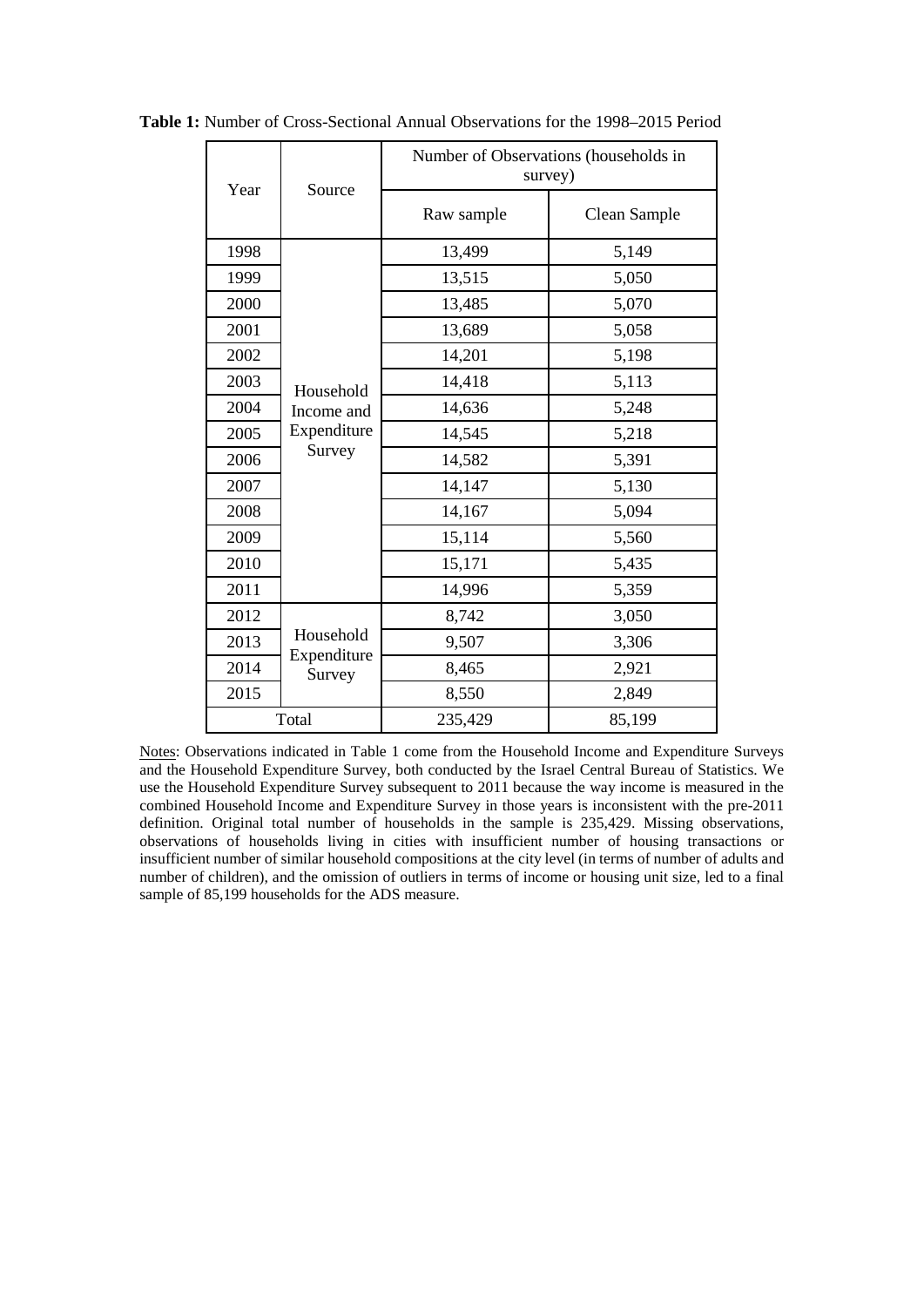| <b>Variable</b>                      | <b>Definition</b>                                                                            | <b>Mean</b> | Std.<br>Dev. | Min              | <b>Max</b>   |
|--------------------------------------|----------------------------------------------------------------------------------------------|-------------|--------------|------------------|--------------|
| <b>Adults</b>                        | Number of adults in<br>household                                                             | 1.777       | 0.588        | $\mathbf{1}$     | 3            |
| Children                             | Number of children (under<br>18) in household                                                | 0.392       | 0.830        | $\boldsymbol{0}$ | 3            |
| Periphery                            | Score on the peripheral index<br>(ranges from 1 [most<br>peripheral] to 5 [most<br>central]) | 4.472       | 0.863        | $\overline{2}$   | 5            |
| <b>Income</b>                        | Household monthly net<br>income (in dollars)                                                 | 9,110       | 6,684        | 750              | 40,243       |
| $\mathit{NR}_{i\in\mathit{ACY}}^{l}$ | Actual number of rooms<br>consumed by a household in<br>$city$ $l$                           | 3.22        | 1.05         | 1.0              | 7.0          |
| $NR_{ACY}^S$                         | Standardized number of<br>rooms in Tel Aviv                                                  | 3.01        | 0.42         | 2.48             | 3.83         |
| $\widehat{P}_{i\in ACY}^l$           | Estimated price of the actual<br>dwelling unit consumed by a<br>household (in dollars)       | 200,138     | 107,774      | 20,431           | 1,050,295    |
| $\widehat{P}_{ACY}^{S}$              | Estimated price of the<br>standardized dwelling unit in<br>the superstar city (in dollars)   | 291,200     | 93,515       | 172,993          | 595,112      |
| Tenure                               | Dummy variable that equals<br>1 if household is a<br>homeowner and 0 otherwise               | 0.631       | 0.482        | $\overline{0}$   | $\mathbf{1}$ |
| Education                            | Number of Years of<br>education (truncated at 22)                                            | 13.03       | 4.33         | $\overline{0}$   | 22           |
| Female                               | Household head is female                                                                     | 0.457       | 0.498        | $\overline{0}$   | $\mathbf{1}$ |
| Age                                  | Household head age                                                                           | 54.6        | 19.4         | 16               | 108          |
| <b>Married</b>                       | Household family status:<br>Married                                                          | 0.529       | 0.499        | $\overline{0}$   | $\mathbf{1}$ |
| Single                               | Household family status:<br>Single                                                           | 0.157       | 0.364        | $\overline{0}$   | $\mathbf{1}$ |
| Divorced                             | Household family status:<br>Divorced                                                         | 0.111       | 0.314        | $\boldsymbol{0}$ | $\mathbf{1}$ |
| Widowed                              | Household family status:<br>Widowed                                                          | 0.174       | 0.379        | $\overline{0}$   | $\mathbf{1}$ |
| Separated                            | Household family status:<br>Living separately                                                | 0.015       | 0.122        | $\overline{0}$   | $\mathbf{1}$ |

**Table 2:** List of Variables from Income and Expenditure Surveys, Definitions, and Summary Statistics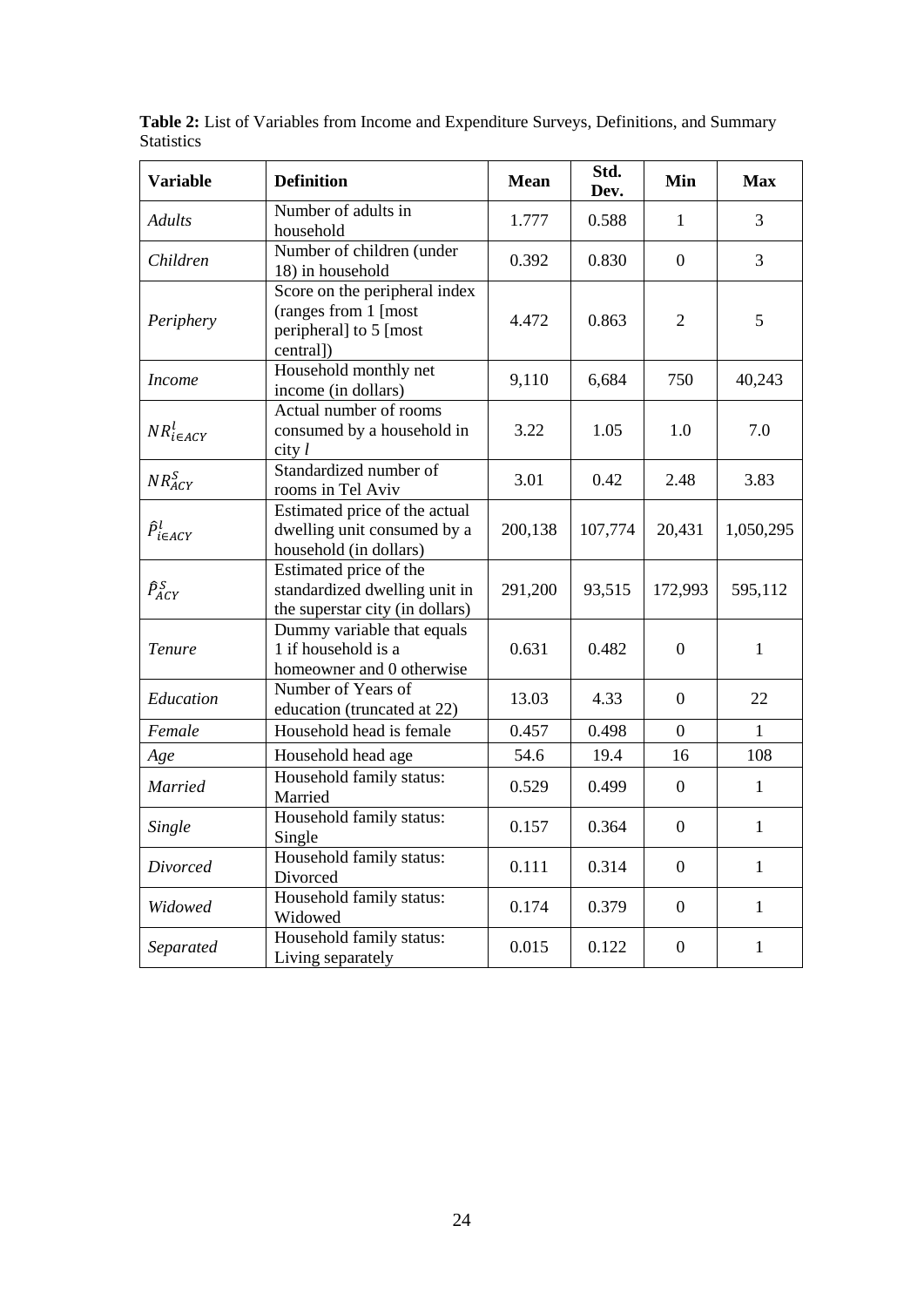| <b>Variable</b>                | <b>Definition</b>                                                                            | Mean  | Std.<br>Dev. | Min      | Max |
|--------------------------------|----------------------------------------------------------------------------------------------|-------|--------------|----------|-----|
| Israel/Israel                  | Household head born in<br>Israel and father is either<br>born in Israel or unknown           | 0.144 | 0.351        | $\Omega$ |     |
| Israel/<br>Asia_Africa         | Household head is born in<br>Israel and father's continent<br>of origin is Asia or Africa    | 0.140 | 0.346        | $\Omega$ | 1   |
| <i>Israel/</i><br>Euro_America | Household head born in<br>Israel and father's continent<br>of origin is Europe or<br>America | 0.124 | 0.329        | 0        |     |
| Israel/USSR                    | Household head born in<br>Israel and father's origin is<br>former USSR                       | 0.020 | 0.138        | 0        |     |
| Asia_Africa                    | Household head continent of<br>origin is Asia or Africa                                      | 0.169 | 0.375        | $\Omega$ |     |
| Euro_America                   | Household head continent of<br>origin is Europe or America                                   | 0.193 | 0.395        | $\Omega$ |     |
| USSR                           | Household head origin is<br>former USSR                                                      | 0.212 | 0.409        | ∩        |     |

**Table 2 (Cont.):** List of Variables from Income and Expenditure Surveys, Definitions, and Summary Statistics

**Table 3:** List of Variables in the Housing Transactions Recorded by the Israel Tax Authority, Description, and Summary Statistics

| <b>Variable</b>  | <b>Description</b>                                                              | Avg.    | Std.    | Min    | <b>Max</b> |
|------------------|---------------------------------------------------------------------------------|---------|---------|--------|------------|
| $\boldsymbol{P}$ | Transaction closing price (in<br>dollars)                                       | 230,512 | 136,445 | 23,012 | 1,617,458  |
| Room             | Total number of rooms                                                           | 3.491   | 0.882   | 2      | 5          |
| Age              | The age of the structure (in<br>years) at the time of the<br>transaction        | 23.595  | 18.760  |        | 100        |
| <i>Story</i>     | The story on which the asset<br>is located in the structure                     | 2.908   | 3.070   | 0      | 40         |
| <b>DumNew</b>    | Dummy variable that equals 1<br>if $Age$ is no more than 1 year;<br>0 otherwise | 0.171   | 0.376   | 0      |            |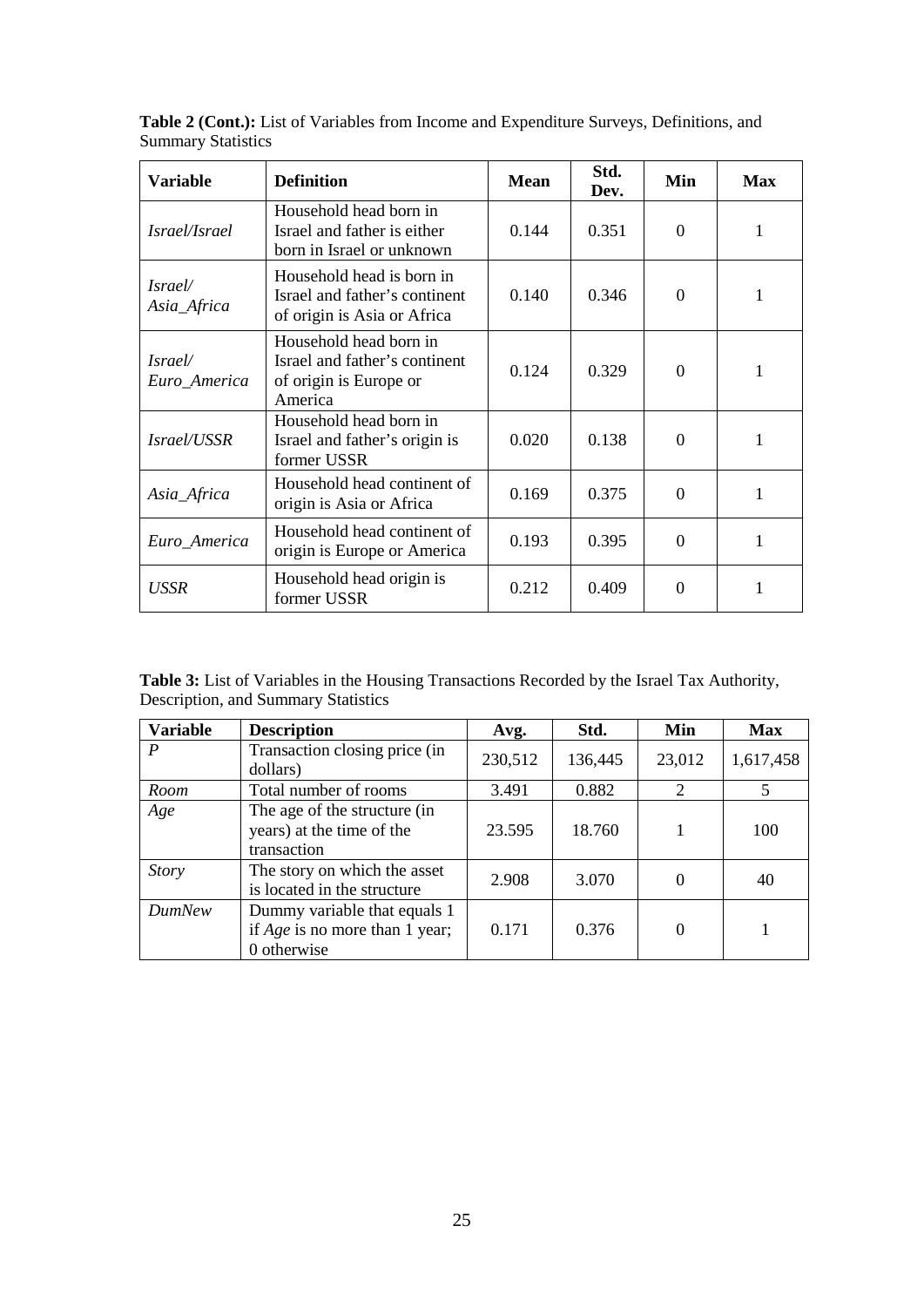|                                   | 1 Adult | 2<br><b>Adults</b> | 3<br><b>Adults</b> | <b>Total</b> |
|-----------------------------------|---------|--------------------|--------------------|--------------|
| N <sub>0</sub><br><b>Children</b> | 31.0%   | 39.5%              | 8.6%               | 79.1%        |
| 1 Child                           |         | 7.7%               |                    | 7.7%         |
| 2 Children                        |         | 8.7%               |                    | 8.7%         |
| 3 Children                        |         | 4.5%               |                    | 4.5%         |
| <b>Total</b>                      | 31.0%   | 60.4%              | 8.6%               | 100.0%       |

**Table 4:** Household Clusters According to Number of Children and Number of Adults and Their Share in the Sample

Notes: Cells representing clusters of households with insufficient number of observations are left blank (as we condition the inclusion of a cluster in a given year by including no less than 10 households in each city). Households in these clusters in cities that do not meet this condition for all of the sample years are omitted from the sample. As a result, the attained cluster distribution, while resembling that of the general population, exhibits a slight bias toward the larger clusters. The maximum bias is attained for the 2 person households whose share in the population (sample) equals 25% (39.3%).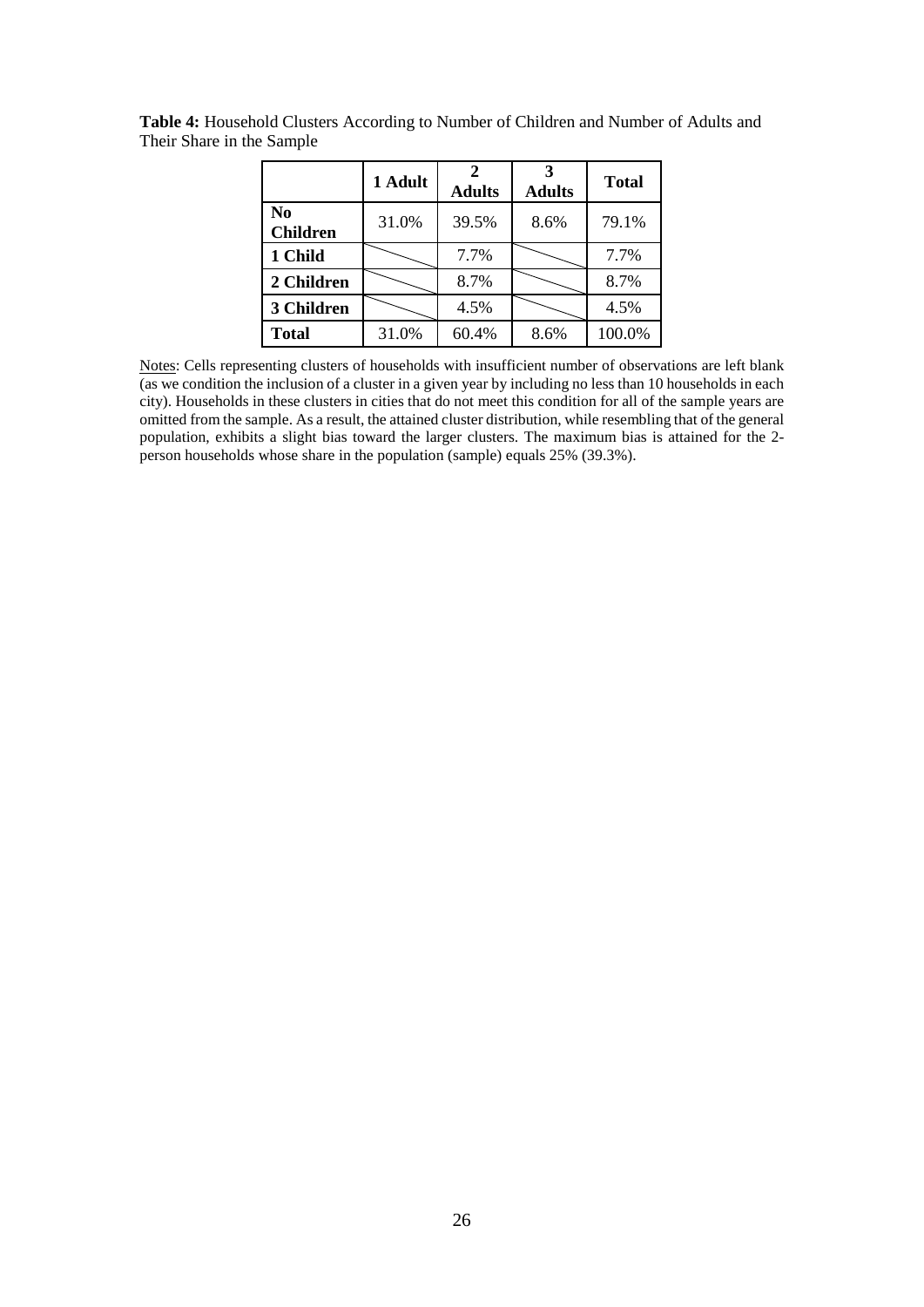| Variable                 | ln(ADS)       | ADS          |
|--------------------------|---------------|--------------|
| Column                   | (1)           | (2)          |
| Constant                 | 3.197***      | 68.72***     |
|                          | [0.0341]      | [1.767]      |
| Female                   | $0.0170*$     | 1.289**      |
|                          | [0.0100]      | [0.521]      |
| Education                | $-0.0873***$  | $-3.547***$  |
|                          | [0.00123]     | [0.0638]     |
| Age                      | $-0.00817***$ | $-0.0489***$ |
|                          | [0.000333]    | [0.0173]     |
| <b>Single</b>            | $0.482***$    | 32.11***     |
|                          | [0.0143]      | [0.743]      |
| Divorced                 | $0.257***$    | 23.44***     |
|                          | [0.0153]      | [0.794]      |
| Widowed                  | $0.116***$    | 16.60***     |
|                          | [0.0152]      | [0.788]      |
| Separated                | $0.218***$    | 19.68***     |
|                          | [0.0368]      | [1.907]      |
| Israel/Asia_Africa       | $-0.119***$   | $-12.50***$  |
|                          | [0.0172]      | [0.893]      |
| Israel/Euro_America      | $-0.441***$   | $-18.63***$  |
|                          | [0.0179]      | [0.930]      |
| Israel/USSR              | $-0.424***$   | $-18.13***$  |
|                          | [0.0349]      | [1.808]      |
| Asia_Africa              | $-0.103***$   | $-10.34***$  |
|                          | [0.0186]      | [0.963]      |
| Euro_America             | $-0.128***$   | $-14.98***$  |
|                          | [0.0178]      | [0.924]      |
| <b>USSR</b>              | $0.489***$    | 15.92***     |
|                          | [0.0168]      | [0.871]      |
| LFE (city fixed effects) | included      | included     |
| TFE (time fixed effects) | included      | included     |
| $\boldsymbol{N}$         | 82,305        | 82,305       |
| $R^2$                    | 0.458         | 0.317        |

**Table 5:** Population Characteristics and Distance from Tel Aviv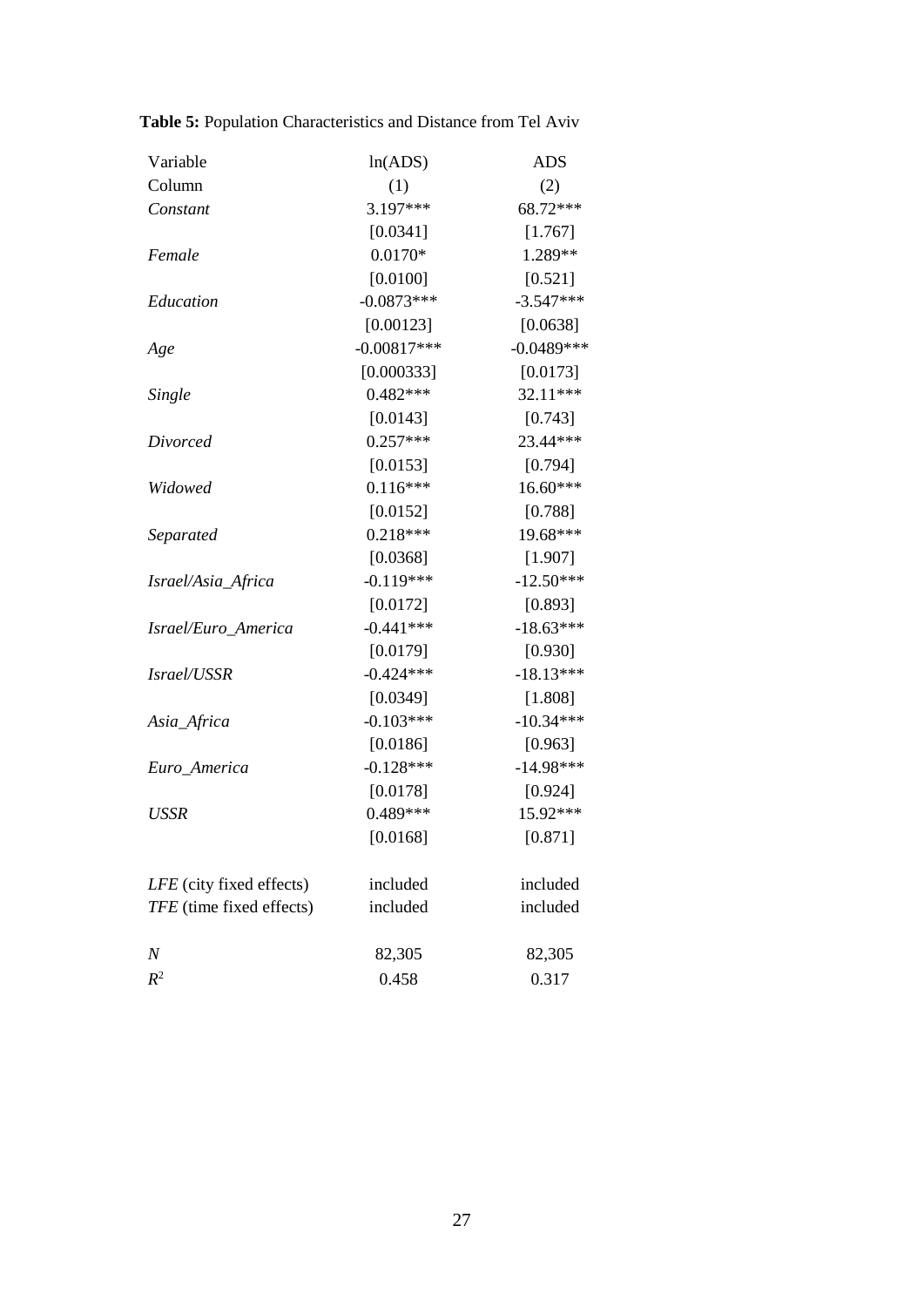| <b>Variable</b>                      | <b>Description</b>                                                                                                                                              | Avg.   | Std.   | Min            | <b>Max</b> |
|--------------------------------------|-----------------------------------------------------------------------------------------------------------------------------------------------------------------|--------|--------|----------------|------------|
| $OutMig_{LY}$                        | Number of households who<br>out-migrate from the<br>superstar city (Tel Aviv) to<br>city $l$ in year $Y$ (in thousands)                                         | 11.374 | 11.497 | $\Omega$       | 55         |
| $OutMig_{l,Y}$<br>$CityPop_{LY}$     | Number of households who<br>out-migrate from the<br>superstar city (Tel Aviv) to<br>city $l$ in year $Y$ divided by city<br>$l$ 's population in $Y$            | 0.103  | 0.126  | $\overline{0}$ | 0.842      |
| $\widehat{ADS}^{S\rightarrow l}_{V}$ | the average projected value of<br>$ADS_{i \in ACT}^{S \rightarrow l}$ that follows from<br>the estimation of equation (7)<br>across all $i \in ACY^S$ for all l | 61.980 | 39.537 | $-15.3$        | 154.2      |
| $TransInv_{Y-3}$                     | government spending on<br>transportation infrastructure<br>(measured in percentage of<br>GDP)                                                                   | 0.879  | 0.149  | 0.7            | 1.2        |
| $StratsTAY-2$                        | housing unit construction<br>starts in Tel Aviv (in<br>thousands)                                                                                               | 1.857  | 0.665  | 0.895          | 3.721      |
| $Strats20km_{Y-2}$                   | housing unit construction<br>starts up to 20 km away from<br>Tel Aviv (in thousands)                                                                            | 8.624  | 1.588  | 6.709          | 12.110     |
| MortRate <sub>y</sub>                | average mortgage rate (in<br>percentage points)                                                                                                                 | 4.861  | 1.378  | 2.350          | 6.848      |

**Table 6**: Summary Information for Estimation of Equations (7) and (8)

Notes: Data on OutMig<sub>l,Y</sub>, CityPop<sub>l,Y</sub>, TransInv<sub>Y-3</sub>, StratsTA<sub>Y-2</sub>, and Strats20km<sub>Y-2</sub> is provided by the Israel Central Bureau of Statistics; data on  $MortRate<sub>V</sub>$  is provided by the Bank of Israel and  $\overline{ADS}_{l,Y}^S$  is generated by equation (7).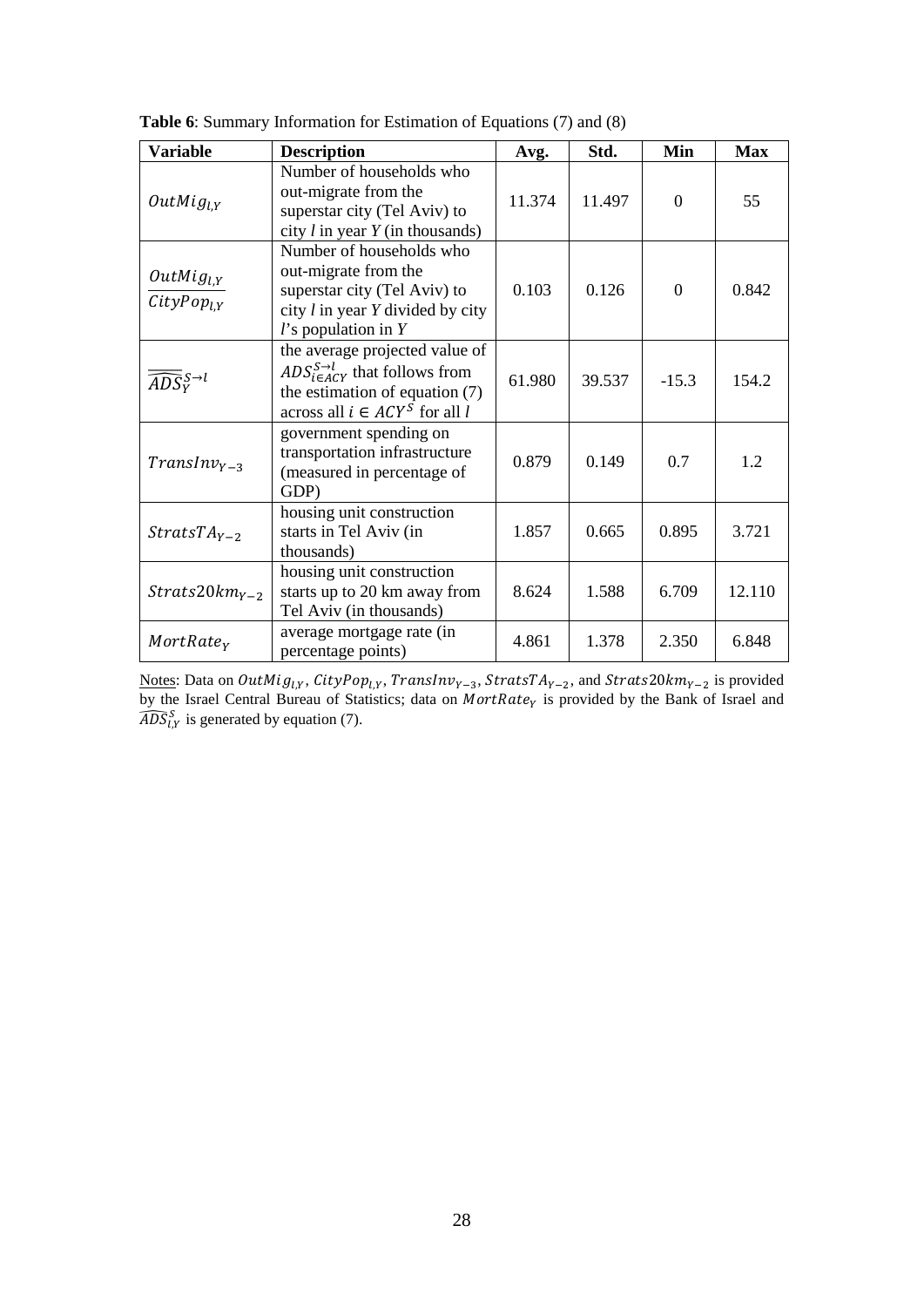| Variable                             | Dependent Variable:<br>Dependent Variable:<br>$OutMig_{l,Y}/CityPop_{l,Y}$<br>$OutMig_{LY}$ |               |  |
|--------------------------------------|---------------------------------------------------------------------------------------------|---------------|--|
| Column                               | (1)                                                                                         | (2)           |  |
| Constant                             | 1142.1***                                                                                   | 12.03***      |  |
|                                      | [189.3]                                                                                     | [1.928]       |  |
|                                      | $0.0672**$                                                                                  | $0.000767***$ |  |
| $\widehat{ADS}^{S\rightarrow l}_{V}$ | [0.0279]                                                                                    | [0.000288]    |  |
| <b>Trend</b>                         | $-0.566***$                                                                                 | $-0.00597***$ |  |
|                                      | [0.0948]                                                                                    | [0.000965]    |  |
| <b>LFE</b>                           | Included                                                                                    | Included      |  |
|                                      |                                                                                             |               |  |
| N                                    | 280                                                                                         | 280           |  |
| # of cities                          | 20                                                                                          | 20            |  |
| $R^2$ (overall)                      | 0.122                                                                                       | 0.139         |  |
| Prob(F>0)                            | $\Omega$                                                                                    | $\Omega$      |  |

**Table 7:** Effects of Affordability Distance on Migration

Notes: Standard errors in parentheses. Three asterisks represent significance at the 1% level.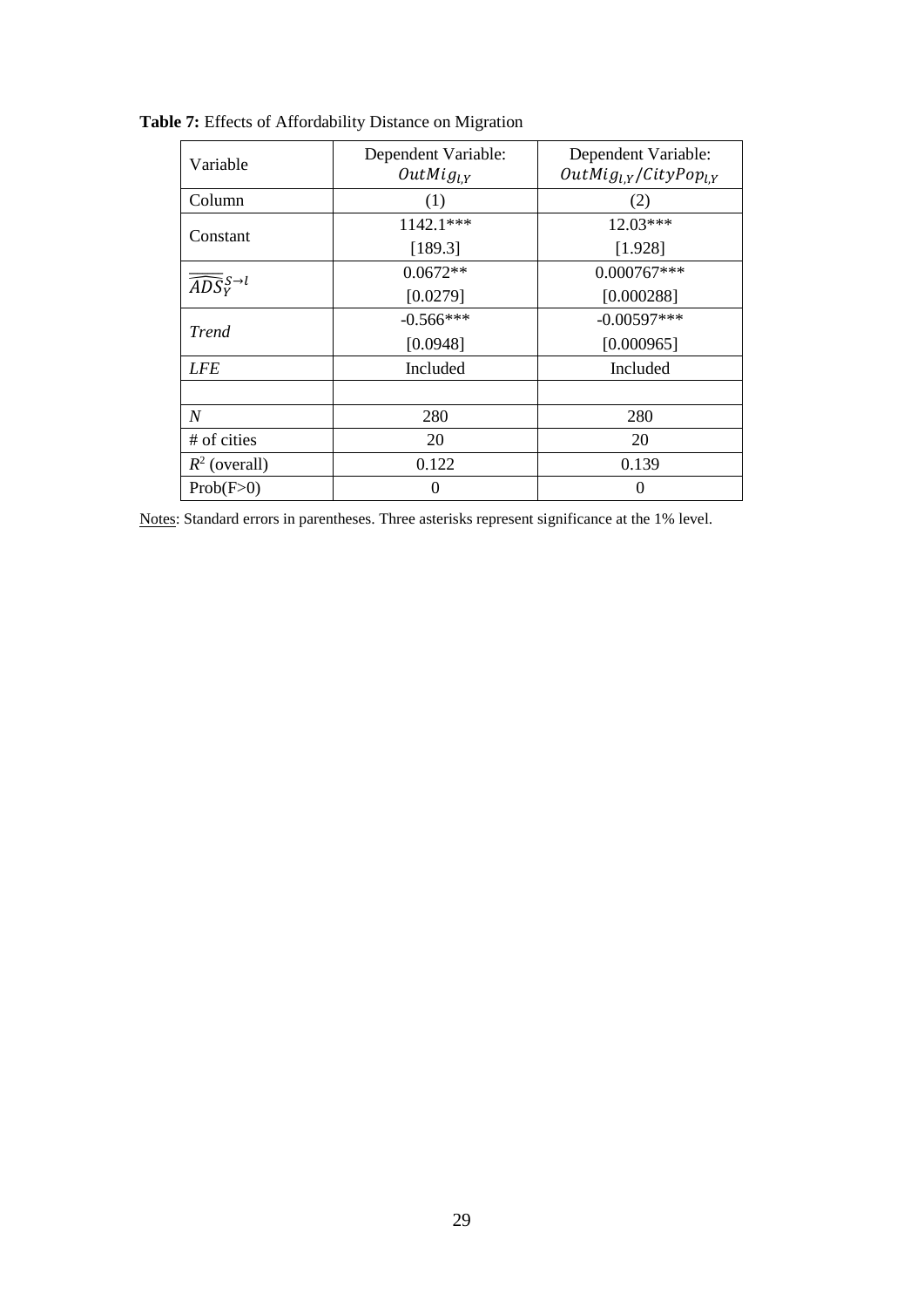| Variable                      | All Sample  | Sample up to<br>20km from Tel<br>Aviv | Sample over<br>20km from Tel<br>Aviv |  |
|-------------------------------|-------------|---------------------------------------|--------------------------------------|--|
| Column                        | (1)         | (2)                                   | (3)                                  |  |
| Constant                      | $6.627***$  | $3.160***$                            | 6.896***                             |  |
|                               | [0.093]     | [0.140]                               | [0.115]                              |  |
|                               | $-0.352***$ | $-0.193***$                           | $-0.487***$                          |  |
| Infrastructure <sub>t-3</sub> | [0.045]     | [0.070]                               | [0.060]                              |  |
|                               | $-0.068***$ | $-0.105***$                           | $-0.039***$                          |  |
| $Starts\_TA_{t-2}$            | [0.010]     | [0.015]                               | [0.013]                              |  |
|                               | 0.001       | 0.004                                 | 0.001                                |  |
| Starts_20 $km_{t-3}$          | [0.004]     | [0.006]                               | [0.005]                              |  |
| $IntRate_{t-2}$               | $-0.140***$ | $-0.124***$                           | $-0.153***$                          |  |
|                               | [0.006]     | [0.009]                               | [0.007]                              |  |
| Household<br>Controls         | Included    | Included                              | Included                             |  |
| <b>LFE</b>                    | Included    | Included                              | Included                             |  |
|                               |             |                                       |                                      |  |
| $\boldsymbol{N}$              | 53153       | 23591                                 | 29562                                |  |
| R2                            | 0.399       | 0.41                                  | 0.327                                |  |
| Prob(F>0)                     | 0           | 0                                     | $\theta$                             |  |

**Table 8:** Effects of Policy Interventions on Affordability Distance

Notes: Standard errors in parentheses. Three asterisks represent significance at the 1% level.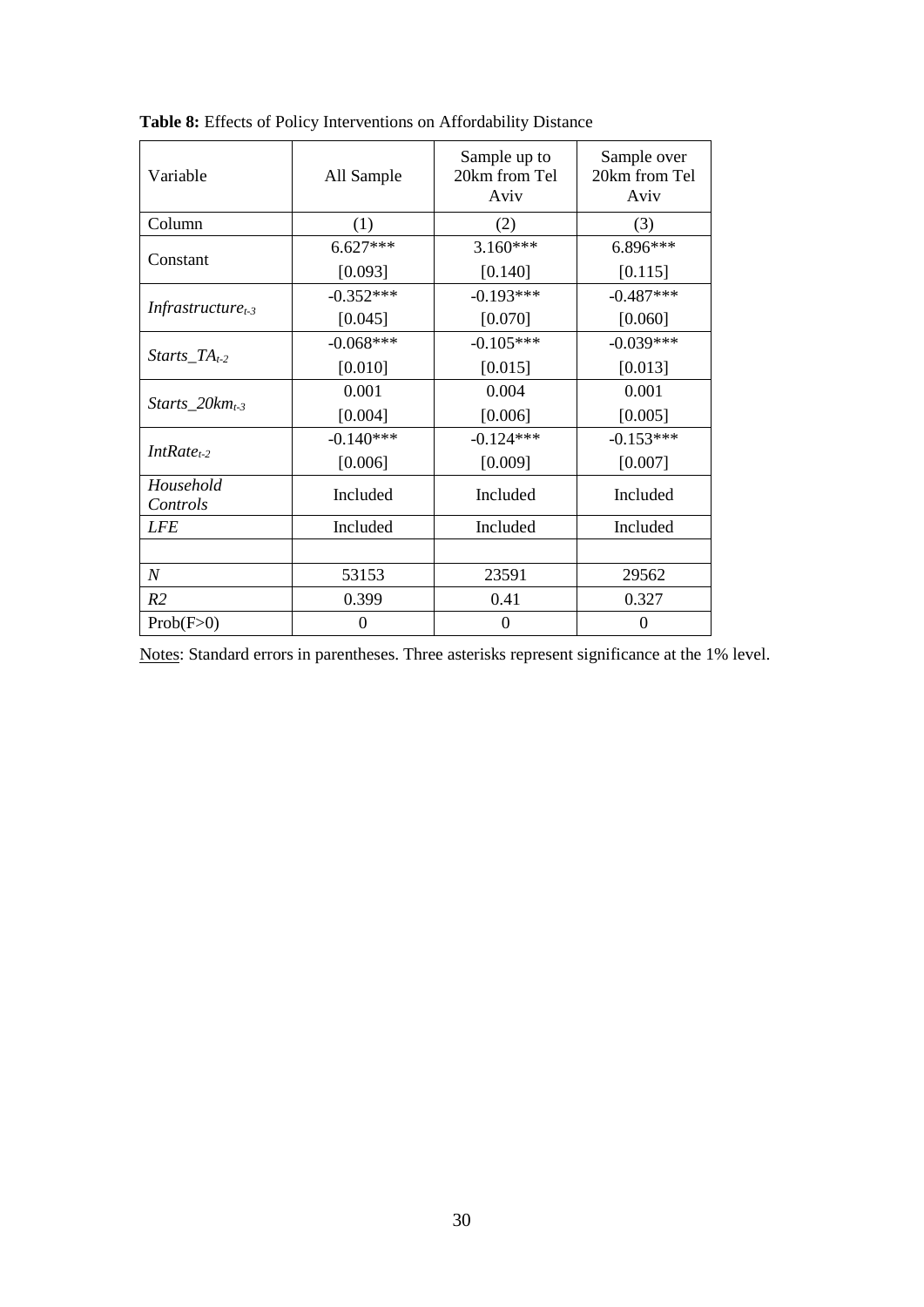

**Figure 1**: House Price Indexes and House Price Returns: Israel, Tel Aviv and All Other Cities, 1998-2015

Notes: Black lines represent quality-adjusted House Price Indexes (HPIs), grey lines represent 12 quarters returns. Solid, scatter and dotted lines respectively represent values for the entire sample, values for Tel Aviv, and values for all other cities. We derive the HPIs from the 1998-2015 transaction dataset (see the sample section). The 36-month-returns are calculated based on the corresponding HPI values.



**Figure 2**: House Prices in Different Geographic Areas in Israel Relative to House Prices in Tel Aviv, 1984-2015

Notes: Prices in Haifa, Jerusalem, Merkaz (center), Sharon, Gush-Dan and Israel average with respect to Tel Aviv Prices. Prices in Tel Aviv at each year are set as 100. Data source: The 2016 Statistical Abstract of Tel Aviv, Center for Economic and Social Research, Tel Aviv Municipality, Table 3.29.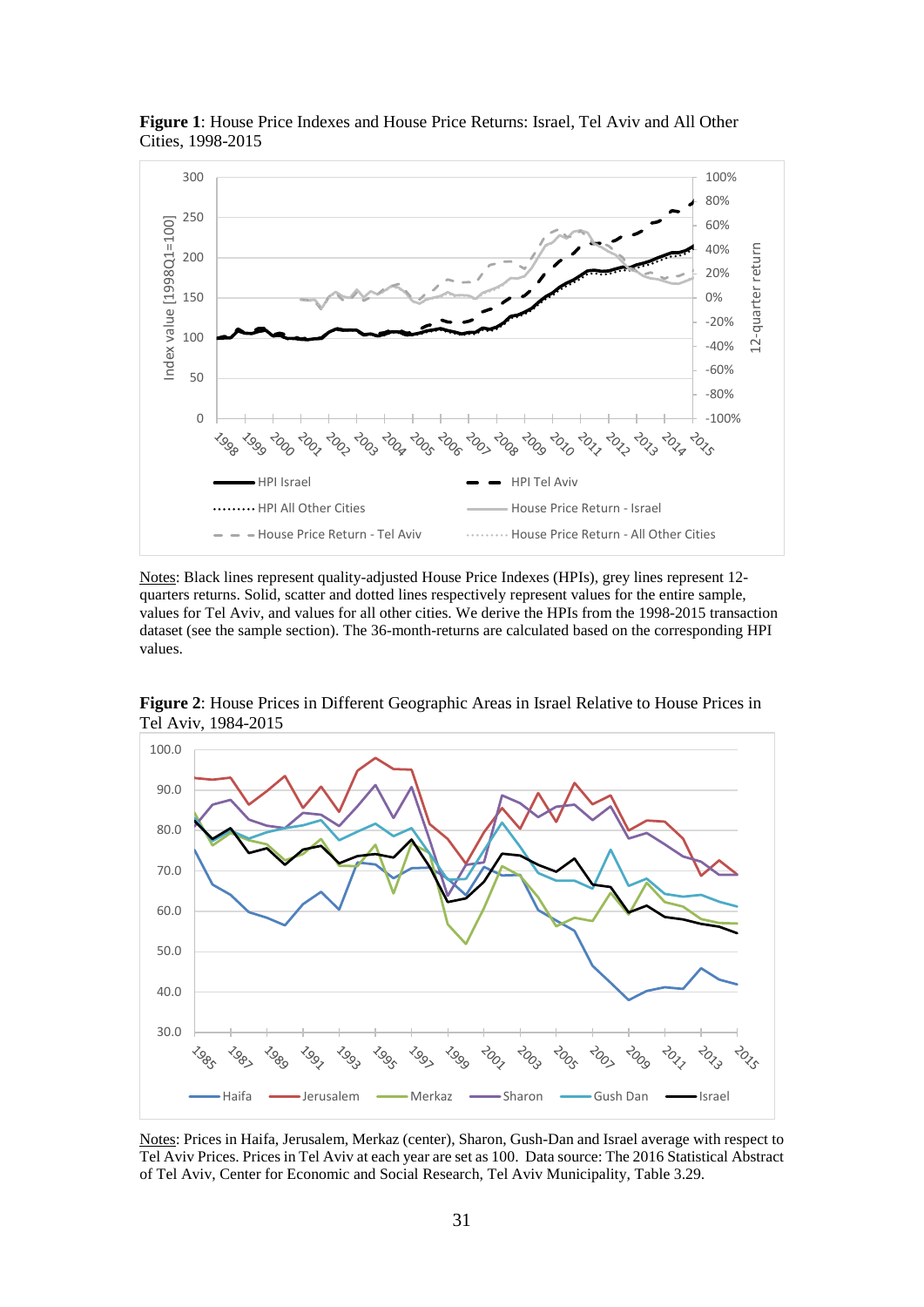

**Figure 3**: Annual Average Number of Rooms, *NR*, Consumed by Households in and outside of Tel Aviv, 1998-2015

Notes: The figure above attempt to capture changes in housing consumption across the 1998-2015 period. The solid line depicts the average annual number of rooms for households participated in the survey and live outside of Tel Aviv. The scatter line represents the standardized housing consumption in Tel Aviv for the same sample in each year. As described in section 4 above, the standardized Tel Aviv housing consumption for a given year is based on the average housing consumption (measured in number of rooms) that year of households of same composition (same number of adults and children) who live in Tel Aviv.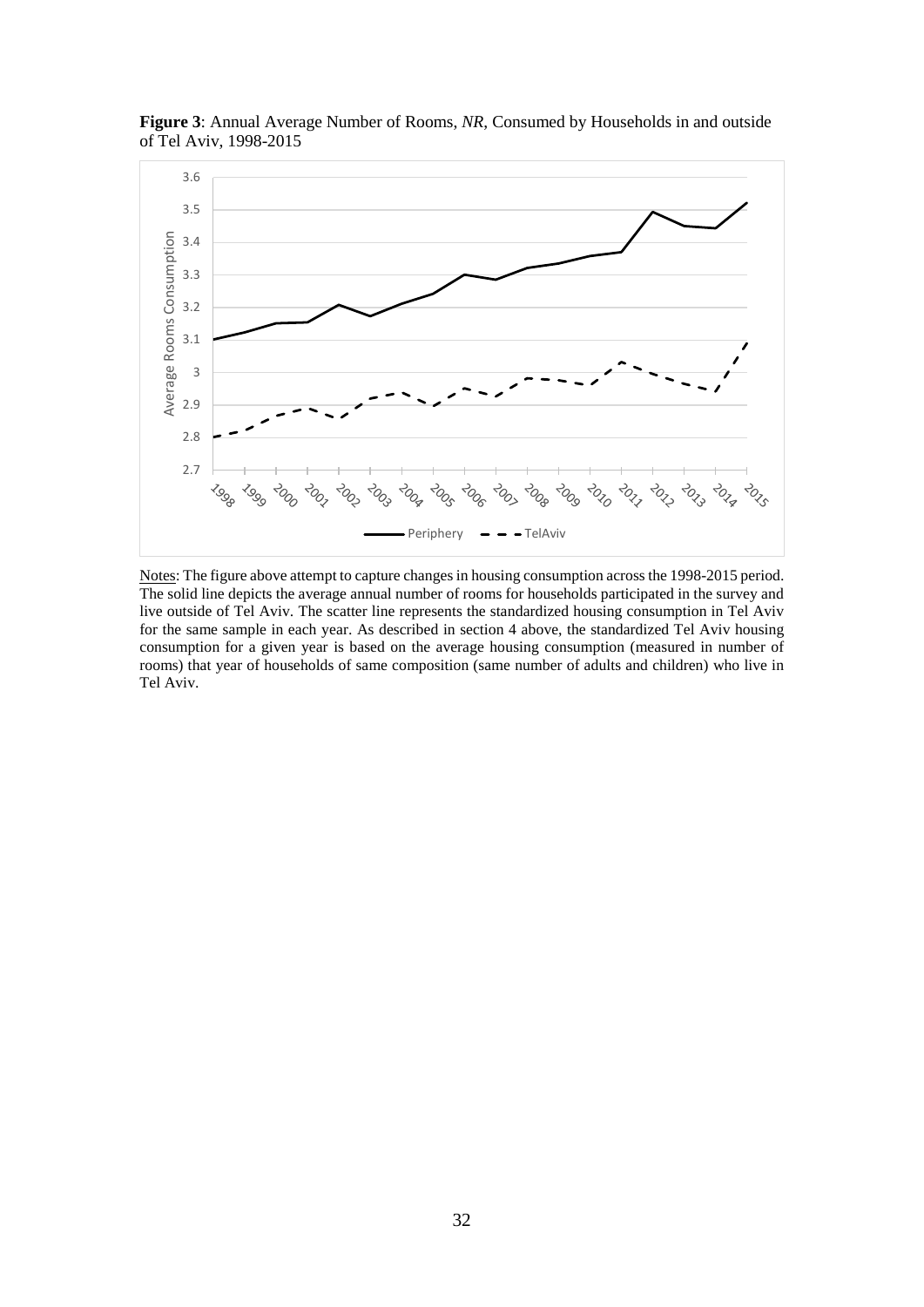

**Figure 4**: Affordability Distance to Tel Aviv (*ADS*) and Housing Affordability (Price-to-Income Ratio) 1998-2015

Notes: The figure above plots the annual average values of the ADS for the 1998-2015 period. The scattered line depicts a simple average of ADS across all households; the solid line is a controlled, household-characteristics-adjusted, ADS (dotted lines represent a 90% confidence interval around the controlled ADS); and the grey line is the traditional measure of housing affordability—the price-toincome ratio. To produce the controlled ADS we estimate an equation in the form of:  $\ln(ADS_{\epsilon ACY}^t)$  =  $\theta_0 + \theta_1 H H C$ haracteristics<sub>i</sub> +  $\theta_2 LFE + \theta_3 TFE + \varepsilon$  where *HHCharacteristics<sub>i</sub>* is a vector of householder characteristics including his/her age, gender, nationality, ethnic origin and education; *LFE* are localities (cities) fixed-effect and *TFE* are time fixed-effects. The estimated vector of coefficients  $\theta_3$ is used to plot the controlled ADS values, where in 1998, the controlled ADS is set to the average ADS value so its values can be interpreted as in months of net income as well. Finally, the Y-axis is presented in months of net (after tax) income.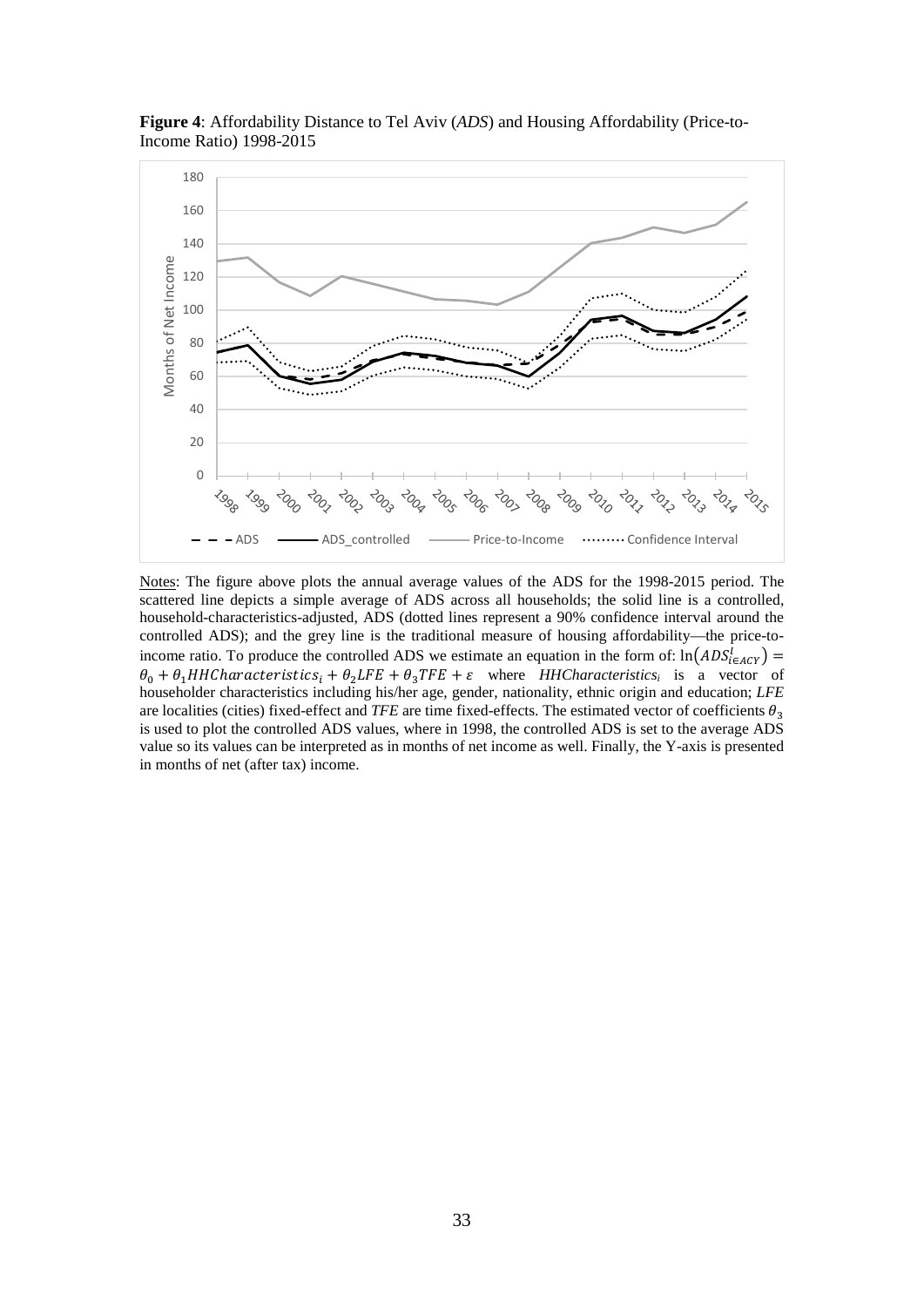

**Figure 5**: Affordability Distance to Tel Aviv (ADS) by Selected Adult-Children (*AC*) Clusters, 1998-2015

Notes: In the figure above, AC=20 (AC=21; AC=22) stands for a 2-adult-0-children (2-adult-1-child; 2adult-2-children) household.



**Figure 6**: Affordability Distance to Tel Aviv (ADS) by Peripheral Clusters, 1998-2015

Notes: In the figure above, the solid lines plot average *ADS* values by peripheral clusters, where solid, scattered, and dotted lines represent respectively center, intermediate, and periphery.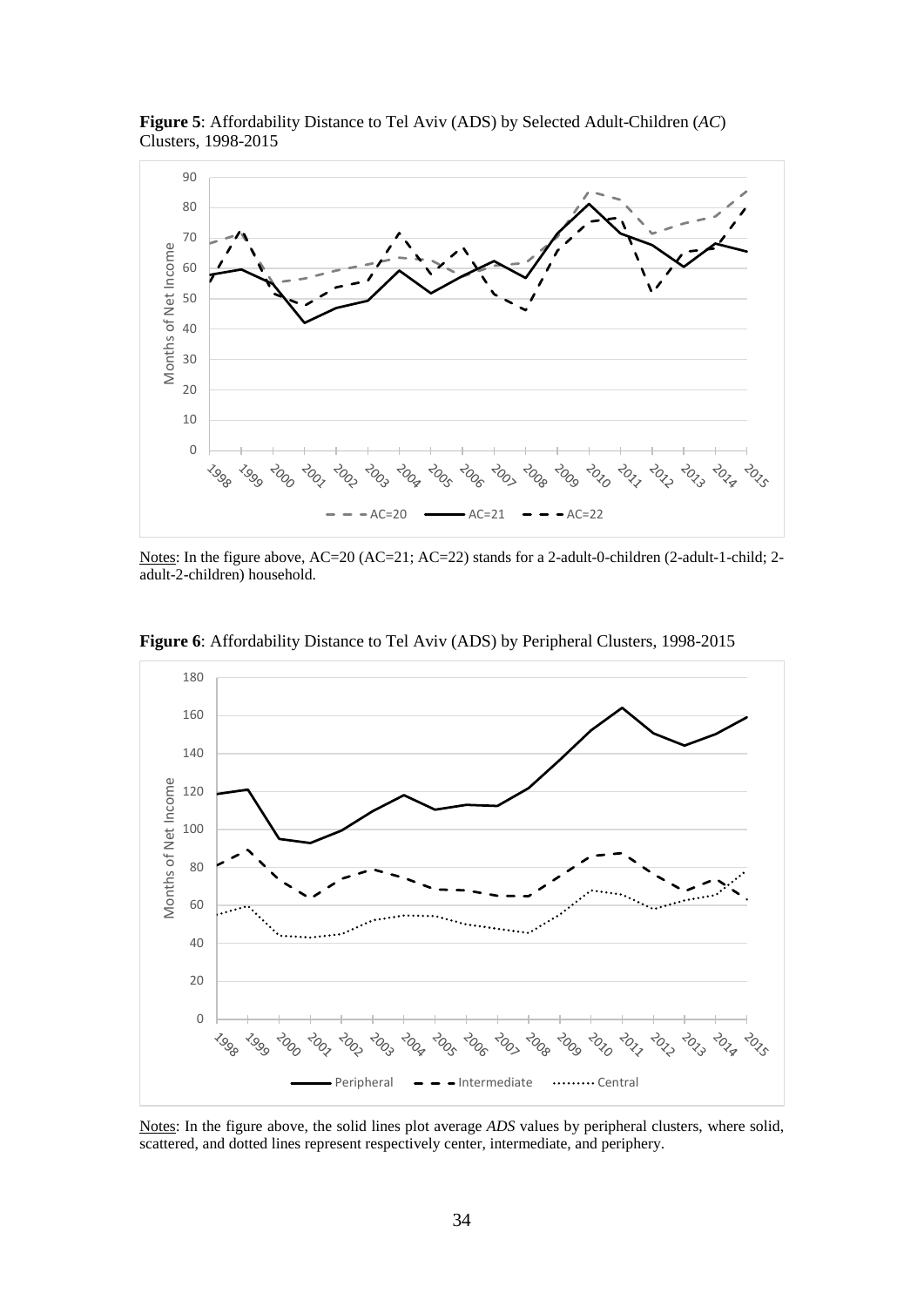

**Figure 7**: Median Housing Price per Square-Meter and the Geographic Distance to Tel Aviv, 2015

Notes: The figure above plots (transaction-based) median per-squared-meter prices for housing units located up to 125km from the center of Tel Aviv, as of 2015. The point where distance to Tel Aviv equals zero represents the city of Tel Aviv, whereas transactions of units outside of Tel Aviv are grouped in 5km intervals. Transaction price of a unit outside of Tel Aviv, located  $0$ -5km  $[(k-5) - k]$  from the center of the city are plotted in the graph where distance to Tel Aviv equals 5 (*k*).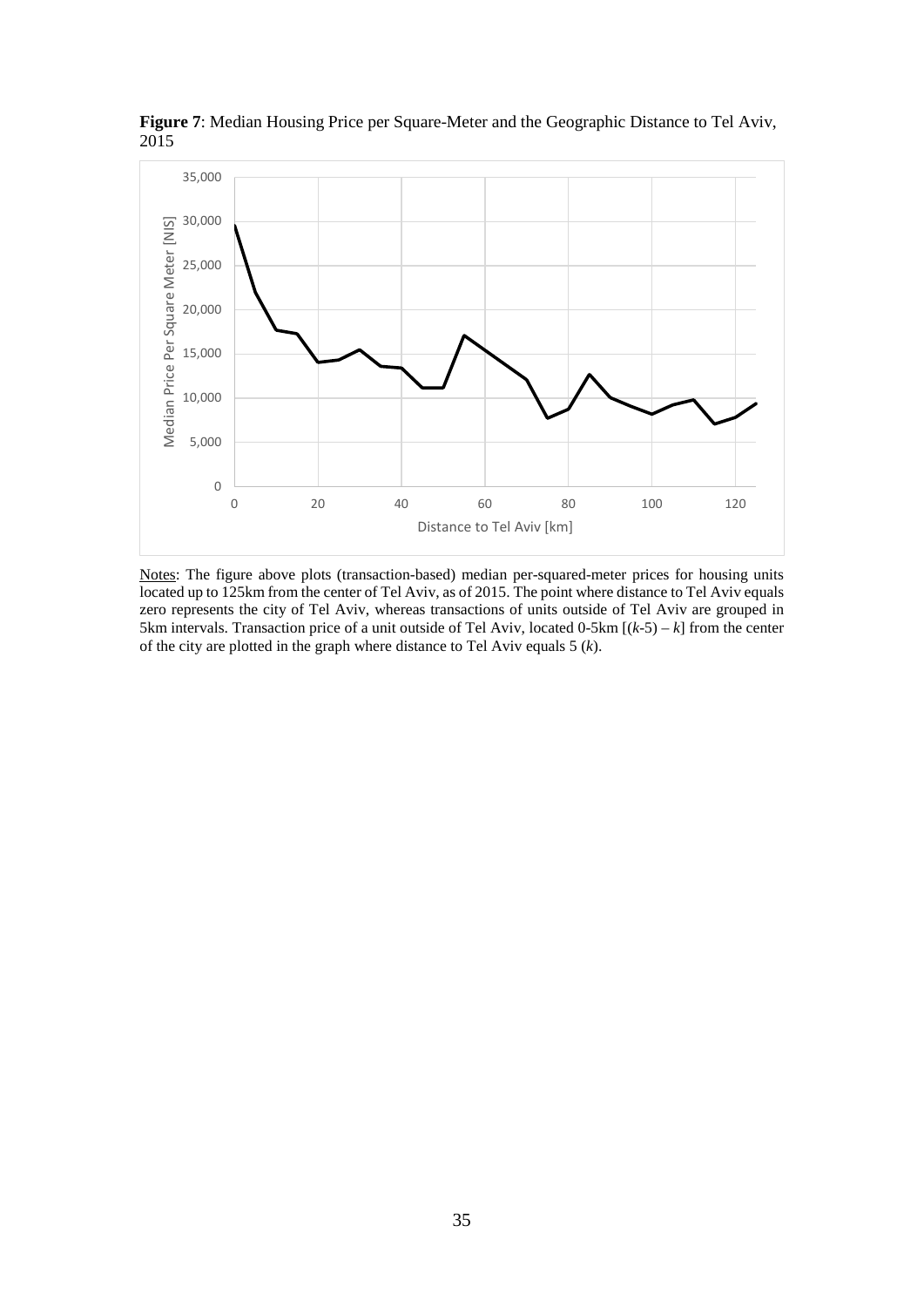

**Figure 8**: The association between *ADS* and the physical distance to Tel Aviv, 1998-2015

Notes: The figure above plots 2 proxies for the association between *ADS* and physical distance (measured in kilometers), for the 1998-2015 period. The first proxy, represented by a solid line, derived from a city/year balanced panel of all cities which continuously represented in the household-level surveys used in this paper. This panel includes the distance (in kilometers) between each city and Tel Aviv, *distance*, and the average  $ADS<sub>i</sub>$  values of the households in the survey that live in city *l* at year *t*,  $ADS<sub>li</sub>$ . For each year we run a separated cross-sectional (i.e., across cities) regression in the form:  $ADS_{l,t}$  =  $\theta_t$  distance<sub>l</sub> +  $\varepsilon_{t,t}$ . The solid line plots  $\theta_t$  for  $t = (1998, 1999, \dots, 2015)$ . This proxy may be biased due to changes in the characteristics of surveyed households. We therefore calculate a second proxy using micro (household) level data. We assign each household with its city`s distance to Tel Aviv, and interact that value with a dummy variable for each of the survey years, generating *distance*1998-*distance*2015 variables. We then run a pooled regression of all households, in the form of:  $ADS_i = \theta_0 +$  $\theta_1$ Controls<sub>i</sub> +  $\sum_{\tau} \theta_{3,t}$  distance  $\times t_i + \varepsilon_i$ . The scatter line plots the estimated values of the  $\theta_{3,t}$ parameters.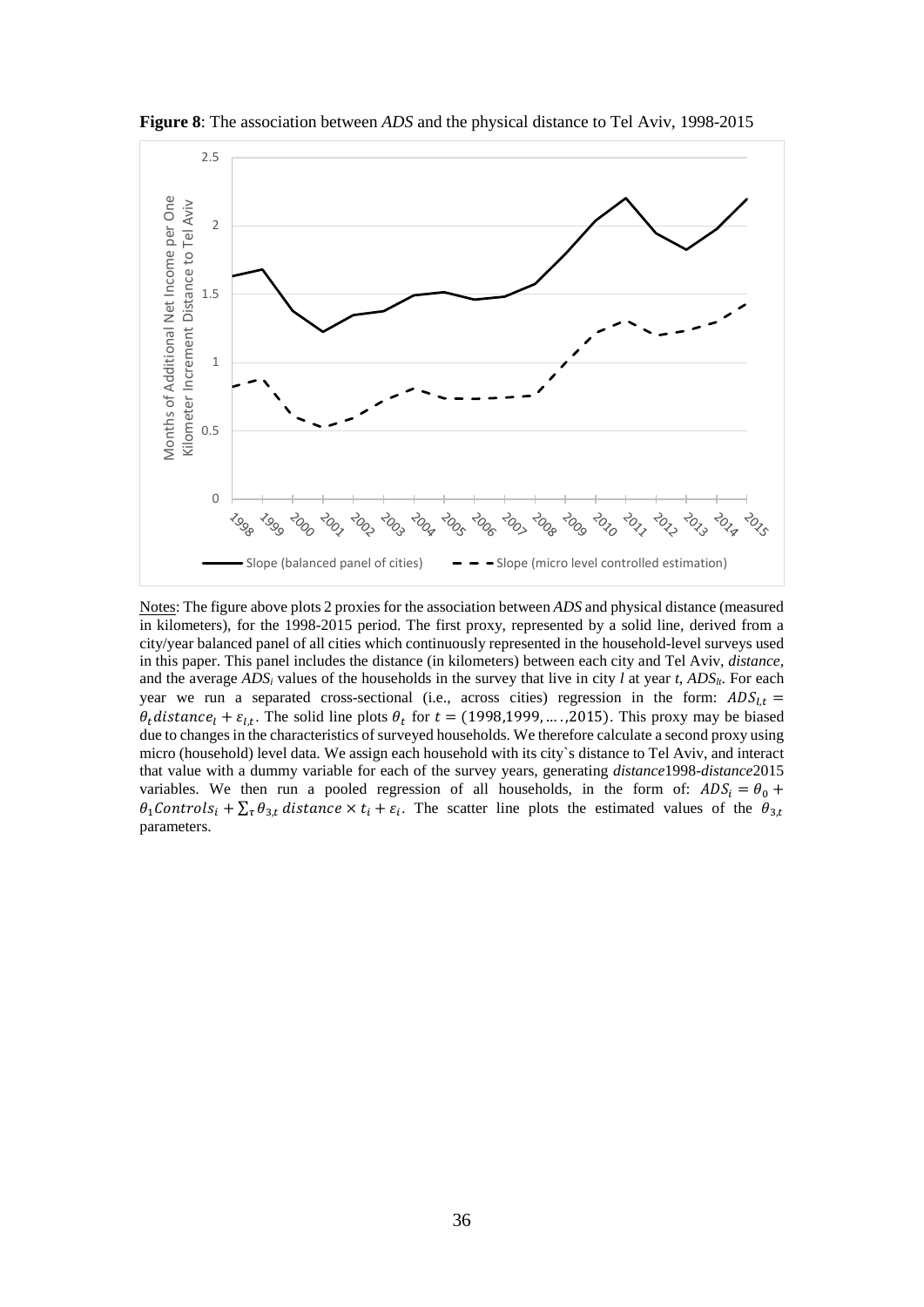

**Figure 9:** The Ratios  $NR_{ACY}^S/NR_{i\in ACY}^I$  and  $\hat{P}_{ACY}^S/\hat{P}_{i\in ACY}^I$  by income deciles, 2015

Notes: In the figure above, the black line depicts the ratio of the standardized Tel Aviv unit price to the actual unit price by income deciles and the grey line describes the standardized Tel Aviv housing consumption to actual housing consumption (both measured as number of rooms) by income deciles. All values are for calculated for the 2015 sample. The negative trend in the two lines suggests, as could be expected, that higher-income households experience a lower level of affordability distance distress, consume more housing, and live in pricier units.



**Figure 10**: Affordability Distance by Income Decile, 2015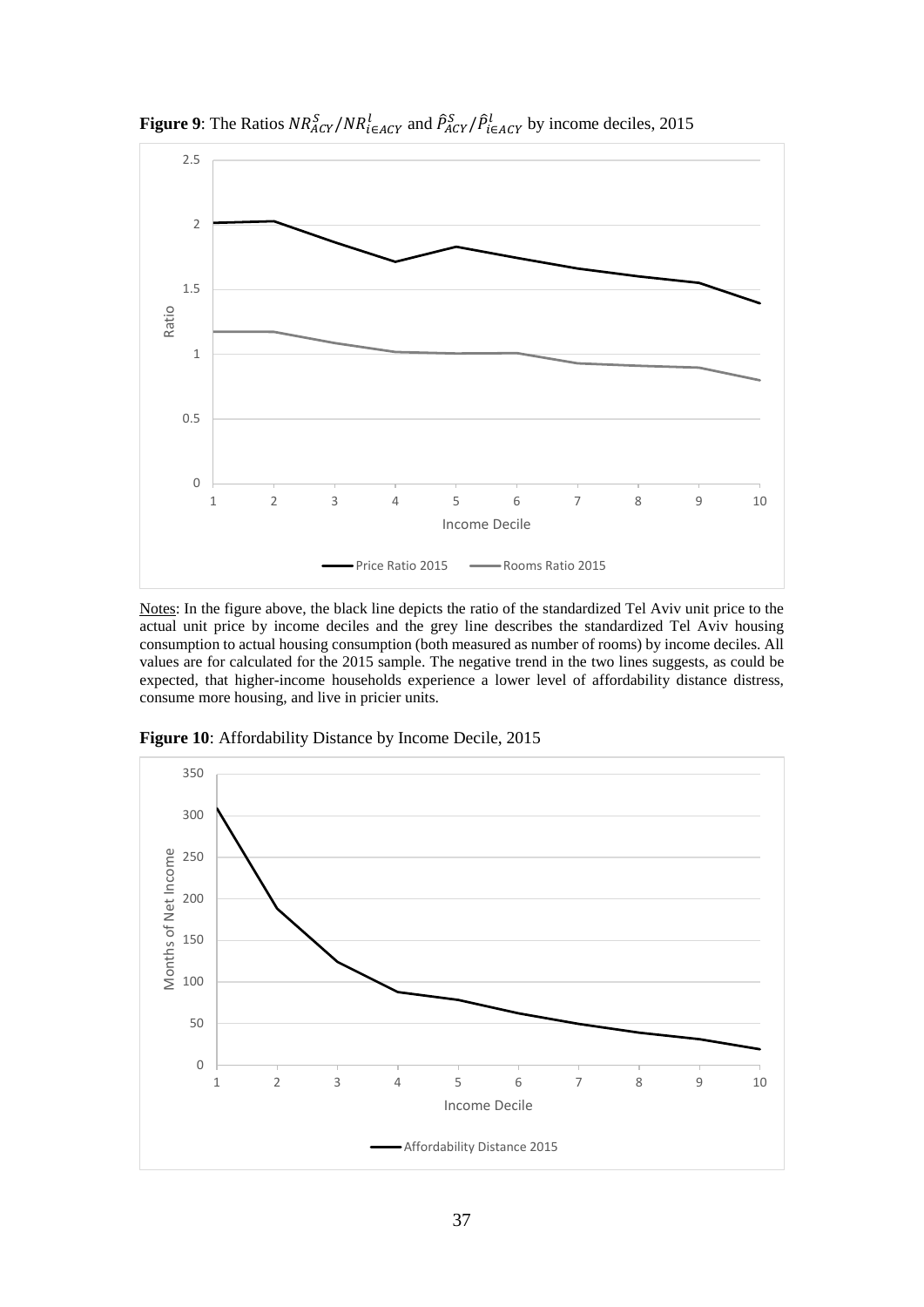

**Figure 11**: Gini values for: *ADS,* Housing Affordability, and Income, 1998-2015

Notes: The figure above plots Gini scores for ADS (black, solid), housing affordability (black, scattered) and income (grey) for the 1998-2015 period. Since *ADS* and the price-to-income ratios are negative properties (i.e., household with lower values of them are better-off), and following Ben-Shahar and Warszawski (2016), we inverse their values for the calculation of the Gini score. In addition, since ADS can be negative for some households, we limit its value to 1 (i.e., if the ADS of a household is 1 or less, it is calculated as 1). Gini scores range from 0 to 1, where a Gini score of 0 stands for complete equality (e.g., the relevant resources are evenly distributed across the population) and a value of  $\hat{1}$  stands for a situation in which one individual in (or a small share of) the group have all the resources, while all the others have nothing.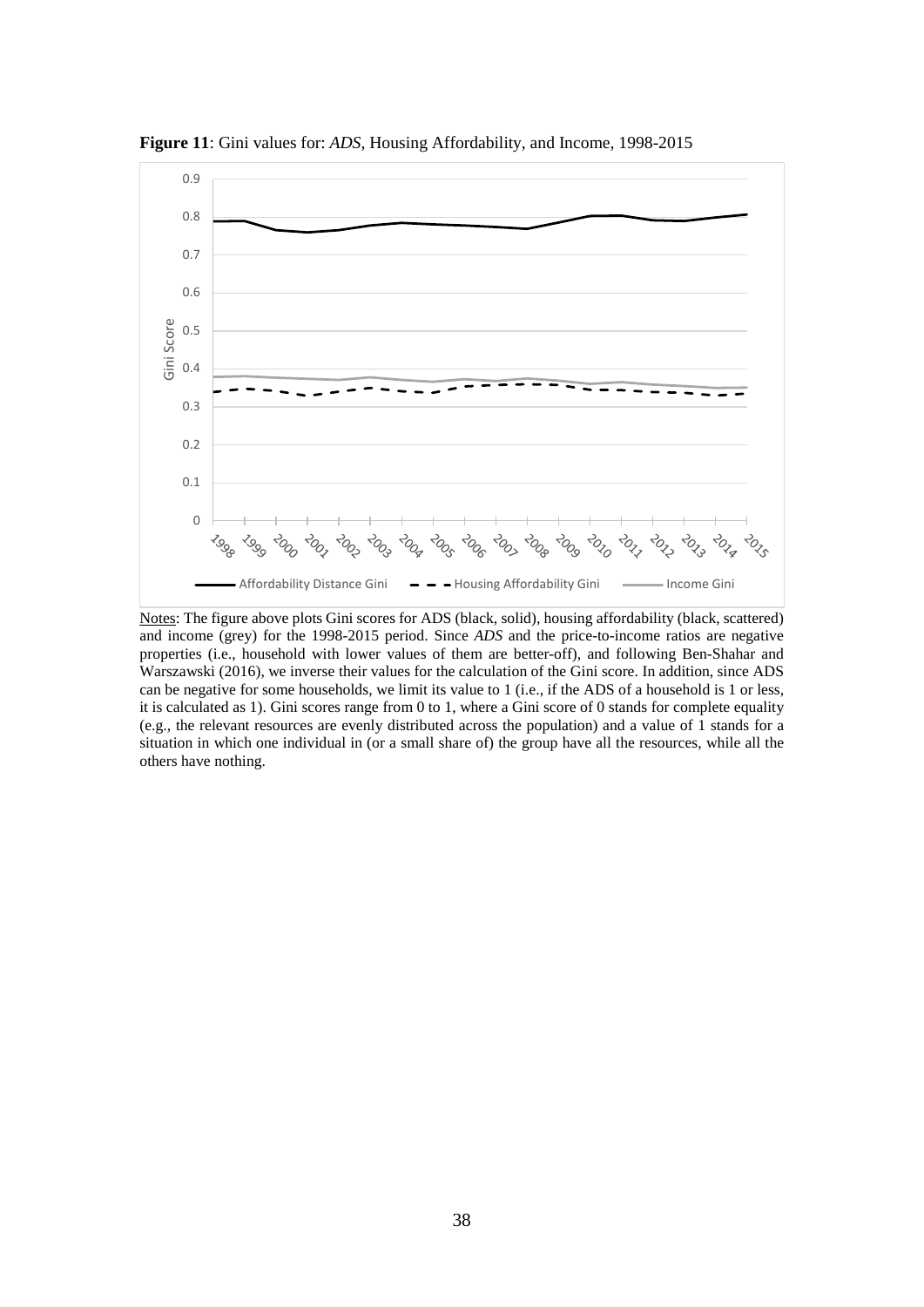## **Appendix**

# $Derivation$  of  $ADS_{i\in A}^{S\rightarrow \ell}$

We compute the *ADS*<sup> $S-1$ </sup><sub> $i\in ACY$ </sub> measure as follows: For each city *l* (excluding the superstar city) and each cluster *ACY*, we use those households who live outside the superstar city to compute the *standardized* city *l* housing consumption of that cluster, denoted by  $ACY^l$ . The standardized housing consumption of each  $ACY^l$ , is then its average room consumption: (A1)

$$
NR_{ACY}^l = \sum_i NR_{i\in ACY}^l/N_{ACY}^l,
$$

where the index *i* represents households,  $NR_{i \in ACY}^l$  is the room consumption of household *i* in cluster  $ACY$  in city *l* and  $N_{ACY}^l$  is the number of households in  $ACY$  and city *l*.

Following the estimation of equation (2), we compute

(A2)

$$
\hat{P}_{i\in ACTE}^{S} = EXP \left[ \hat{\gamma}_{1,S} + \hat{\gamma}_{2,S} N R_{i\in ACT}^{S} + \hat{\gamma}_{3,S} N R_{i\in ACT}^{S} \times Floor_{i\in ACT}^{S} + \hat{\gamma}_{4,S} CHARACTERISTICS_{i\in ACT}^{S} + \hat{\gamma}_{5,S} TFE_{i\in ACT}^{S} + \hat{\sigma}_{t}^{2}/2 \right] \text{ for all } i \in ACTB
$$

and

(A3)  $\hat{P}_{ACY}^l = EXP \left[\hat{\gamma}_{1,l} + \hat{\gamma}_{2,l}NR_{ACY}^l + \hat{\gamma}_{3,l}NR_{ACY}^l \times Floor_{ACY}^l + \vec{\gamma}_{4,l}CHARACTERISTICS_{ACY}^l + \right.$  $\hat{\vec{\gamma}}_{5,l} \text{TFE} + \hat{\sigma}_l^2/2$  for all *ACY* and *l*,

where *i*, *l*, and *S* represent households, cities other than the superstar, and the superstar city, respectively;  $NR_{i \in ACY}^{S}$ , Floor $_{i \in ACY}^{S}$ , and CHARACTERISTICS $_{i \in ACY}^{S}$  on the right-hand side of (A2) are the actual number of room consumption, floor location, and other asset characteristics, respectively, of the housing unit occupied by household *i*,  $i \in ACY$ , in the superstar city;<sup>[27](#page-38-0)</sup>  $NR_{ACY}^l$ , Floor<sub>ACY</sub>, and CHARACTERISTICS<sub>ACY</sub> on the right-hand side of (A3) are the standardized number of room consumption of the group  $ACY<sup>l</sup>$  (from equation [A1]), and floor location as well as a vector of other asset characteristics at their average value across the group *ACY*<sup>*l*</sup>, respectively;  $\hat{\sigma}_l^2$  is estimated variance of  $\varepsilon_{1,j\in l}$  from (2)—the required adjustment in the price projection in  $(A2)$  and  $(A3)$  that follows from the logarithmic functional form in (2); and

<span id="page-38-0"></span><sup>&</sup>lt;sup>27</sup> Recall that, while we observe  $NR_{i\in ACT}^{S}$ , we do not directly observe *CHARACTERISTICS*<sub> $i\in ACT$ </sub> in equation (A2). Hence, in our empirical implementation we proxy  $\mathcal{CHARACTERISTICS}_{i \in \mathcal{ACY}}^S$  by a vector of asset characteristic at their average value in *S*.